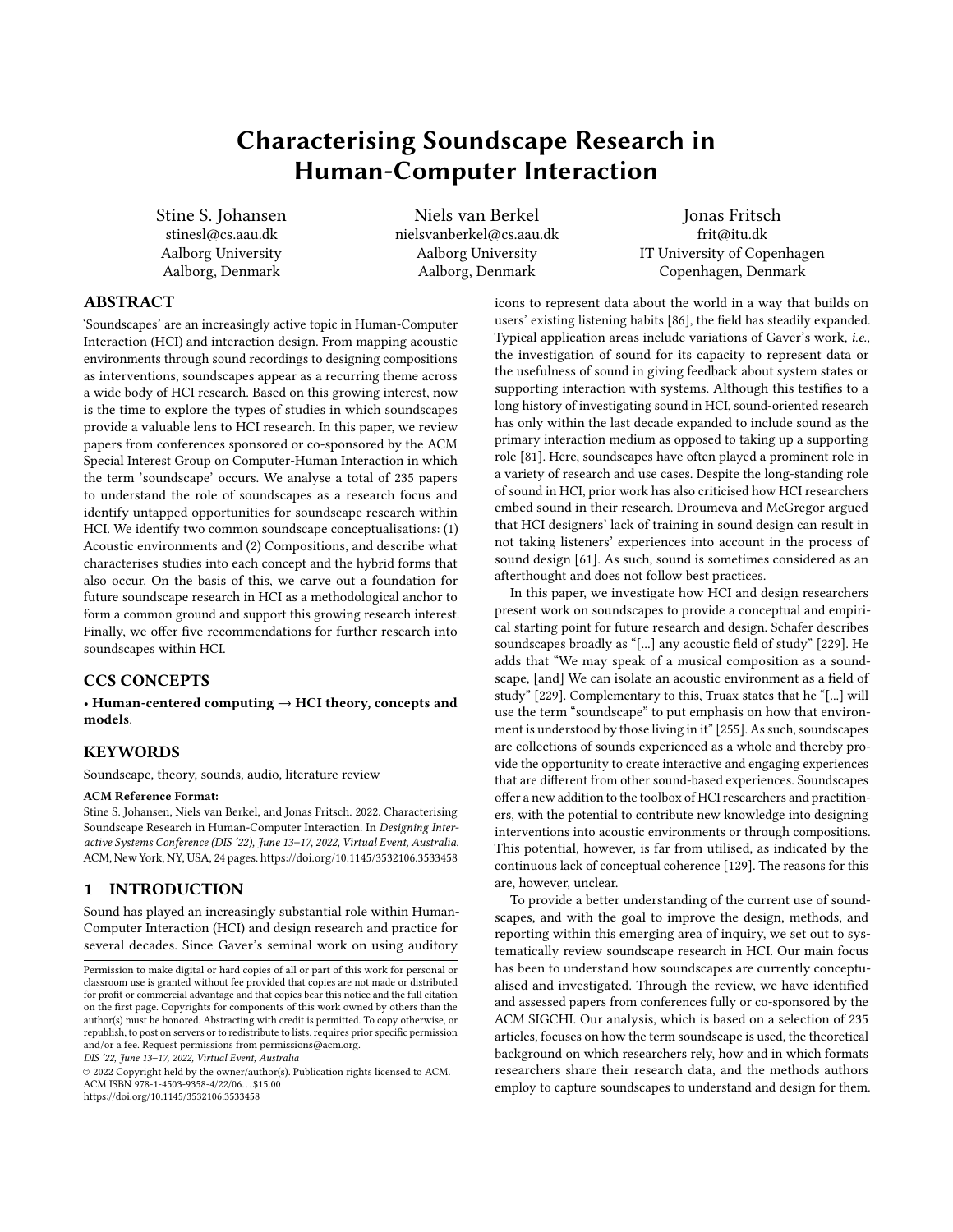Our results highlight that current work on soundscapes relies only sparingly on shared definitions. This inherently results in a haziness in research papers which prohibits positioning of the presented work in relation to related research. Given the relatively recent uptake of soundscapes in HCI research, we argue that a clearer definition of soundscapes is key to evolving the field. For example, we find that the disparity between designing for sound and designing a soundscape is rarely explicit in HCI research. The use of unclear definitions muddles scientific progress and collaboration, as for example seen in prior work on the semantic confusion around 'affect' and 'mood' [\[205\]](#page-16-0). The main contributions of our paper are:

- An extensive review of current HCI studies utilising the concept of soundscape. We highlight two main variations of conceptualising soundscapes (acoustic environment and composition), which we further distinguish into three subcategories, respectively.
- Identification of study methods and data gathering and sharing practices for soundscape studies in HCI.
- Two informed research spaces in which further soundscape research and design can be anchored.
- Five recommendations for future soundscape research within HCI, focusing on clear definitions, environmental characteristics, methods for engagement with soundscapes, and the including and sharing of research materials.

# 2 RELATED WORK

In our aim to review HCI studies utilising the concept of soundscape, we recognise that our work fits into the broader research area of sound in HCI. Furthermore, research on soundscape has a long history in the related area of sound studies, from which HCI researchers have brought in useful definitions and methods. Therefore, we provide an overview of sound design in HCI and soundscape research more broadly to set the stage for later discussions of the findings from our literature review.

### 2.1 Sound Design in HCI

As stated in the introduction, sound has played different roles in HCI research throughout the past decades. Here, we review some of the most prominent areas, including auditory displays, musical interfaces, and acoustic environments (virtual and real). This research spans investigations that focus on both listening to sounds and designing sounds.

Originating in the 1980s, so called auditory displays have been developed to present data in the form of sound or support interaction with a visual interface with sound [\[86\]](#page-13-0). A recent example is described by Tomlinson et al. [\[252\]](#page-18-1) who showed that learners with visual impairments benefited from an auditory display for science simulations. Early research on sound within HCI includes Gaver's seminal paper on auditory icons [\[86\]](#page-13-0). The basis of this work was to explore how sound can be used to convey information to users based on its symbolic character. Gaver argued that sound in computer interfaces should be designed based on the way users already listen to the world. Later, in his doctoral dissertation, Gaver distinguishes between everyday and musical listening [\[87\]](#page-13-2). While musical listening is about paying attention to the sound itself, everyday listening directs the listener's attention towards the event

which created the sound. Even though Gaver's research on auditory icons is well-cited, sound remained a mostly neglected medium the following two decades [\[81\]](#page-13-1). This prompted the emergence of a sub-discipline termed 'Sonic Interaction Design' (SID) with the aim of moving beyond sound as a merely functional and signalling aspect of interaction. A central anchor to this sub-discipline is the book edited by Franinović and Serafin [\[81\]](#page-13-1), published in 2013 and covering topics and case studies revolving around SID.

At its core, SID revolves around the relationship between a user and sounds through interactive technology, especially focused on sound as feedback. This sub-discipline builds on a number of subjects at the intersection between ubiquitous computing, interaction design, auditory displays, and interactive arts. To put emphasis on the lack of investigations into auditory communication modalities, Rocchesso et al. facilitated a workshop during the SIGCHI Conference on Computer-Human Interaction in 2008 [\[223\]](#page-17-1). The SID community has since underlined the importance of designing for embodied and multimodal experiences [\[81\]](#page-13-1). This is especially interesting in HCI with the development of tangible interfaces, enabled by physical computing tools. Related to this, advances have been made in sound and music computing, where e.g., novel physical interfaces are developed for musical expression. One example of this is the mixiTUI interface [\[211\]](#page-17-2), a sequencer for importing music and performing live through tangible tokens.

Building on the importance of embodiment in designing sonic interactions, Caramiaoux et al. [\[30\]](#page-11-0) presented a participatory technique to aid designers. This technique is based on aiding users in accessing memories of sound events and imagining scenarios where they change the events. For a similar purpose, Houben et al. [\[119\]](#page-14-1) designed a 'soundboard' to evoke memories of people with dementia through personal associations with different sounds.

Within recent years, sound has taken up a prominent role in a wide range of HCI-related works. This includes expanding the focus on embodiment, e.g., to use sounds to simulate co-located experiences [\[109\]](#page-14-2), as well as for a proposed 'sound-driven design' approach to externalise tacit expert knowledge [\[51\]](#page-12-1), to name just two examples. In this paper, we focus specifically on soundscapes – an area with a rich history outside of HCI but which is currently also expanding within our community due to increased audio technological possibilities and the desire to provide immersive and embodied experiences. A recent example is presented by Haas et al. [\[100\]](#page-13-3) who investigate ways of curating 'personal soundscapes'. They show that different audio technologies (such as hear-through or noise-cancellation) result in either mediated or augmented reality experiences. Similarly, location-based earcons or sound recordings can be used to create mediated or augmented virtuality experiences.

#### 2.2 Soundscape Beyond HCI

Soundscape research has a broad, multi-disciplinary history which cannot be covered in-depth here. We therefore cover general takeaways from the establishment of the field to now. Soundscape research today, both within and beyond HCI, is heavily anchored in the World Soundscape Project (WSP) which was established in the 1960's at Simon Fraser University in Vancouver [\[229\]](#page-17-0). When the acoustic environment of a place, whether physical or virtual, is studied, the collection of sounds is often referred to as a 'soundscape'. In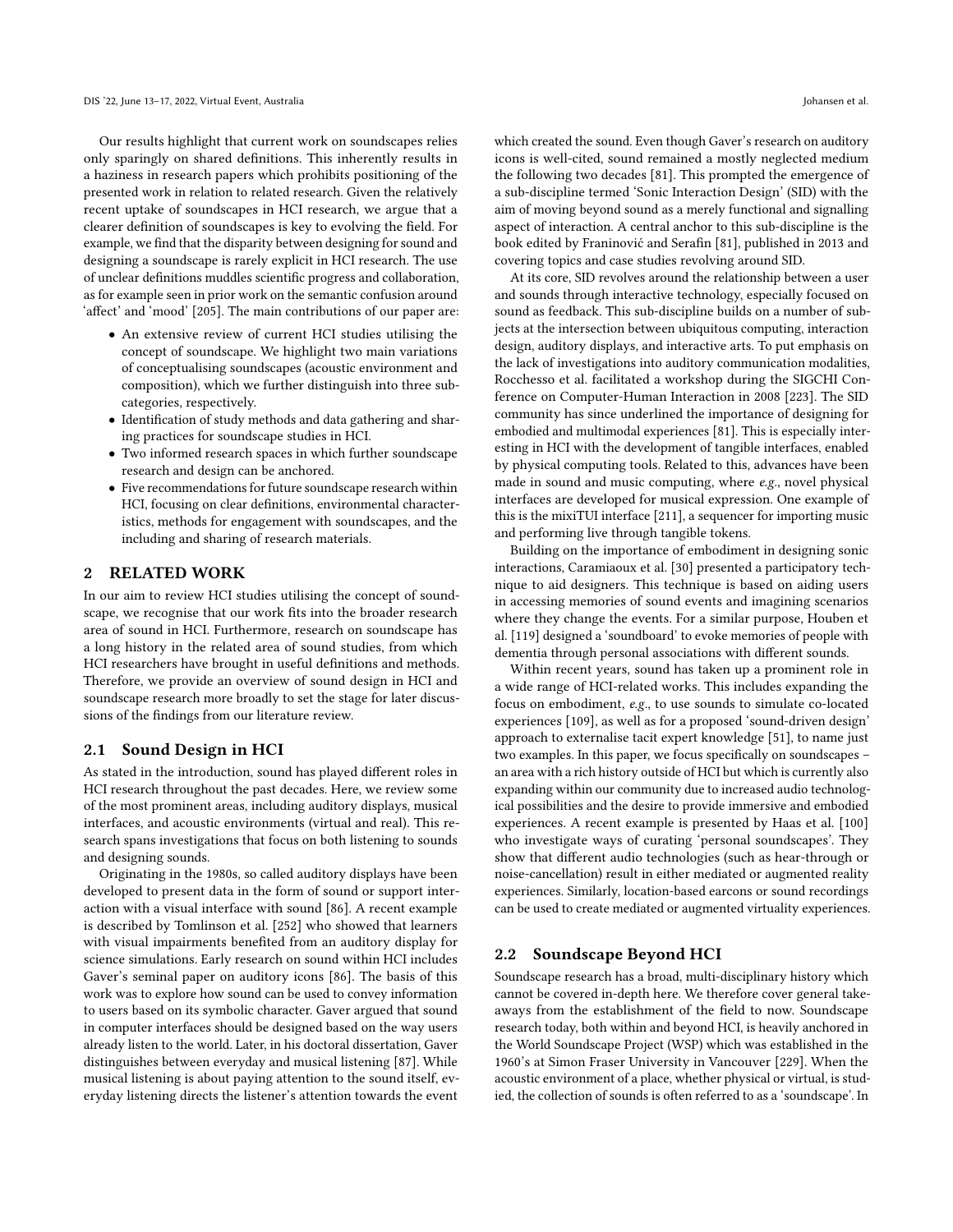a particular aim to study the relationship between people and their acoustic environments, researchers within the WSP established the field of acoustic ecology [\[229\]](#page-17-0). Schafer and Truax were both central to the establishment of this field of research. While not the first to use the term 'soundscape', Schafer [\[229\]](#page-17-0) is typically attributed for his definition of soundscapes as consisting of three key features, drawing on features of landscapes, although his definition is broad and therefore remains largely open to interpretation. He offers an analytical approach to soundscapes by categorising the features of a soundscape into 'keynote sounds', 'signals', and 'soundmarks'. Keynote sounds are fundamental to a composition of sounds and set the tone on which other sounds are experienced. Signals, on the other hand, are in the foreground of listeners' attention. Finally, soundmarks have special cultural meaning in specific communities. Complementary to this, Schafer writes on music that "In absolute music, composers fashion ideal soundscapes of the mind" [\[229\]](#page-17-0). Therefore, with this approach, a soundscape can be understood as both the acoustic environment and musical compositions.

The definition of soundscapes by Schafer has later been criticised for being vague, leading to methodological disagreements [\[144\]](#page-15-0). In addition to that, Kelman [\[146\]](#page-15-1) criticised current (in 2010) use of Schafer's concept of soundscapes. He pointed out the ideologies in Schafer's work, for example which (types of) sounds should be present and which (types of) sounds should not. Even so, Schafer's definition is still widely used as the starting point for much research in studying, composing, and designing interventions into soundscapes. Schafer offered a view on soundscapes as technologically mediated, meaning that any recording is constrained by the microphone technology used to record and the speaker technology used to reproduce the sounds. Going further, Truax saw sound itself as a mediator between the world and a listener [\[255\]](#page-18-0). In his work on 'acoustic communication', he emphasises that soundscapes are experienced by someone. With the definition of soundscape as a perceptual construct, a human-oriented approach is introduced, shifting attention from sound sources to human engagement with sound.

Building on Schafer and Truax, as well as criticism presented in more recent work, Brown et al. [\[25\]](#page-11-1) offer further precision of the term from the perspective that a soundscape is part of a physical environment. They write: "A soundscape exists through human perception of the acoustic environment, but it is appropriate to utilize the term soundscape of a place to represent both "the acoustic environment as perceived by humans" as well as "the total collection of sounds" of a place. The latter use needs to be restricted to identification or measurement of those sounds by the ear, to avoid devaluation and misuse of the term." Studies they analyse typically aim to examine (1) the relationship between humans and their acoustic environment, (2) soundscape quality, (3) soundscape preference, (4) "human acoustic comfort", and (5) soundscape improvement (soundscape design).

An International Standard was established in 2014 [\[129\]](#page-14-0), three years after Brown et al.'s publication, in recognition of the growing challenge of reaching a general consensus on the term. The standard defines soundscape as a perceptual construct, developed in steps of first auditory stimulation and subsequent interpretation. The model explicitly emphasises that the context in which sounds are experienced affects both of these aspects. The understanding of soundscapes as perceptual constructs is the most widely used within environmental design and urban development [\[26,](#page-11-2) [76\]](#page-13-4).

Much research on soundscapes focuses on outside areas, but it is increasingly recognised that the effect of the environment on the way sounds are experienced should also be considered. To complement the focus on outdoor areas such as city squares and parks, Kang and Schulte-Fortkamp [\[144\]](#page-15-0) edited a book in 2016 focused on built environments. This follows a related emerging area of 'aural architecture' looking beyond the physical properties of a space [\[15\]](#page-11-3). In the book, Brown et al. further detail the classification scheme presented in the International Standard and suggest that it can be used to standardise reporting of acoustic environments. Another classification scheme for designing and evaluating 'augmented auditory environments' is proposed by McGregor et al. [\[184\]](#page-16-1). This includes establishing the dimensions that are used to describe such experiences by audio professionals and end-users. Another example of developing tools for 'soundscape mapping' is presented by Droumeva and McGregor who argue for more "...ecological notions of listening and focus on how people attend to and make sense of their everyday soundscapes" [\[61\]](#page-12-0). The above cited research is founded in the area of acoustic ecology as initially developed within the WSP project. This more recent work shows the necessity and relevance of relying on more rigorous tools and common conceptualisations.

## 3 METHOD

In this section, we outline our method for conducting a review on the use of theory in grounding soundscape research in HCI in the last 20 years. With this in mind, we focused on the conceptualisation of soundscape as presented by authors and the definition this conception is based on (as either retrieved from previous research or formulated by the authors).

We followed a structured search strategy as inspired by the PRISMA-ScR framework (Preferred Reporting Items for Systematic Reviews and Meta-Analyses extension for Scoping Reviews) [\[254\]](#page-18-2). This framework provides guidance in the structured identification of relevant literature, which supports our goal of making our approach replicable by other researchers. We next describe the steps taken in literature identification, screening, our inclusion criteria, and our exclusion criteria.

As sound plays a role in many HCI studies, we cast a wide net in covering the HCI landscape. We include all conferences that are sponsored or co-sponsored by the ACM Special Interest Group on Computer-Human Interaction, more commonly known as SIGCHI. This provides a wide overview of the field, including both general conferences (e.g., CHI) as well as domain-specific conferences (e.g., AutomotiveUI). Our search included a total of 23 conferences, for each conference including the initial proceedings up to the last pro-ceedings available<sup>[1](#page-2-0)</sup>. We explicitly chose not to include any journals

<span id="page-2-0"></span><sup>&</sup>lt;sup>1</sup>We include the following conferences and proceeding years;  $AutomotiveUI(Automotive)$ User Interfaces and Interactive Vehicular Applications, '19–'20), CHI (Human Factors in Computing Systems, '81–'21), CHIPlay (Computer-Human Interaction in Play, '14– '20), C&C (Creativity & Cognition, '99–'21), CSCW (Computer-Supported Cooperative Work and Social Computing, '86-'20), DIS (Designing Interactive Systems, '95–'21), EICS (Engineering Interactive Computing Systems, '09–'21), ETRA (Eye Tracking Research and Applications, '00–'21), GROUP (Supporting Group Work, '97–'20), HRI (Human-Robot Interaction, '06–'21), ICMI (Multimodal Interaction, '02–'20), IDC (Interaction Design and Children, '03–'21), IMX/TVX (Interactive Media Experiences, '16–'21), ISS/ITS (Interactive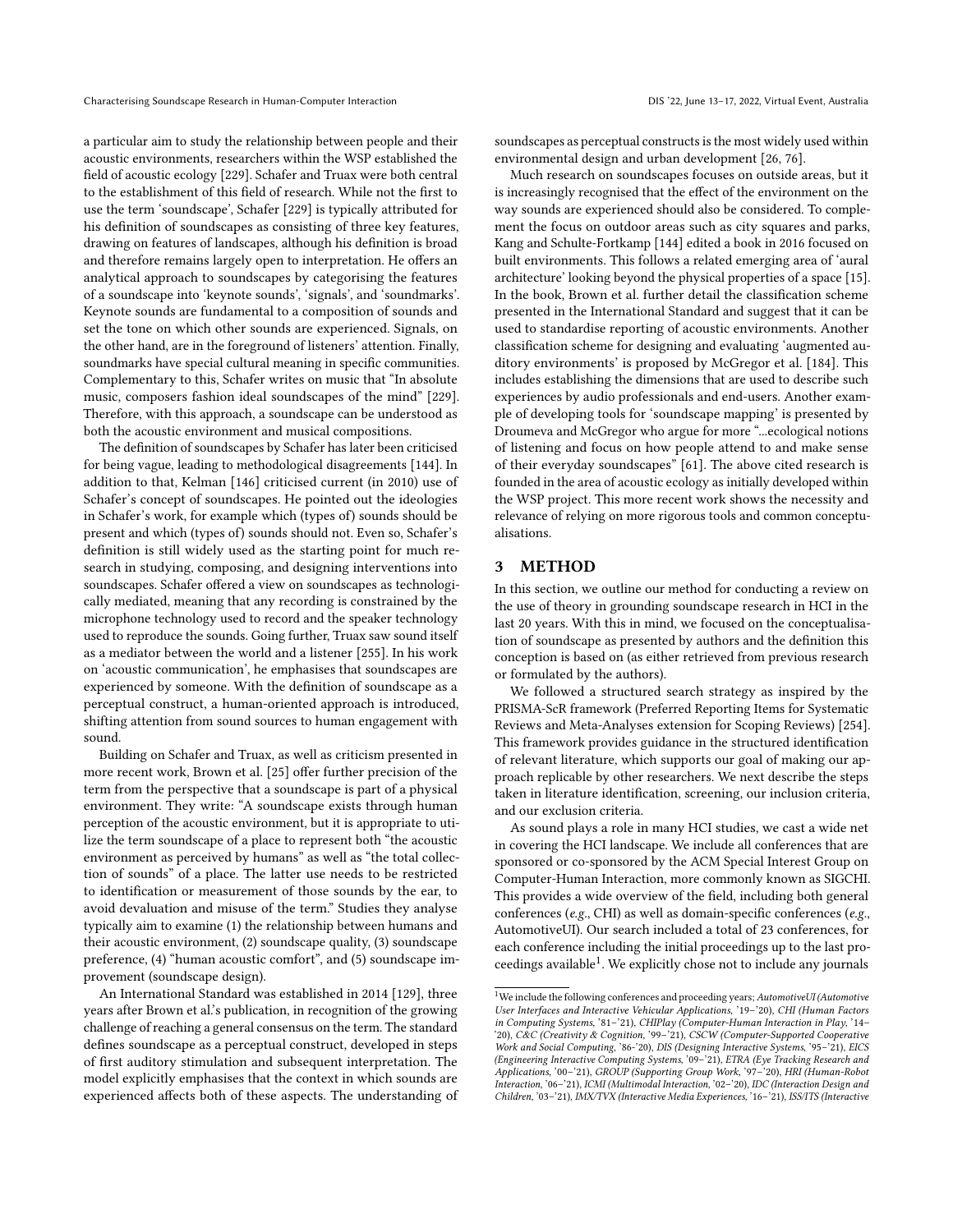<span id="page-3-0"></span>

Figure 1: Distribution of identified articles across the 23 SIGCHI (co-)sponsored conferences

given the lack of a uniform search engine to search across HCI journals, the challenge in defining a set of relevant HCI journals, and the often different focus of journal articles than conference papers. The selected conferences represent the wide spectrum of HCI research and therefore make for a relevant and interesting corpus. We use the ACM's digital library to search each of these 23 conferences for use of the words 'soundscape', or 'soundscapes' in either the title, article text, or meta-data (e.g., keywords). This resulted in a total of 416 articles. We subsequently manually went through the paper list and excluded any paper in which soundscape was merely mentioned as an element of related work or in which the word 'soundscape' simply appeared in the title of a reference or a referenced product (e.g., 'Microsoft's SoundScape' and 'VRSonic's Soundscape3D'). We also excluded papers where soundscape was only mentioned as a potential direction for future research with no specification on how this would be investigated. Finally, we excluded one Doctoral Consortium paper which duplicated the description of soundscape from a related late-breaking work paper on the same study.

This resulted in our final list of 235 articles that we analyse indepth in the remainder of this article. The analysis was conducted in three iterations between two researchers with a shared spreadsheet (uploaded as supplementary material to this paper). An overview

of the distribution of the articles per conference is presented in Figure [1.](#page-3-0) As can been seen from the figure, a large number of articles originate from the CHI conference, the premier and largest conference in the field, followed by DIS and TEI—two conferences with a strong design focus. Given the relative size of the DIS community and proceedings in relation to CHI, the prominence of DIS papers in our search highlights the relevance of our work to this conference. Table [1](#page-4-0) shows the collected data for every manuscript.

To supplement our qualitative analysis on usage of the term soundscape, we conducted a quantitative content analysis of the entire corpus. Our goal in this analysis is to obtain a better understanding of the way 'soundscape' is used as a term in the research community. As preparation for this analysis, we conduct the following three steps. Firstly, we import all PDFs previously identified as relevant and extract their text using tabulizer for R [\[167\]](#page-15-2). Secondly, we removed all stop words from the text due to their limited information value (i.e., words such as 'an', 'also', and 'of'). Finally, we standardised all occurrences of the word 'soundscape' (e.g., 'soundscapes', 'sound scape') to allow for comparison between papers. Following this preparation, we identified words that were directly adjacent to the word 'soundscape'. These sequences, known as bigrams, can tell more about the way in which soundscapes have been described in prior work.

Surfaces and Spaces, '11–'20), IUI (Intelligent User Interfaces, '93–'21), MobileHCI (Mobile Human-Computer Interaction, '05–'20), RecSys (Recommender Systems, '07–'20), SUI (Spatial User Interaction, '13–'20), TEI (Tangible, Embedded and Embodied Interaction, '07–'21), UbiComp (Ubiquitous Computing, '01–'20), UIST (User Interface Software and Technology, '88–'20), UMAP (User Modeling, Adaptation and Personalization, '11–'21), VRST (Virtual Reality Software and Technology, '96–'20).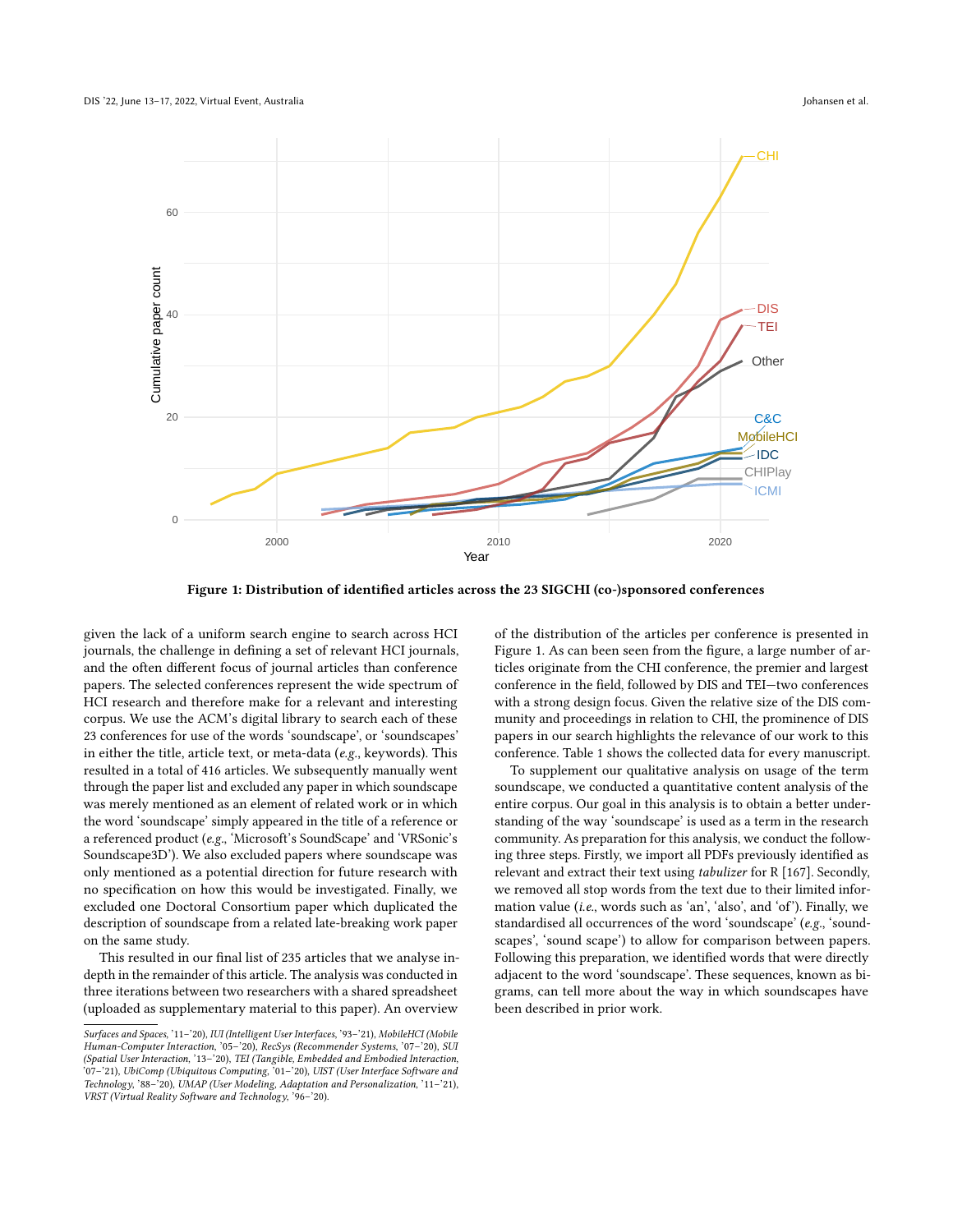<span id="page-4-0"></span>

|                           | Metadata                 | Description                                                 |  |  |  |
|---------------------------|--------------------------|-------------------------------------------------------------|--|--|--|
|                           | Publication venue        |                                                             |  |  |  |
| <b>Manuscript details</b> | Year published           |                                                             |  |  |  |
|                           | Full text                |                                                             |  |  |  |
|                           | Soundscape reference     | Do authors include a reference for soundscape?              |  |  |  |
|                           | Soundscape definition    | Do authors provide their own definition of soundscape?      |  |  |  |
| Content details           | Method for documentation | Do authors utilise a method for documenting the soundscape? |  |  |  |
|                           | Sensor input             | Is the sound scape affected by sensor input data?           |  |  |  |
|                           | Co-words                 | Which words are typically used together with 'soundscape'?  |  |  |  |
| Data sharing              | Resource type            | Which supplementary material is shared by authors?          |  |  |  |

#### Table 1: List of data collected from each paper

#### 4 RESULTS

In this section, we present the collected findings in relation to the different conceptualisations of soundscape, documentation methods utilized by authors, and resources as provided by authors. We provide an overview of the categorisation of each paper in Table [4](#page-20-0) in the Appendix.

#### 4.1 Conceptualisations of Soundscape

4.1.1 Relying on a Definition of Soundscape. We found that most papers do not rely on either a definition from prior research nor on a definition formulated by the authors themselves. A small minority of 15 papers (6.4% of the analysed papers) refer to a definition of soundscape from prior research. In 12 of these, research by Schafer is used as a source. As could be expected from the use of Schafer's inclusive definition, the types of studies cover a wide range of applications of the term, including making compositions and studying natural, acoustic environments. This ambiguity can also be found in papers where soundscape is described in conflicting terms with no reference. For example, Budtz and Jung write that "The soundscapes used in our approach are musical compositions with a fixed core and a certain number of optional elements" but also that "notifications for a limited set of employees could be seamlessly integrated into the existing soundscape", implying that a soundscape is understood as both a composition and an acoustic environment [\[27\]](#page-11-4). Of other referenced material, we found a sourcebook of auditory effects that builds upon Schafer's research [\[7\]](#page-11-5), as cited by Kinch et al. [\[96\]](#page-13-5). We found 16 papers (6.8% of the analysed papers) in which authors formulate a definition or where the authors offer an example of what a soundscape is within the scope of the paper without an explicit reference to prior research.

Definitions made between these 31 papers span a broad range of terminology for soundscapes. We summarise them into three categories:

• As digital overlay to the physical world, e.g. [\[272,](#page-18-3) [277\]](#page-19-0). Example: "[...] one way of thinking about 'soundscapes' is to

imagine the emergence of new, digital dimensions overlaying the physical world." [\[277\]](#page-19-0)

- As an auditory or acoustic environment that is either real or virtual, e.g. [\[59,](#page-12-2) [141,](#page-15-3) [200,](#page-16-2) [231,](#page-17-3) [282\]](#page-19-1). Example: "Soundscapes are made up of many sounds in interplay with each other. These include ambient sounds that are present most of the time, sound signals that attract attention, and soundmarks, which characterize acoustic spaces." [\[59\]](#page-12-2).
- As a composition made of either a combination of natural and synthetic sounds or a mix of natural sounds, e.g. [\[164,](#page-15-4) [185\]](#page-16-3). Examples: "[...] all the sounds of the game are organized as a soundscape" [\[185\]](#page-16-3) and "Continuous soundscapes are background or atmospheric sounds embedded with information describing mostly low urgency or non-time-sensitive information." [\[164\]](#page-15-4).

Four papers use soundscape to describe the sound composition of how an isolated object or place sounds, but do so implicitly. For example, "[...] an artificial vehicle soundscape that play at a continuous, low-level in the background of the vehicle" [\[134\]](#page-14-3), and "The plastic marbles rolling on a wooden board created a distinct soundscape [...]" [\[6\]](#page-11-6). Another example is the use of heart rate data to update the flow from a water pump, resulting in varying sounds of falling water [\[69\]](#page-12-3). For some descriptions of soundscape as a composition, soundscape is considered a collection of individual sounds. E.g., Wang et al. [\[274\]](#page-19-2) write: "[...]players had to consistently engage with the ice cream, which created almost a soundscape rather than individual sounds."

Soundscape is sometimes distinguished from music but not in a way that explicates the difference. E.g.: "They interact with the system by manipulating the lighting of the space where it is experienced, the music that is playing in the background, the ambient soundscape of the experience, and [...] an ambient video [...]" [\[98\]](#page-13-6) and "[...] we distinguish between what we call rhythmic music involving notes and rhythms and abstract music constituted of more soundscape like sounds" [\[132\]](#page-14-4).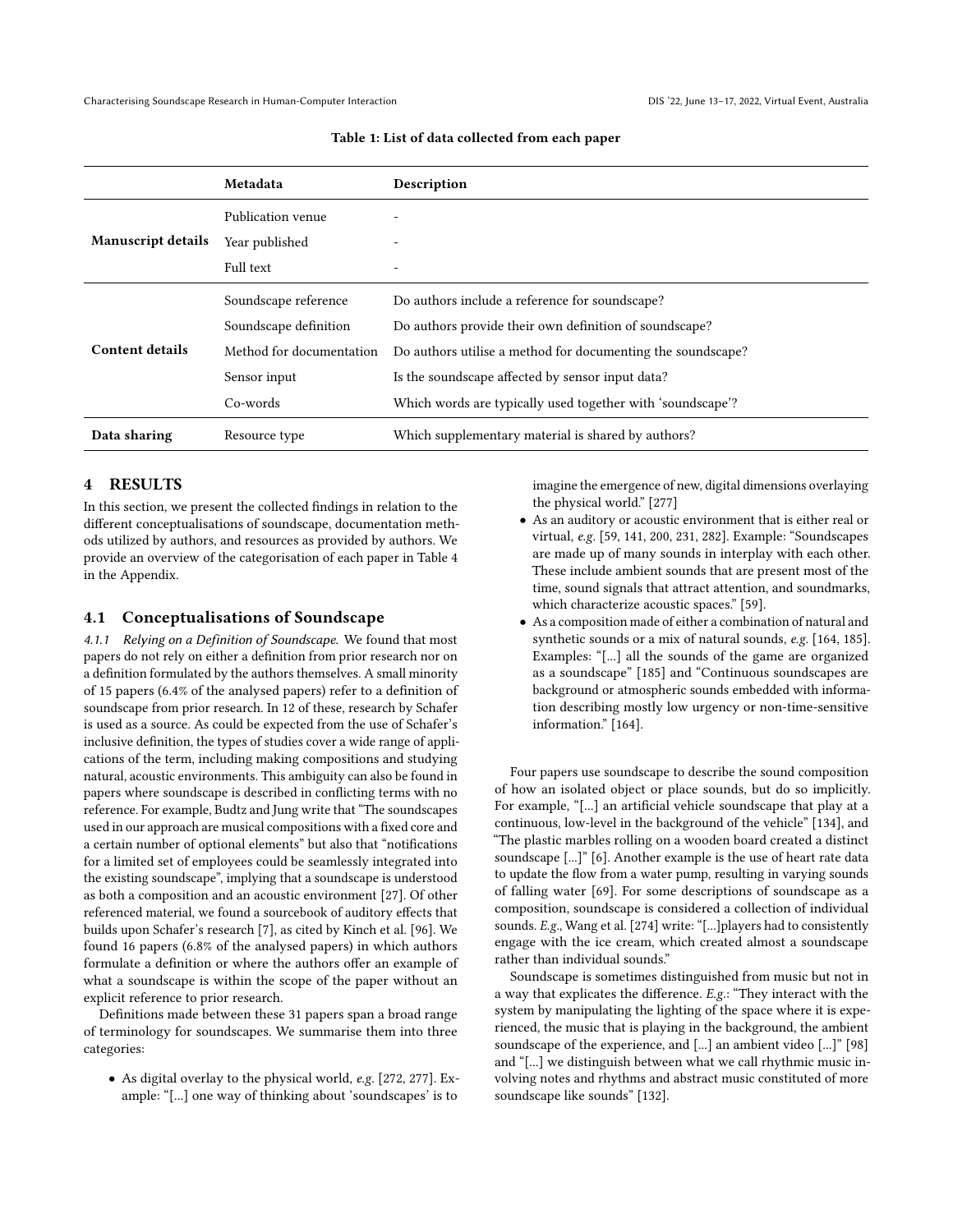In summary of the above, the identified 31 out of the 235 papers (13.2% of the analysed papers) provide a definition of soundscape that is either founded in prior research or formulated on the basis of the study presented. A total of 204 papers did not include a reference to a prior definition or a description of what a soundscape is conceived as. Moving further into the perceptions of soundscape, we look more broadly at conceptualisations with or without an explicit definition.

4.1.2 Soundscapes as Acoustic Environments or Compositions. We categorise each of the 235 papers in our corpus based on their perception of soundscapes. Here we distinguish between two main categories: papers that refer to a soundscape as an acoustic environment and papers that refer to soundscape as a composition. Each main category is further distinguished in three subcategories. We provide an overview of the conceptualisations uncovered from all papers in Table [2.](#page-6-0)

Real-world [Acoustic environment]. In the first subcategory within 'Acoustic environments', 'Real-world' refers to soundscape as a real, acoustic environment. In the 46 papers (19.6% of the analysed papers) identified in this subcategory, a physical environment is studied. Environments include but are not exclusive to: outside nature, homes, and factory work settings. Nine of the papers included in this category either refer to Schafer's definition of soundscape as an acoustic environment, include a reference to Truax, or both [\[60,](#page-12-4) [100,](#page-13-3) [139,](#page-15-5) [169,](#page-15-6) [185,](#page-16-3) [201,](#page-16-4) [209,](#page-17-4) [242,](#page-18-4) [265\]](#page-18-5). Of these nine, two actively utilise the aspects of soundscapes described by Schafer, *i.e.*, 'keynote', 'signal', and 'soundmark' [\[139,](#page-15-5) [201\]](#page-16-4). In addition to this, these nine papers use the references to position the research as investigations of acoustic environments. In one paper, the author refers to the 'internal soundscape' of participants' bodies as an acoustic environment [\[232\]](#page-17-5), meaning sounds coming from inside the body, e.g., a heartbeat. Beyond that paper, the acoustic environments are environments surrounding one or more persons.

Simulated with speakers [Acoustic environment]. A total of 20 papers (8.5% of the analysed papers) were identified in this subcategory. Studies where soundscapes are simulated acoustic environments, either with speakers or virtual/augmented reality, often focus on creating a spatial dimension of the sound. For the subcategory 'Simulated with speakers', a real acoustic environment has either been recorded or composed with the purpose of simulating it in other settings. One example is simulating the acoustic environment of a car, e.g., as presented by Smith and Nayar [\[239\]](#page-17-6) to support visually impaired people in playing racing games, or as presented by Goedicke [\[89\]](#page-13-7) for a virtual driving simulation. Other examples include, e.g., playing soundscapes of landscapes in a dementia care facility to elicit memories [\[120\]](#page-14-5) or in a school setting to promote childrens' storytelling competences [\[46\]](#page-12-5).

Virtual or augmented reality [Acoustic environment]. For virtual reality applications, the creation of soundscapes is either done by mimicking the spatial properties of real environments or by playing isolated audio sources from perceptually different directions [\[114,](#page-14-6) [196\]](#page-16-5). For augmented reality applications, digital layers of sound are added to the existing acoustic environments to, e.g., provide information about points of interest within a geographical area [\[154,](#page-15-7) [183\]](#page-16-6).

Musical or Ambient [Composition]. Soundscapes as musical or ambient compositions are used in different ways. Compositions in this subcategory of 78 papers (33.2% of the analysed papers) only consist of digitally created sound, either composed before users engage with it or composed by users as part of a study. In this context, we categorise sounds from musical instruments in digital libraries used, e.g., to sonify specific types of interactions [\[288\]](#page-19-3) or as a customized audio sequence [\[212\]](#page-17-7) as created digitally. In 45 cases, musical or ambient compositions are created from sensor output, e.g., sonifying haptic interactions with conductive feathers [\[22\]](#page-11-7) or modulating a composition from live EEG data [\[38\]](#page-12-6). Soundscapes are also used to describe musical compositions that represent a specific time and place. Chu et al. describe their use of soundscapes for prototypes that elicit historical, sensory experiences: "The soundscapes provide information about a time and place that is difficult to communicate through text alone. For example, the music was chosen to offer a clear contrast between the homophonic secular music of the time and some of the polyphonic sacred music of the Franco-Flemish school" [\[40\]](#page-12-7).

Mix of real-world recordings [Composition]. This subcategory includes 27 papers (11.5% of the analysed papers) where soundscape is perceived as a mix, or composition, of real-world recordings. This includes research where recordings are mixed for virtual reality to, e.g., "[...] create natural, contextual soundscapes" [\[103\]](#page-13-8). In one paper by Stepanova et al., this application of soundscape is utilised by having users immerse themselves in a virtual reality underwater experience. In other papers, sound recordings are composed into a soundscape through processing sensor input and playing a resulting composition, e.g., as presented by Hendriks et al. who designed an interactive cushion which produces sounds of fire, water, and singing bowls when moved [\[109\]](#page-14-2).

Mix of real-world and digital sounds [Composition]. This subcategory includes papers where soundscape is perceived as a mix of real-world recordings and digitally generated sound. Only 10 papers (4.3% of the analysed papers) were identified in this subcategory and out of those, four were full papers. The papers differ in their application of soundscape. One presents a prototype design of an auditory interface which sonifies elements of a GUI [\[131\]](#page-14-7). The sounds included both audio samples of wind, trees, etc., as well as musical notes. Another example is presented by Aylett et al. [\[9\]](#page-11-8), who build on Weiser's vision for calm computing and propose a system for delivering peripheral information in the form of a 'personalized radio service', playing sound recordings and music.

Unspecified. For 15 papers (6.4% of the analysed papers), we could not infer a conceptualisation of what a soundscape was perceived to be by the authors. We found one paper where the term is used in a definition of sound but not explicated itself. The authors write that: "[...] sound is seen as a ubiquitous communication channel between listener, soundscape and a physical (and cultural) environment." [\[62\]](#page-12-8).

4.1.3 Co-word Content Analysis. In Figure [2,](#page-7-0) we present unique bigrams with an occurrence of six times or more across the entire corpus, highlighting the most common bigrams. As can be seen in Figure [2a](#page-7-0), the most common bigrams are 'ambient soundscape', 'domestic soundscape', and 'nature soundscape'. These are descriptions of soundscapes that are mostly open to interpretation, aligning with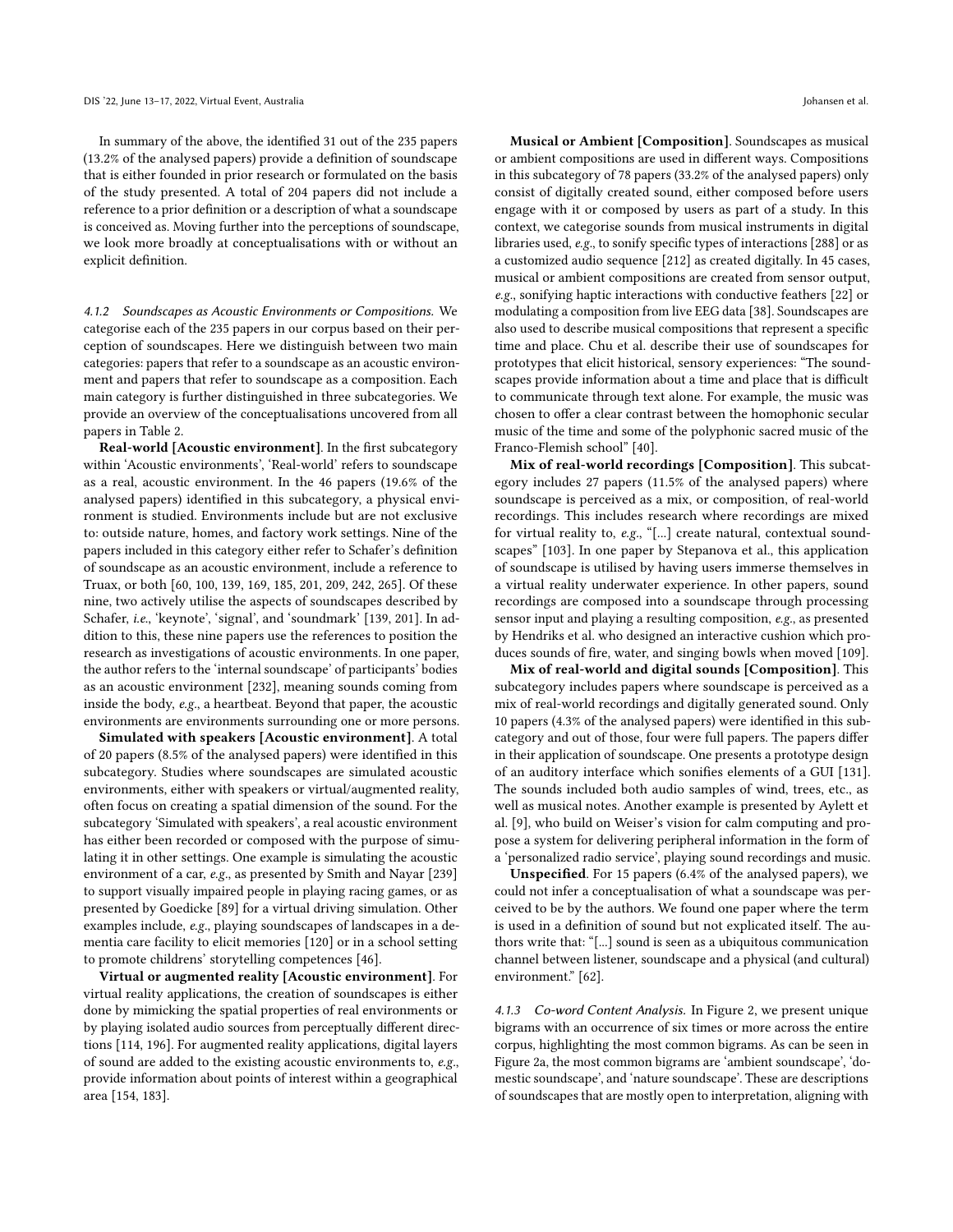<span id="page-6-0"></span>

| <b>Soundscape Conceptualisation</b> | Subcategory                               | Example                                                                                                                                                                                   |
|-------------------------------------|-------------------------------------------|-------------------------------------------------------------------------------------------------------------------------------------------------------------------------------------------|
| <b>Acoustic environments (105)</b>  | Real-world (46)                           | "We extended the design with a variety of playful<br>interfaces to learn, explore, and discover in wilder-<br>ness soundscape recordings." [53]                                           |
|                                     | Simulated with speakers (20)              | "[] a participant standing in the middle of the<br>array would hear different audio tracks coming<br>from many directions, thus generating a real-like<br>environmental soundscape" [149] |
|                                     | Virtual or augmented reality (39)         | "[] the real acoustic environment is mixed with<br>a virtual soundscape and returns to the listener as<br>"pseudoacoustic" environment" [192]                                             |
| Compositions (115)                  | Musical or ambient (78)                   | "For example different chemical elements could<br>be played using a different musical instrument or<br>voice to give wall displays the pleasant soundscape<br>of a choir" [187]           |
|                                     | Mix of real-world recordings (27)         | "[] the pair of Azaleas produce a shared sound-<br>scape in constant flux, composed of fire, water, and<br>singing bowl" [176]                                                            |
|                                     | Mix of real-world and digital sounds (10) | "a soundscape is generated that mixes stereo<br>speech synthesis output with sound effects, back-<br>ground music, and short (10 sec) audio adverts" [9]                                  |

#### Table 2: Examples of Soundscape Conceptualisations

our earlier observation that the use of the term soundscape is broad and applicable to a number of different types of studies. 'Ambient' refers to both soundscapes as environments, e.g., for mixed reality systems where audio is used as a navigation tool [\[155\]](#page-15-9), and to soundscapes as compositions, e.g., for providing a supporting background to particular activities [\[130\]](#page-14-8). 'Domestic soundscape' occurs several times in two papers by Oleksik et al. [\[200\]](#page-16-2) and Johansen & Nielsen [\[139\]](#page-15-5). These papers focus on studying and designing interventions into the acoustic environments of homes. Furthermore, Oleksik et al. provide a definition of domestic soundscapes extending Schafer's definition. Other particular environments reported in Figure [2a](#page-7-0) include 'nature' and 'urban'. For these occurrences, no definition of the particular soundscape is offered. Like the coword ambient, the bigram 'nature soundscapes' is either used for acoustic environments, e.g., when engaging with wilderness environments [\[54\]](#page-12-10), or for compositions, e.g., when mixing nature audio recordings to create a soothing background composition [\[197\]](#page-16-10).

The most common occurrences for bigrams in Figure [2b](#page-7-0) are 'soundscape design' and 'soundscape data' with 12 and 10 occurrences, respectively. Soundscape design is used in studies that involve, e.g., engaging children in exploring local sites through recording and mixing sounds [\[279\]](#page-19-4) as well as mapping a design space for interactive auditory mediated experiences [\[100\]](#page-13-3). While Haas et al. describe that their approach yielded different requirements than "[...] current soundscape design approaches" [\[100\]](#page-13-3), no reference is provided to suggest what such approaches entail. Finally, we

observed that papers used 'soundscape data' to describe recordings of sounds occurring in real-world environments, e.g., in a subtropical forest [\[152\]](#page-15-10). Furthermore, tools have been developed to represent this data visually as a map [\[265\]](#page-18-5) or in a colour-coded spectogram [\[55\]](#page-12-11). Where Vongkunkij et al. [\[265\]](#page-18-5) are concerned with representing data directly as captured, Dema et al. [\[55\]](#page-12-11) enable communities to engage with a mix of local bird call audio recordings.

# <span id="page-6-1"></span>4.2 Documenting Acoustic Environment Characteristics

When designing soundscapes, it is argued by Schafer that designers should engage with the real-world acoustic environments in which the intervention will take place [\[229\]](#page-17-0). Therefore, we also observe the methods that authors use to document the characteristics of the environments they design for. We found 19 papers (8.1% of the analysed papers) in which methods for documenting an existing acoustic environment were utilised. Not surprisingly, except for one paper, these papers included a conceptualisation of soundscapes as acoustic environments. 14 of the papers described the use of audio recordings to document the environment. Three papers included asking participants to observe their environment to later reflect on it. One paper included interviews where participants were asked to reflect on sound experiences but with no active listening exercise included in the study. As exemplified by Lewis and Stasiulyte [\[169\]](#page-15-6) who conducted binaural recordings, audio recording technologies for documenting acoustic environments now include further options for documenting spatial characteristics.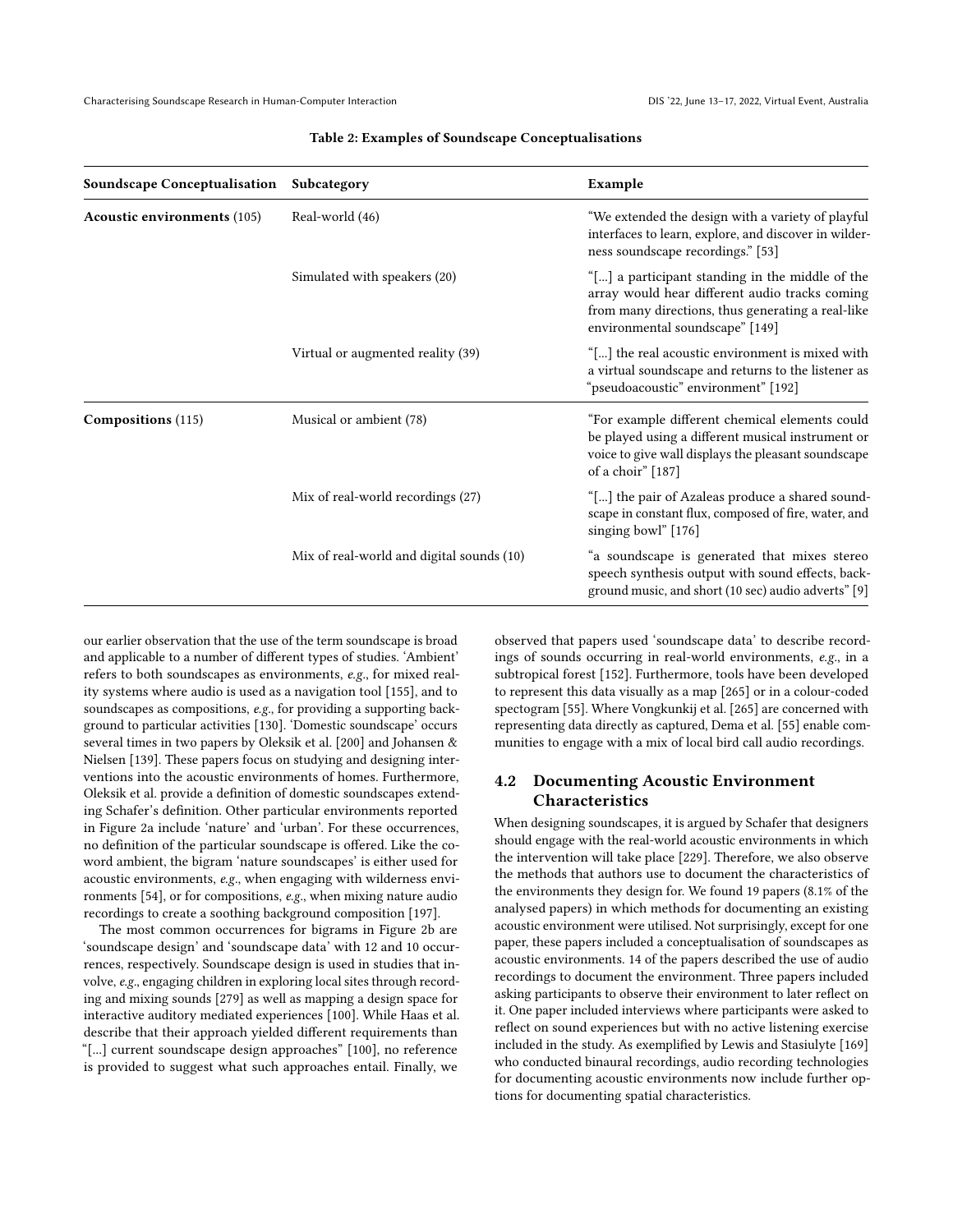<span id="page-7-0"></span>

Figure 2: Most common bigrams including the word 'soundscape(s)' in the corpus. A. shows words preceding 'soundscape(s)' (e.g., interactive soundscape). B. shows words following 'soundscape(s)' (e.g., soundscape design).

Looking at the chronological order of these papers, the earliest papers are mostly utilising qualitative methods such as soundwalks and interviews whereas the latest half is almost exclusively utilising audio recordings. To complement audio recordings, four papers describe the use of annotations or text descriptions in the form of diaries.

# 4.3 Availability of Supplementary Material

Due to the audio-focused nature of soundscape research, supplementary material that goes beyond a textual description of the audio material is often highly helpful. We found that 62 papers (26.4% of the analysed papers) include a video in which the studied soundscape is presented. These videos are most often included as supplementary material on the ACM Digital Library (51 papers), but also include links to YouTube, Vimeo, as well as other sources.

The second most common resource included in the studied research papers is pointing to a project website, as found in a total

of 32 papers (13.6% of the analysed papers). Web pages allow researchers to provide additional information, updates to a project following the paper's publication, or videos, among other materials, to interested readers. We identified that 16 of the papers with a link to an external website contain at least one broken link – with important information lost to future readers.

In line with the recent call for open sharing of research artifacts [\[43,](#page-12-12) [270\]](#page-18-6), we assessed the practice of sharing research materials in our analysed corpus. In the analysed corpus, the sharing of artefacts to replicate studies, preregistration, or data files is infrequent. Here, we highlight a number of papers that stood out from the corpus in terms of resource sharing. Wolf et al. provide the audio files used in their study as well as an in-depth description of their dataset and method, both as supplementary materials on the ACM Digital Library (ACM DL) and their institution's repository [\[283\]](#page-19-5). Gonçalves et al. share a video trailer of their game and details of their online questionnaire, as well as a thematic analysis codebook and presented themes [\[92\]](#page-13-9). This paper is the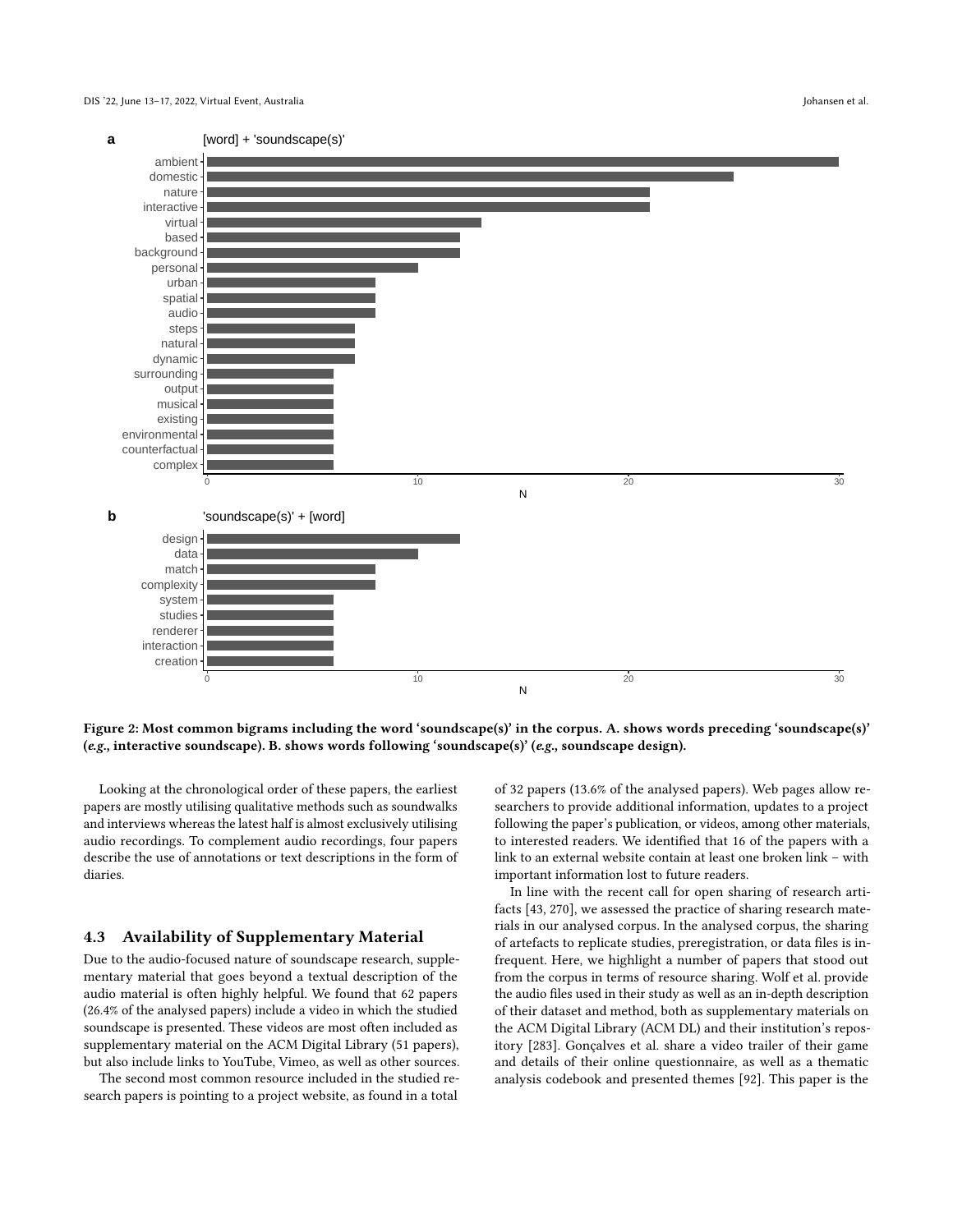only paper in our corpus that provides these files on the  $OSF^2$  $OSF^2$ . Biggs et al. and Heller & Schöning provide the audio files used in their study [\[14,](#page-11-9) [107\]](#page-14-9). None of the analysed papers reports a preregistration of their work, a practice of registering hypotheses and planned analyses prior to data collection. Proponents argue that through pre-registration, problematic but widespread practices in data analysis (e.g., p-value hacking, hypothesising after the results are known) can be diminished [\[198\]](#page-16-11). As such, pre-registration might be of value to the soundscape research community.

# 5 DISCUSSION

# 5.1 Anchoring Soundscape Research on Common Ground

From our findings, a consensus seems to exist between one of two broad conceptualisations of soundscape: soundscape as acoustic environment and soundscape as composition. In this paper, we propose that researchers investigating or designing soundscapes include a position on soundscape theory – stipulating the conceptualisation of soundscape taken up in their work. This not only benefits the positioning of soundscape research at the level of individual studies against other research, but will support a broader qualification of the research community and help to further carve out the spaces in which we might conduct new studies.

Oulasvirta and Hornbæk recently argued theory has a generative role in design research, meaning that it should push researchers to develop novel ideas and make decisions based on thinking 'what ought' [\[204\]](#page-16-12). The importance of bridging theory and practice has also been underlined in articulating new design opportunities and making research advancements [\[48\]](#page-12-13). Based on this, we propose an initial description of these spaces, presented in Table [3](#page-9-0) as 'conceptualisations', to assist further research in soundscapes within HCI. We believe that such a foundation will enable researchers to see the 'bigger picture' of individual research contributions. This bigger picture is not currently possible to identify. In this section, we present a first step towards defining common ground for soundscape research in HCI based on the conceptualisations of soundscape derived from our analysis: acoustic environment and composition. We also include considerations on potential hybrid approaches. We describe how these conceptualisations can be further grounded in existing research on soundscape beyond the analysed SIGCHI conferences. With this distinction, we extend the research by Brown et al. [\[25\]](#page-11-1) whose definition, while offering further precision, is not rooted in a particular discipline. We do so with the four aspects presented in the columns of Table [3](#page-9-0) and including the perspective of soundscape as compositions.

5.1.1 Designing for real-world or simulated soundscapes. Within this conceptualisation, soundscapes are viewed as perceptual constructs that emerge when a listener hears sounds from a physical environment. It is not merely the physical act of hearing itself but rather the experience of all sounds in combination with each other. Therefore, it is key to this view that soundscapes mediate user-environment relations, thereby emphasising both individual experiences and the context of those experiences. As such, this

conceptualisation of soundscape can be compared to Truax' [\[255\]](#page-18-0) descriptions of user-sound-environment relationships. In addition to this, a key phenomenon is embodiment, as is also essential for sonic interaction design [\[81\]](#page-13-1), which emphasises that a listener is physically situated in an environment and that a soundscape can be felt and otherwise experienced with one's entire body rather than just through hearing. Typically, methods for documenting experiences of acoustic environments are utilised. These include interviews, diaries, and soundwalks. Of types of environments, our analysis of co-words indicates that domestic and urban environments are commonly used phrases. This suggests that there is an understanding of the characteristics of those environments and points to the potential of defining other types of environment soundscapes.

To further ground this conceptualisation of soundscape, we describe an exemplar study from the included papers in the review. Oleksik et al. [\[201\]](#page-16-4) presented a study on understanding and designing for improvements of domestic soundscapes. The study included interviews and sound recordings from seven households to first understand the soundscape and subsequently define roles for technological interventions. Following this approach to particularly focus on soundscape rather than sound could enrich current HCI research streams such as ubiquitous computing. To take one example, an early paper by Ishii et al. [\[128\]](#page-14-10) included in our analysis describes an 'ambientROOM' in which natural soundscapes are used for informational purposes. Our findings point to the potential for supporting and further developing such soundscapes by, e.g., investigating the current soundscape and utilising participatory methods [\[30\]](#page-11-0). In order to use this potential, a grounding in common conceptualisations of soundscapes is highly beneficial.

5.1.2 Composing soundscapes of real-world or digital sounds. Within this conceptualisation, soundscapes are viewed as a collection of sounds that are organised in an intentional way and played to listeners. Key phenomena typically include a mapping between an input, e.g., allowing a listener to alter the mix of sounds or determine when it is activated. The end goal is an auditory experience which either supports a primary activity or is the primary activity itself. To create such experiences, authors rely on recordings which are organised intentionally. Several papers present a physical interface for users to interact with the soundscape composition.

For grounding this conceptualisation of soundscape, we point to an exemplar study by Hendriks et al. [\[109\]](#page-14-2). This paper describes a handheld tangible cushion interface covered in wool designed for remote co-experiences. The design process was highly influenced by the concept of somaesthetic appreciation, emphasising the relation between users' bodies and the cushions. Moving the cushions triggers and modifies a soundscape consisting of recordings of fire, water, and singing bowls; one cushion triggers fire sounds, and the other triggers water sounds. When these sounds are mirrored between the pair, users who are physically distant from each other can experience a form of intimate communication. The soundscape provided users with a shared sense of context which was further prompted by the possibility of modifying it continuously. Our main takeaway for this conceptualisation is that there is unused potential in differing between soundscapes and other types of sound compositions. Such a grounding will shift the focus to key phenomena and

<span id="page-8-0"></span> $2$ OSF is a platform for sharing research data with a strong focus on reproducability and long-term availability [\(www.osf.io\)](www.osf.io).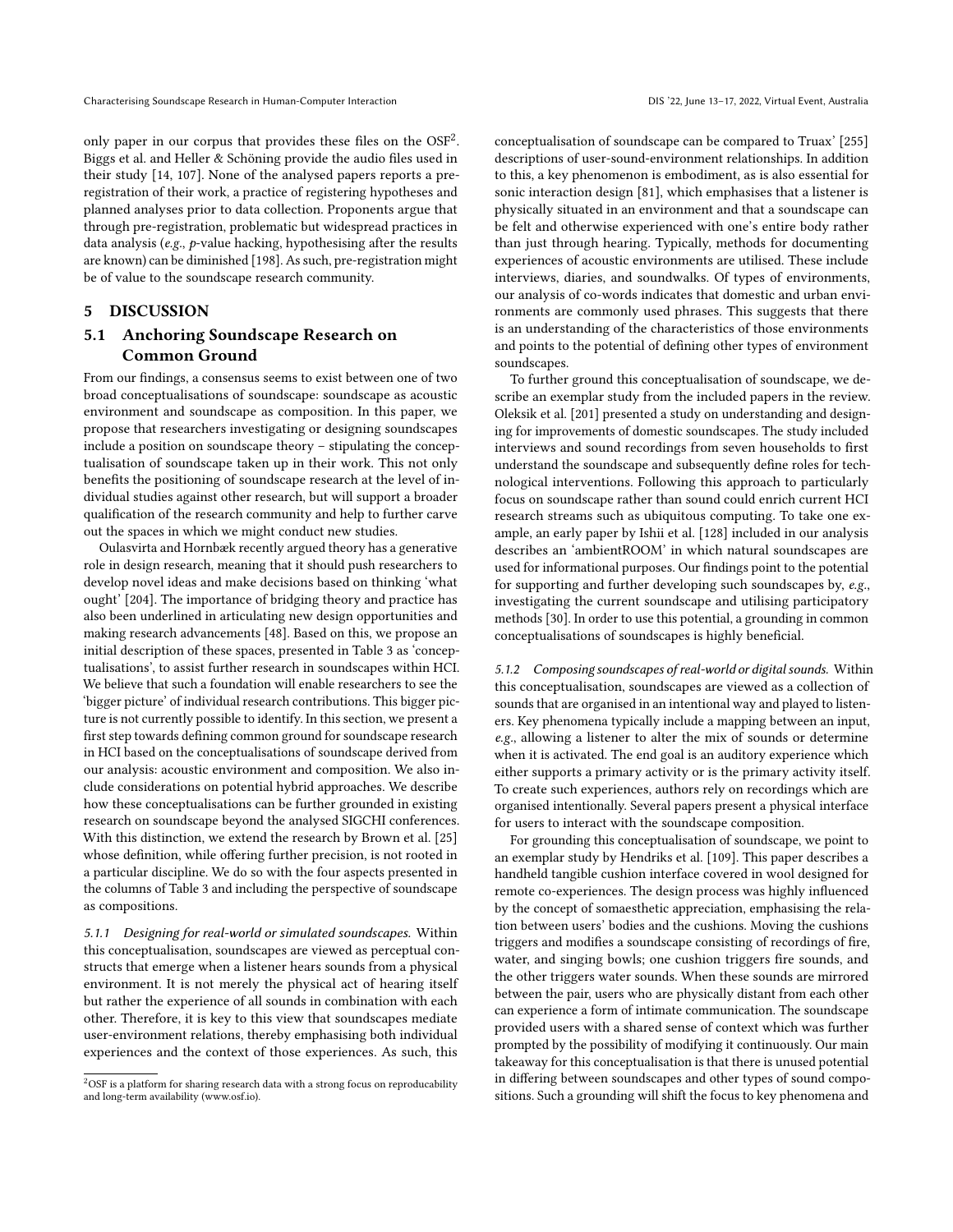<span id="page-9-0"></span>Table 3: Overview of key conceptualisations of soundscape in HCI as derived from our review. The columns sum up the view of what a soundscape is, key phenomena this view centres around, the intended end goals of studies operating with this view, and what supporting methods are utilised to do so.

| Conceptualisation           | <b>View</b>                                                         | Key phenomena                                                  | End goal                                                                                                                  | Methods                                                                     |
|-----------------------------|---------------------------------------------------------------------|----------------------------------------------------------------|---------------------------------------------------------------------------------------------------------------------------|-----------------------------------------------------------------------------|
| <b>Acoustic environment</b> | A perceptual construct of<br>an acoustic environment.               | Mediation<br>of<br>environment<br>context.                     | user- Improve environment; in-<br>relation; formation distribution.                                                       | Interviews; diaries; sound-<br>walks; recordings to sup-<br>port listening. |
| Composition                 | sounds<br>Collection of<br>played together in differ-<br>ent mixes. | Mapping between input<br>and sound; ambience; at-<br>mosphere. | Creating either a support-<br>ing background composi-<br>tion to an activity or an<br>auditory experience in it-<br>self. | Recordings for playback;<br>organisation of sounds;<br>physical design.     |

methods beneficial to soundscape research. Finally, this also points to a potential for utilising participatory methods such as those presented by Caramiaoux et al. [\[30\]](#page-11-0) to engage people in soundscape mapping and design as opposed to individual sounds.

5.1.3 Hybrid approaches. While our analysis is based on the categorisation of papers into one of the two conceptualisations of soundscape (i.e., 'acoustic environment' and 'compositions'), a hybrid approach in which researchers focus both on creating an acoustic environment and design soundscape compositions as interventions into that environment can also exist. Such a hybrid approach can be traced back to Schafer's [\[229\]](#page-17-0) definition, which included both perspectives. Between the two conceptualisations of soundscape, overlaps exist between the aspects presented in Table [3.](#page-9-0)

In terms of overlaps in the key phenomena, an embodied approach traverses both conceptualisations. For compositions, this can be seen in the form of physical prototypes handled by users to produce or trigger soundscapes. This can be related to Monache et al.'s [\[51\]](#page-12-1) discourse analysis on sound-driven design as "[...] inherently embodied, situated, and participatory".

Finally, the conceptualisations can overlap in methodologies, e.g., listening as an essential element for conducting studies. For acoustic environments, this often entails listening to an already existing environment; whereas for compositions listening can be included when searching for sounds to include as well as in organising the design of a soundscape. As such, the two presented conceptualisations do not necessarily exclude each other but can be complementary.

Hybrid approaches can also be identified from our analysis of bigrams including the word 'soundscape'. Ambient was a prevalent co-word that traversed across both conceptualisations. As such, we see potential for future research to explore this hybrid approach. Such investigations have also emerged from soundscape research outside of HCI. Westerkamp, who also collaborated on the WSP in the 1970s, has stated that the term soundscape compositions should not be used "[...] just because it uses environmental sounds as its source material" [\[276\]](#page-19-6). She argues that it is instead the link between compositions and acoustic ecology (the study of the connected relationship between sound, society, and nature) that defines the difference between soundscape compositions and other

musical compositions. As such, from Westerkamp's point of view, soundscape compositions should be anchored in the place and environment in which they are listened to. This supports our analysis and points to concrete recommendations for future soundscape research in HCI, which we outline in detail below.

# 5.2 Recommendations for Future Soundscape Research

Based on our review of the literature, we identify a number of gaps and best-practices in prior and current soundscape research. Here, we outline recommendations for researchers incorporating soundscapes in the reporting of their studies in order to increase clarity and transparency, as well as to support emerging agendas in the research community.

(1) Ground soundscape-driven research in a relevant definition. There is a general tendency among the analysed papers to use 'soundscape' as a term for either an acoustic environment or a composition of several audio layers. Both conceptualisations of soundscape take the perspective of audio as a sonic counterpart to visual landscapes. While this perspective can be a helpful metaphor for describing the distribution of audio sources in a physical or digital space, it is often limited and easily confused with other ways of including audio in digital experiences and devices. Further, it excludes the multidisciplinary nature of soundscapes, covering the human experience of the acoustic environment more widely than including individual audio files in a study design. By introducing ambiguity in defining the use of the term soundscape, researchers potentially exclude valuable insights and research directions. Making the definition on which the work is grounded explicit to the reader will help position the intended contribution.

(2) Describe the characteristics of the environment. Within HCI, as well as many other human-focused research fields, there exists a widely embraced practice of reporting basic demographic information on the participant sample (e.g., gender or age distribution). This information provides readers with valuable information for interpreting the findings of a study, and therefore plays an essential role in communicating research findings. Similar to participant demographics, the characteristics of a study environment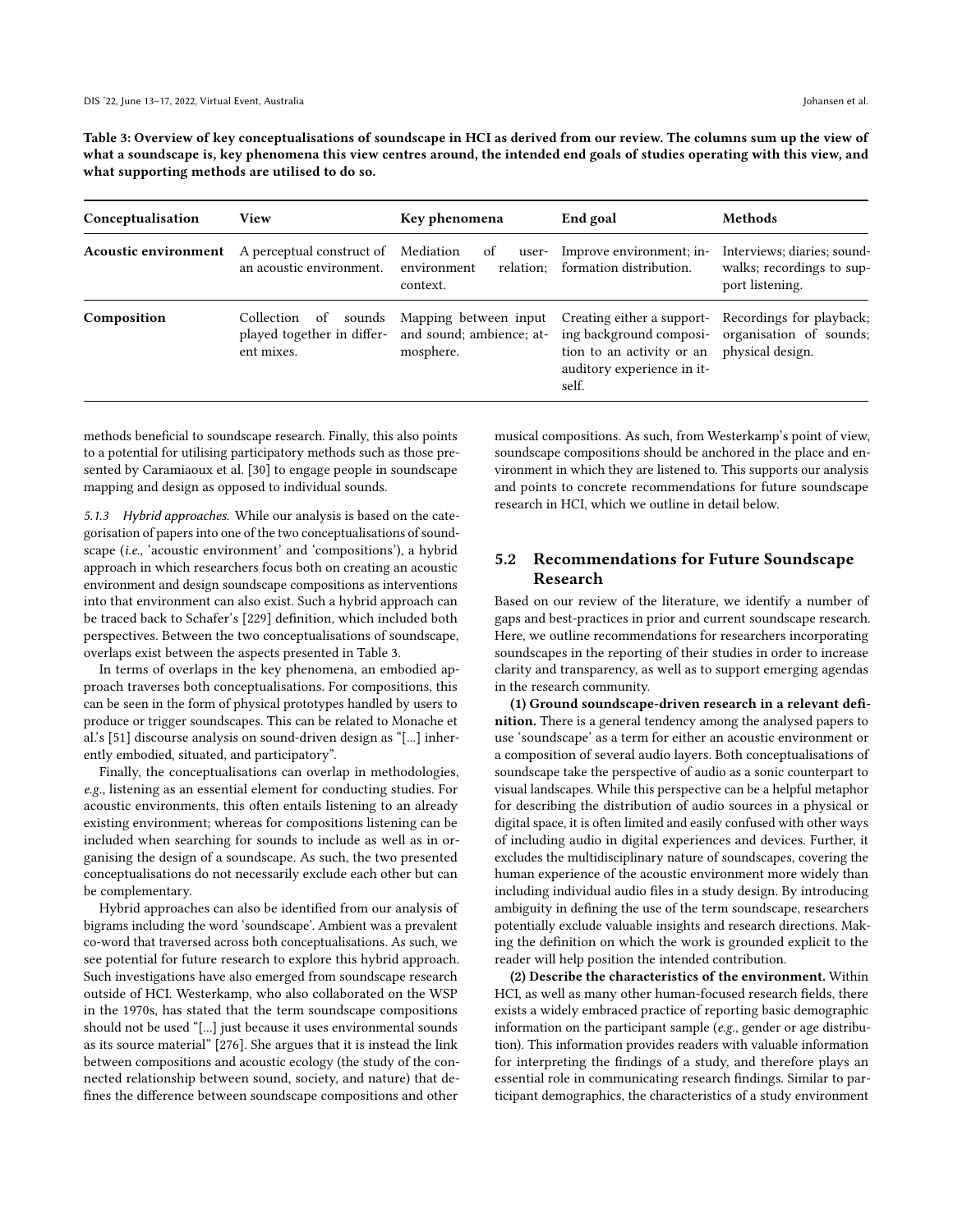significantly affect the results of a study. Within soundscape research, however, we found that authors often rely on imprecise descriptions of both the environment and the intended soundscape (see Section [4.2\)](#page-6-1). Reporting the characteristics of the environment establishes a common foundation for researchers and designers, which can be further utilised in investigating listeners' experiences. McGregor et al. discuss the importance of comparing designers' and listeners' experiences of sound [\[184\]](#page-16-1). By describing the characteristics of the environment in which the study was conducted, researchers can more easily put any reported findings into perspective.

(3) Engage with the existing environment. Only 8.1% of the analysed papers included descriptions of how authors engaged with the existing environment for which they were designing. Such engagement can be related to both prompting descriptions of prior experiences with sounds and capturing real-time experiences. Previous research by Caramiaoux et al. [\[30\]](#page-11-0) and Oleksik et al. [\[200\]](#page-16-2) shows that engaging participants in recalling memories of sounds can be a highly beneficial approach to designing richer interactions with sound. Furthermore, such an approach should be followed with the aim of engaging users' entire bodies as, elaborated by Franinovic and Serafin [\[81\]](#page-13-1), listening is an embodied activity that not only involves users' ears.

(4) Include audio or video material to increase understanding and replicability of study results. Many of the studied papers present an audio(visual) system. While the audio often forms an integral part of the study or artwork, the reader is often limited in their interpretation of this material based on textual descriptions alone. For researchers aiming to extend or replicate existing work, audio files are impossible to reproduce based on textual descriptions alone. As such, we urge researchers to include audio or video material with their submission to illuminate the textual description of their soundscape. Selecting a repository with a focus on long-term availability is critical. While we commend Kern et al. for pointing to the sound files used in their project [\[147\]](#page-15-11), the introduction of link rot has already made some of these unavailable. Dellavalle et al. highlighted this issue of 'link rot' in 2003 [\[50\]](#page-12-14). They urged publishers, authors, and libraries to "adopt better Internet reference policies and archiving strategies to limit the loss of Internet reference information in current medical and scientific literature" [\[50\]](#page-12-14). The ACM DL, YouTube, and Vimeo were the most common repositories among the studies that included audio or video material. Given the ACM DL's commitment to long-term availability and the direct link with the published work, we urge authors to at least include their materials here.

(5) Share research data publicly. Building on the recommendation above, as well as prior work in the broader HCI community [\[43,](#page-12-12) [270\]](#page-18-6), we argue for more public sharing of research results. This includes (anonymised) data from participants, but can also consist of other data that is generated during the study (e.g., audio files generated through a design session). The current lack of sharing research data and study materials hampers the replicability of soundscape research. Similar to the sharing of audio or video material, the choice of repository is key to ensuring the availability of presented files. Platforms such as the  $\mathrm{OSF}^2$  $\mathrm{OSF}^2$  and the aforementioned ACM DL provide a reliable solution for these efforts.

# 5.3 Limitations

We identify several limitations in our work that are important to consider when interpreting our results. First, as with any literature review, we were unable to include all relevant material on the chosen topic. We limited the scope of our search to only include papers from SIGCHI sponsored or co-sponsored conferences. While this means that we excluded a number of audio–heavy venues from our investigation, e.g., Audio Mostly which is a SIGCHI in-cooperation conference, we argue that our selection of venues (23 conferences) provides a good overview of the breadth of HCI research in this domain while simultaneously including the most high-impact HCI venues. This also ensures consistency in including and excluding conferences. Future research could expand on this by including specialised conferences as well as journal papers. Second, our discussion of the related work is limited to a high-level overview of sound design in HCI and the study and use of soundscapes beyond HCI research and practice. While this intentionally omits a large number of sound(scape)-related research, we consider these works to be of lesser relevance to our contribution of characterising soundscape research in HCI. Third, our search process only includes papers in which the term 'soundscape' is used, potentially excluding papers where authors use other words to describe similar concepts. Future research could expand on our findings by reviewing similar and related concepts. Finally, we note that the categorisations presented in this work concerning soundscape conceptualisations (see Table [3\)](#page-9-0) are the result of our interpretation of the assessed studies. By abstracting these studies into the presented categories, we encountered a few studies that showed overlap between their content and our chosen categories. While we systematically categorised these papers based on their most prominent contribution and do not believe that these small number of occurrences would change the outcome of our analysis, it is essential to recognise the limitations that inevitably arise when categorising complex research designs.

#### 6 CONCLUSION

In this paper, we set out to characterise and classify HCI-driven soundscape research. Through a systematic review of the literature, totalling 416 articles across 23 SIGCHI conferences, we identified 235 relevant articles that we assessed in depth. Through our analysis, we find that soundscape-related research often lacks a clear definition of soundscape. This lack of definitions highlights a potential for further grounding this research in common conceptualisations. We furthermore highlight that the studied papers can be roughly categorised in one of two conceptualisations on soundscapes: soundscapes as an acoustic environment and soundscapes as compositions. Subsequently, we assessed how studies documented acoustic environment characteristics and how researchers report on the availability of important research materials. For both of these cases, we find that researchers share insufficient information for other researchers to extend or replicate the work presented. Based on these analyses, we present five recommendations for future soundscape research. We hope that our characterisation of current soundscape research in HCI presents an overview of this increasingly relevant theme within HCI research and will result in greater overall clarity, transparency, and replicability of future soundscape research.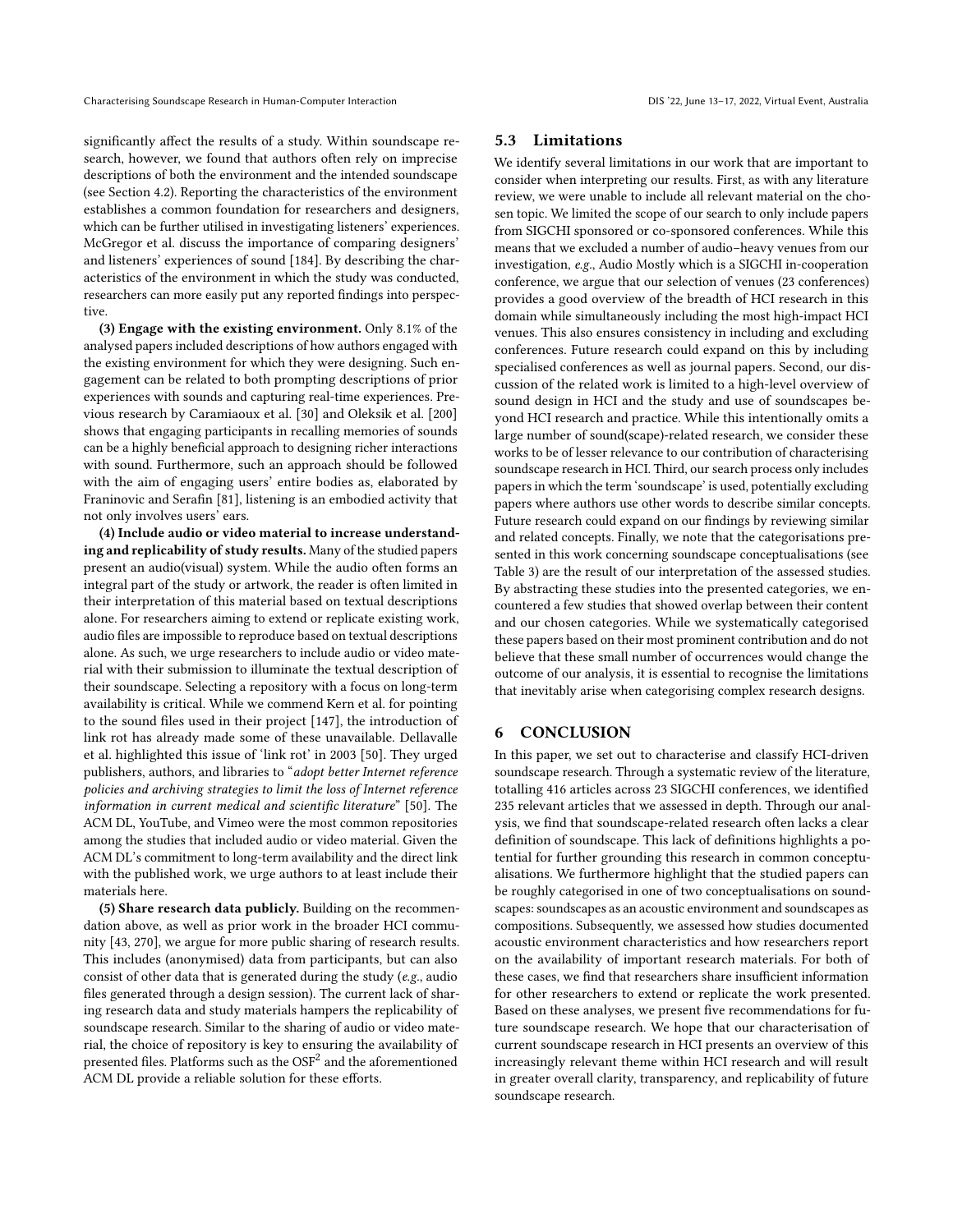DIS '22, June 13–17, 2022, Virtual Event, Australia Johansen et al.

#### **REFERENCES**

- <span id="page-11-24"></span>[1] Jens Ahrens, Matthias Geier, and Sascha Spors. 2017. The Interactive Soundscape Renderer for Loudspeaker- and Headphone-Based Spatial Sound Presentation. In Proceedings of the 23rd ACM Symposium on Virtual Reality Software and Technology (Gothenburg, Sweden) (VRST '17). Association for Computing Machinery, Article 88, 2 pages.<https://doi.org/10.1145/3139131.3141779>
- <span id="page-11-33"></span>[2] Miquel Alfaras, Vasiliki Tsaknaki, Pedro Sanches, Charles Windlin, Muhammad Umair, Corina Sas, and Kristina Höök. 2020. From Biodata to Somadata. In Proceedings of the 2020 CHI Conference on Human Factors in Computing Systems (Honolulu, HI, USA) (CHI '20). Association for Computing Machinery, 1–14. <https://doi.org/10.1145/3313831.3376684>
- <span id="page-11-32"></span>[3] Andreas Almqvist. 2019. Ways Into the Design Space of Butterflies in the Stomach. In Extended Abstracts of the 2019 CHI Conference on Human Factors in Computing Systems (Glasgow, Scotland Uk) (CHI EA '19). Association for Computing Machinery, 1–6.<https://doi.org/10.1145/3290607.3312903>
- <span id="page-11-22"></span>[4] Simone Ashby, Julian Hanna, and Ricardo Rodrigues. 2017. Using BLE Beacons to Simulate Proxemic Surveillance for an Interactive Art Installation. In Proceedings of the 2017 CHI Conference Extended Abstracts on Human Factors in Computing Systems (Denver, Colorado, USA) (CHI EA '17). Association for Computing Machinery, 1486–1493.<https://doi.org/10.1145/3027063.3053096>
- <span id="page-11-28"></span>[5] Simon Asplund and Martin Jonsson. 2018. SWAY - Designing for Balance and Posture Awareness. In Proceedings of the Twelfth International Conference on Tangible, Embedded, and Embodied Interaction (Stockholm, Sweden) (TEI '18). Association for Computing Machinery, 470–475. [https://doi.org/10.1145/](https://doi.org/10.1145/3173225.3173262) [3173225.3173262](https://doi.org/10.1145/3173225.3173262)
- <span id="page-11-6"></span>[6] Simon Asplund and Martin Jonsson. 2018. SWAY-designing for balance and posture awareness. In Proceedings of the Twelfth International Conference on Tangible, Embedded, and Embodied Interaction. 470–475.
- <span id="page-11-5"></span>[7] Jean-François Augoyard. 2006. Sonic experience: a guide to everyday sounds. McGill-Queen's Press-MQUP.
- <span id="page-11-31"></span>[8] Matthew P. Aylett, Benjamin R. Cowan, and Leigh Clark. 2019. Siri, Echo and Performance: You Have to Suffer Darling. In Extended Abstracts of the 2019 CHI Conference on Human Factors in Computing Systems (Glasgow, Scotland Uk) (CHI EA '19). Association for Computing Machinery, 1–10. [https://doi.org/10.](https://doi.org/10.1145/3290607.3310422) [1145/3290607.3310422](https://doi.org/10.1145/3290607.3310422)
- <span id="page-11-8"></span>[9] Matthew P Aylett, Yolanda Vazquez-Alvarez, and Lynne Baillie. 2015. Interactive radio: A new platform for calm computing. In Proceedings of the 33rd Annual ACM Conference Extended Abstracts on Human Factors in Computing Systems. 2085–2090.
- <span id="page-11-19"></span>[10] Jon Back, Caspar Heeffer, Susan Paget, Andreas Rau, Eva Lotta Sallnäs Pysander, and Annika Waern. 2016. Designing for Children's Outdoor Play. In Proceedings of the 2016 ACM Conference on Designing Interactive Systems (Brisbane, QLD, Australia) (DIS '16). Association for Computing Machinery, 28–38. [https://doi.](https://doi.org/10.1145/2901790.2901875) [org/10.1145/2901790.2901875](https://doi.org/10.1145/2901790.2901875)
- <span id="page-11-11"></span>[11] Maribeth Back, Jonathan Cohen, Rich Gold, Steve Harrison, and Scott Minneman. 2001. Listen Reader: An Electronically Augmented Paper-Based Book. In Proceedings of the SIGCHI Conference on Human Factors in Computing Systems (Seattle, Washington, USA) (CHI '01). Association for Computing Machinery, 23–29.<https://doi.org/10.1145/365024.365031>
- <span id="page-11-16"></span>[12] Saskia Bakker, Elise van den Hoven, and Berry Eggen. 2013. FireFlies: Physical Peripheral Interaction Design for the Everyday Routine of Primary School Teachers. In Proceedings of the 7th International Conference on Tangible, Embedded and Embodied Interaction (Barcelona, Spain) (TEI '13). Association for Computing Machinery, 57–64.<https://doi.org/10.1145/2460625.2460634>
- <span id="page-11-15"></span>[13] Saskia Bakker, Elise van den Hoven, Berry Eggen, and Kees Overbeeke. 2012. Exploring Peripheral Interaction Design for Primary School Teachers. In Proceedings of the Sixth International Conference on Tangible, Embedded and Embodied Interaction (Kingston, Ontario, Canada) (TEI '12). Association for Computing Machinery, 245–252.<https://doi.org/10.1145/2148131.2148184>
- <span id="page-11-9"></span>[14] Heidi R. Biggs, Jeffrey Bardzell, and Shaowen Bardzell. 2021. Watching Myself Watching Birds: Abjection, Ecological Thinking, and Posthuman Design. Association for Computing Machinery.<https://doi.org/10.1145/3411764.3445329>
- <span id="page-11-3"></span>[15] Barry Blesser and Linda-Ruth Salter. 2009. Spaces speak, are you listening?: experiencing aural architecture. MIT press.
- <span id="page-11-26"></span>[16] Malthe Emil Blichfeldt, Jonathan Komang-Sønderbek, Frederik Højlund Westergård, and Jonas Fritsch. 2018. < i>The Living Tree</i>: Using Surface Transducers to Explore the Secret Life of Trees through Sonic Interactions. In Proceedings of the 2018 ACM Conference Companion Publication on Designing Interactive Systems (Hong Kong, China) (DIS '18 Companion). Association for Computing Machinery, 327–330.<https://doi.org/10.1145/3197391.3205398>
- <span id="page-11-14"></span>[17] Mark Blythe, Peter Wright, John Bowers, Andy Boucher, Nadine Jarvis, Phil Reynolds, and Bill Gaver. 2010. Age and Experience: Ludic Engagement in a Residential Care Setting. In Proceedings of the 8th ACM Conference on Designing Interactive Systems (Aarhus, Denmark) (DIS '10). Association for Computing Machinery, 161–170.<https://doi.org/10.1145/1858171.1858200>
- <span id="page-11-25"></span>[18] Andy Boucher, Dean Brown, Liliana Ovalle, Andy Sheen, Mike Vanis, William Odom, Doenja Oogjes, and William Gaver. 2018. TaskCam: Designing and Testing an Open Tool for Cultural Probes Studies. Association for Computing Machinery

1–12.<https://doi.org/10.1145/3173574.3173645>

- <span id="page-11-10"></span>[19] John Bowers and Sten Olof Hellström. 2000. Simple Interfaces to Complex Sound in Improvised Music. In CHI '00 Extended Abstracts on Human Factors in Computing Systems (The Hague, The Netherlands) (CHI EA '00). Association for Computing Machinery, 125–126.<https://doi.org/10.1145/633292.633364>
- <span id="page-11-36"></span>[20] Nico Brand, William Odom, and Samuel Barnett. 2021. A Design Inquiry into Introspective AI: Surfacing Opportunities, Issues, and Paradoxes. In Designing Interactive Systems Conference 2021 (Virtual Event, USA) (DIS '21). Association for Computing Machinery, 1603–1618.<https://doi.org/10.1145/3461778.3462000>
- <span id="page-11-12"></span>[21] Stephen Brewster, Joanna Lumsden, Marek Bell, Malcolm Hall, and Stuart Tasker. 2003. Multimodal 'eyes-Free' Interaction Techniques for Wearable Devices. In Proceedings of the SIGCHI Conference on Human Factors in Computing Systems (Ft. Lauderdale, Florida, USA) (CHI '03). Association for Computing Machinery, 473–480.<https://doi.org/10.1145/642611.642694>
- <span id="page-11-7"></span>[22] Audrey Briot. 2021. Stymphalian Birds: Sensing Beyond the Human Body with Feathers. In Extended Abstracts of the 2021 CHI Conference on Human Factors in Computing Systems. 1–5.
- <span id="page-11-35"></span>[23] Audrey Briot. 2021. Stymphalian Birds: Sensing Beyond the Human Body with Feathers. Association for Computing Machinery. [https://doi.org/10.1145/](https://doi.org/10.1145/3411763.3451568) [3411763.3451568](https://doi.org/10.1145/3411763.3451568)
- <span id="page-11-34"></span>[24] Audrey Briot, Cedric Honnet, and Paul Strohmeier. 2020. Stymphalian Birds -Exploring the Aesthetics of A Hybrid Textile. In Companion Publication of the 2020 ACM Designing Interactive Systems Conference (Eindhoven, Netherlands) (DIS' 20 Companion). Association for Computing Machinery, 437–440. [https:](https://doi.org/10.1145/3393914.3395840) [//doi.org/10.1145/3393914.3395840](https://doi.org/10.1145/3393914.3395840)
- <span id="page-11-1"></span>[25] AL Brown, Jian Kang, and Truls Gjestland. 2011. Towards standardization in soundscape preference assessment. Applied acoustics 72, 6 (2011), 387-392.
- <span id="page-11-2"></span>[26] AL Brown and Andreas Muhar. 2004. An approach to the acoustic design of outdoor space. Journal of Environmental planning and Management 47, 6 (2004), 827–842.
- <span id="page-11-4"></span>[27] Andreas Butz and Ralf Jung. 2005. Seamless user notification in ambient soundscapes. In Proceedings of the 10th international conference on Intelligent user interfaces. 320–322.
- <span id="page-11-13"></span>[28] Andreas Butz and Ralf Jung. 2005. Seamless User Notification in Ambient Soundscapes. In Proceedings of the 10th International Conference on Intelligent User Interfaces (San Diego, California, USA) (IUI '05). Association for Computing Machinery, 320–322.<https://doi.org/10.1145/1040830.1040914>
- <span id="page-11-29"></span>[29] Pedro F. Campos, Diogo Cabral, and Frederica Gonçalves. 2018. Sense.Seat: Inducing Improved Mood and Cognition through Multisensorial Priming. In The 31st Annual ACM Symposium on User Interface Software and Technology Adjunct Proceedings (Berlin, Germany) (UIST '18 Adjunct). Association for Computing Machinery, 72–74.<https://doi.org/10.1145/3266037.3266105>
- <span id="page-11-0"></span>[30] Baptiste Caramiaux, Alessandro Altavilla, Scott G Pobiner, and Atau Tanaka. 2015. Form follows sound: Designing interactions from sonic memories. In Proceedings of the 33rd Annual ACM Conference on Human Factors in Computing Systems. 3943–3952.
- <span id="page-11-30"></span>[31] Mark Cartwright, Graham Dove, Ana Elisa Méndez Méndez, Juan P. Bello, and Oded Nov. 2019. Crowdsourcing Multi-Label Audio Annotation Tasks with Citizen Scientists. Association for Computing Machinery, 1–11. [https://doi.org/10.1145/](https://doi.org/10.1145/3290605.3300522) [3290605.3300522](https://doi.org/10.1145/3290605.3300522)
- <span id="page-11-23"></span>[32] Anil Çamcı, Kristine Lee, Cody J. Roberts, and Angus G. Forbes. 2017. INVISO: A Cross-Platform User Interface for Creating Virtual Sonic Environments. In Proceedings of the 30th Annual ACM Symposium on User Interface Software and Technology (Québec City, QC, Canada) (UIST '17). Association for Computing Machinery, 507–518.<https://doi.org/10.1145/3126594.3126644>
- <span id="page-11-20"></span>[33] Alan Chamberlain, Mads Bødker, Adrian Hazzard, and Steve Benford. 2016. Audio in <i>Place</i>: Media, Mobility & HCI - Creating Meaning in <i>Space</i>. In Proceedings of the 18th International Conference on Human-Computer Interaction with Mobile Devices and Services Adjunct (Florence, Italy) (MobileHCI '16). Association for Computing Machinery, 1045–1048. [https://doi.org/10.1145/](https://doi.org/10.1145/2957265.2964195) [2957265.2964195](https://doi.org/10.1145/2957265.2964195)
- <span id="page-11-18"></span>[34] Ivan Chaparro and Ricardo Duenas. 2015. Psychogeographical City: The City Understood as an Emotional Scenario. In Proceedings of the 2015 ACM SIGCHI Conference on Creativity and Cognition (Glasgow, United Kingdom) (C&C '15). Association for Computing Machinery, 397–398. [https://doi.org/10.1145/2757226.](https://doi.org/10.1145/2757226.2767186) [2767186](https://doi.org/10.1145/2757226.2767186)
- <span id="page-11-17"></span>[35] Ivan Chaparro and Ricardo Duenas. 2015. Psychogeographical Sound-Drift. In Proceedings of the 2015 ACM SIGCHI Conference on Creativity and Cognition (Glasgow, United Kingdom) (C&C '15). Association for Computing Machinery, 187–188.<https://doi.org/10.1145/2757226.2764559>
- <span id="page-11-21"></span>[36] Ko-Le Chen. 2017. HCI Knowledges and Situated Dissemination. In Proceedings of the 2017 ACM Conference Companion Publication on Designing Interactive Systems (Edinburgh, United Kingdom) (DIS '17 Companion). Association for Computing Machinery, 396–398.<https://doi.org/10.1145/3064857.3079169>
- <span id="page-11-27"></span>[37] Yu-Ting Cheng, Wenn-Chieh Tsai, David Chung, and Rung-Huei Liang. 2018. Once Upon a Future: An Audio Drama Game for Episodic Imagination. In Proceedings of the 2018 ACM Conference Companion Publication on Designing Interactive Systems (Hong Kong, China) (DIS '18 Companion). Association for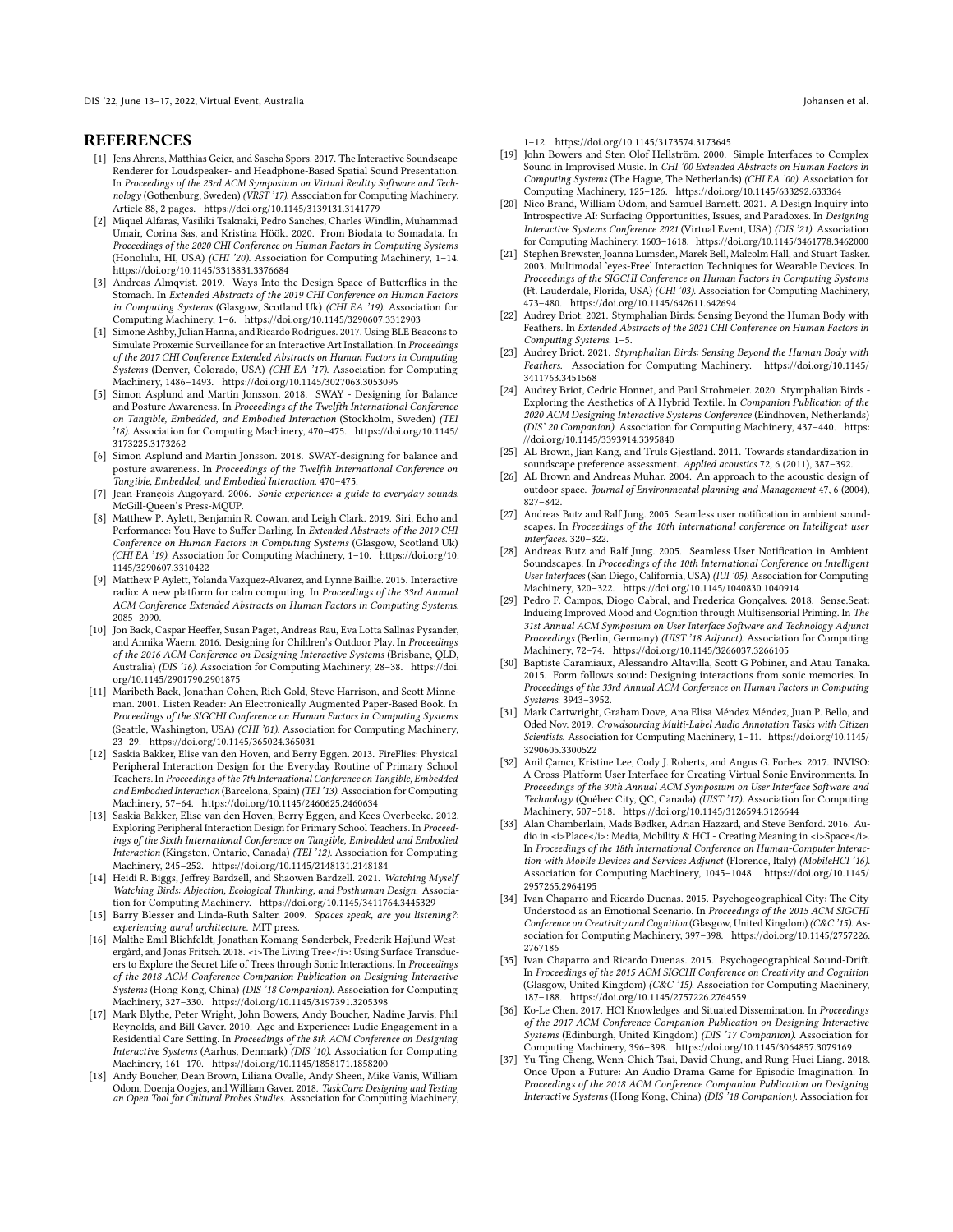Characterising Soundscape Research in Human-Computer Interaction DIS '22, June 13–17, 2022, Virtual Event, Australia

Computing Machinery, 159–163.<https://doi.org/10.1145/3197391.3205429>

- <span id="page-12-6"></span>[38] Jean Ho Chu, Daniel Harley, Jamie Kwan, Melanie McBride, and Ali Mazalek. 2016. Sensing History: Contextualizing Artifacts with Sensory Interactions and Narrative Design.. In Conference on Designing Interactive Systems. 1294–1302.
- <span id="page-12-29"></span>[39] Yaliang Chuang. 2020. IoT Communicator: A Physical Interface for Expressing Situational Info of an IoT System. In Companion Publication of the 2020 ACM Designing Interactive Systems Conference (Eindhoven, Netherlands) (DIS' 20 Companion). Association for Computing Machinery, 369–372. [https://doi.org/](https://doi.org/10.1145/3393914.3397096) [10.1145/3393914.3397096](https://doi.org/10.1145/3393914.3397096)
- <span id="page-12-7"></span>[40] Karen Cochrane, Lian Loke, Matthew Leete, Andrew Campbell, and Naseem Ahmadpour. 2021. Understanding the First Person Experience of Walking Mindfulness Meditation Facilitated by EEG Modulated Interactive Soundscape. In Proceedings of the Fifteenth International Conference on Tangible, Embedded, and Embodied Interaction. 1–17.
- <span id="page-12-34"></span>[41] Karen Cochrane, Lian Loke, Matthew Leete, Andrew Campbell, and Naseem Ahmadpour. 2021. Understanding the First Person Experience of Walking Mindfulness Meditation Facilitated by EEG Modulated Interactive Soundscape. In Proceedings of the Fifteenth International Conference on Tangible, Embedded, and Embodied Interaction (Salzburg, Austria) (TEI '21). Association for Computing Machinery, Article 18, 17 pages.<https://doi.org/10.1145/3430524.3440637>
- <span id="page-12-26"></span>[42] Karen Anne Cochrane. 2019. Reconnecting the Body and the Mind: Technology to Support Mindfulness for Stress. In Extended Abstracts of the 2019 CHI Conference on Human Factors in Computing Systems (Glasgow, Scotland Uk) (CHI EA '19). Association for Computing Machinery, 1–6. [https://doi.org/10.1145/](https://doi.org/10.1145/3290607.3299083) [3290607.3299083](https://doi.org/10.1145/3290607.3299083)
- <span id="page-12-12"></span>[43] Andy Cockburn, Carl Gutwin, and Alan Dix. 2018. HARK No More: On the Preregistration of CHI Experiments. Association for Computing Machinery, 1–12. <https://doi.org/10.1145/3173574.3173715>
- <span id="page-12-22"></span>[44] Michael Cohen, Yousuke Nagayama, and Bektur Ryskeldiev. 2016. Metering "Black Holes": Networking Stand-Alone Applications for Distributed Multimodal Synchronization. In Proceedings of the 18th ACM International Conference on Multimodal Interaction (Tokyo, Japan) (ICMI '16). Association for Computing Machinery, 396–397.<https://doi.org/10.1145/2993148.2998530>
- <span id="page-12-25"></span>[45] Clare Cullen and Oussama Metatla. 2018. Multisensory Storytelling: A Co-Design Study with Children with Mixed Visual Abilities. In Proceedings of the 17th ACM Conference on Interaction Design and Children (Trondheim, Norway) (IDC '18). Association for Computing Machinery, 557–562. [https://doi.org/10.](https://doi.org/10.1145/3202185.3210775) [1145/3202185.3210775](https://doi.org/10.1145/3202185.3210775)
- <span id="page-12-5"></span>[46] Clare Cullen and Oussama Metatla. 2019. Co-Designing Inclusive Multisensory Story Mapping with Children with Mixed Visual Abilities. In Proceedings of the 18th ACM International Conference on Interaction Design and Children (Boise, ID, USA) (IDC '19). Association for Computing Machinery, 361–373. [https:](https://doi.org/10.1145/3311927.3323146) [//doi.org/10.1145/3311927.3323146](https://doi.org/10.1145/3311927.3323146)
- <span id="page-12-23"></span>[47] Richie Cyngler. 2017. Music for Various Groups of Performers (After Lucier): An Improvised Electroencephalographic Group Performance. In Proceedings of the 2017 ACM SIGCHI Conference on Creativity and Cognition (Singapore, Singapore) (C&C '17). Association for Computing Machinery, 462-465. [https:](https://doi.org/10.1145/3059454.3073725) [//doi.org/10.1145/3059454.3073725](https://doi.org/10.1145/3059454.3073725)
- <span id="page-12-13"></span>[48] Peter Dalsgaard and Christian Dindler. 2014. Between Theory and Practice: Bridging Concepts in HCI Research. In Proceedings of the SIGCHI Conference on Human Factors in Computing Systems (Toronto, Ontario, Canada) (CHI '14). Association for Computing Machinery, New York, NY, USA, 1635–1644. [https:](https://doi.org/10.1145/2556288.2557342) [//doi.org/10.1145/2556288.2557342](https://doi.org/10.1145/2556288.2557342)
- <span id="page-12-32"></span>[49] Claudia Daudén Roquet and Corina Sas. 2021. Interoceptive Interaction: An Embodied Metaphor Inspired Approach to Designing for Meditation. Association for Computing Machinery.<https://doi.org/10.1145/3411764.3445137>
- <span id="page-12-14"></span>[50] Robert P. Dellavalle, Eric J. Hester, Lauren F. Heilig, Amanda L. Drake, Jeff W. Kuntzman, Marla Graber, and Lisa M. Schilling. 2003. Going, Going, Gone: Lost Internet References. Science 302, 5646 (2003), 787–788. [https://doi.org/10.1126/](https://doi.org/10.1126/science.1088234) [science.1088234](https://doi.org/10.1126/science.1088234)
- <span id="page-12-1"></span>[51] Stefano Delle Monache, Nicolas MISDARIIS, and Elif Ozcan. 2021. Conceptualising Sound-Driven Design: An Exploratory Discourse Analysis. In Creativity and Cognition (Virtual Event, Italy) (C&C '21). Association for Computing Machinery, New York, NY, USA, Article 42, 8 pages.<https://doi.org/10.1145/3450741.3465258>
- <span id="page-12-16"></span>[52] Stefano Delle Monache, Davide Rocchesso, Jie Qi, Leah Buechley, Amalia De Götzen, and Dario Cestaro. 2012. Paper Mechanisms for Sonic Interaction. In Proceedings of the Sixth International Conference on Tangible, Embedded and Embodied Interaction (Kingston, Ontario, Canada) (TEI '12). Association for Computing Machinery, 61–68.<https://doi.org/10.1145/2148131.2148146>
- <span id="page-12-9"></span>[53] Tshering Dema, Margot Brereton, Michael Esteban, Alessandro Soro, Sherub Sherub, and Paul Roe. 2020. Designing in the network of relations for species conservation: The playful Tingtibi community birdhouse. In Proceedings of the 2020 CHI Conference on Human Factors in Computing Systems. 1–14.
- <span id="page-12-10"></span>[54] Tshering Dema, Margot Brereton, Michael Esteban, Alessandro Soro, Sherub Sherub, and Paul Roe. 2020. Designing in the Network of Relations for Species Conservation: The Playful Tingtibi Community Birdhouse. In Proceedings of the 2020 CHI Conference on Human Factors in Computing Systems (Honolulu, HI, USA) (CHI '20). Association for Computing Machinery, 1–14. [https://doi.org/](https://doi.org/10.1145/3313831.3376713)

[10.1145/3313831.3376713](https://doi.org/10.1145/3313831.3376713)

- <span id="page-12-11"></span>[55] Tshering Dema, Margot Brereton, and Paul Roe. 2019. Designing Participatory Sensing with Remote Communities to Conserve Endangered Species. Association for Computing Machinery, 1–16.<https://doi.org/10.1145/3290605.3300894>
- <span id="page-12-31"></span>[56] Audrey Desjardins, Afroditi Psarra, and Bonnie A. Whiting. 2021. Voices and Voids: Subverting Voice Assistant Systems through Performative Experiments. In Creativity and Cognition (Virtual Event, Italy) (C&C '21). Association for Computing Machinery, Article 29, 10 pages. [https://doi.org/10.1145/3450741.](https://doi.org/10.1145/3450741.3466807) [3466807](https://doi.org/10.1145/3450741.3466807)
- <span id="page-12-27"></span>[57] Audrey Desjardins and Timea Tihanyi. 2019. ListeningCups: A Case of Data Tactility and Data Stories. In Proceedings of the 2019 on Designing Interactive Systems Conference (San Diego, CA, USA) (DIS '19). Association for Computing Machinery, 147–160.<https://doi.org/10.1145/3322276.3323694>
- <span id="page-12-17"></span>[58] Marco Donnarumma. 2013. Hypo Chrysos: Mapping in Interactive Action Art Using Bioacoustic Sensing. In Proceedings of the 7th International Conference on Tangible, Embedded and Embodied Interaction (Barcelona, Spain) (TEI '13). Association for Computing Machinery, 383–385. [https://doi.org/10.1145/2460625.](https://doi.org/10.1145/2460625.2460705) [2460705](https://doi.org/10.1145/2460625.2460705)
- <span id="page-12-2"></span>[59] Milena Droumeva, Alissa Antle, and Ron Wakkary. 2007. Exploring ambient sound techniques in the design of responsive environments for children. In Proceedings of the 1st international conference on Tangible and embedded interaction. 171–178.
- <span id="page-12-4"></span>[60] Milena Droumeva, Alissa Antle, and Ron Wakkary. 2007. Exploring Ambient Sound Techniques in the Design of Responsive Environments for Children. In Proceedings of the 1st International Conference on Tangible and Embedded Interaction (Baton Rouge, Louisiana) (TEI '07). Association for Computing Machinery, 171–178.<https://doi.org/10.1145/1226969.1227005>
- <span id="page-12-0"></span>[61] Milena Droumeva and Iain McGregor. 2012. Everyday listening to auditory displays: lessons from acoustic ecology. In Proceedings of the 18th International Conference on Auditory Display. Georgia Institute of Technology, 52–59.
- <span id="page-12-8"></span>[62] Milena Droumeva and Ron Wakkary. 2006. Sound intensity gradients in an ambient intelligence audio display. In CHI'06 Extended Abstracts on Human Factors in Computing Systems. 724–729.
- <span id="page-12-15"></span>[63] Milena Droumeva and Ron Wakkary. 2006. Sound Intensity Gradients in an Ambient Intelligence Audio Display. In CHI '06 Extended Abstracts on Human Factors in Computing Systems (Montréal, Québec, Canada) (CHI EA '06). Association for Computing Machinery, 724–729.<https://doi.org/10.1145/1125451.1125597>
- <span id="page-12-28"></span>[64] Eleni Economidou. 2020. Exploring the Design Space of Embodied Architectonic Interaction. In Companion Publication of the 2020 ACM Designing Interactive Systems Conference (Eindhoven, Netherlands) (DIS' 20 Companion). Association for Computing Machinery, 509–514.<https://doi.org/10.1145/3393914.3395826>
- <span id="page-12-33"></span>[65] Eleni Economidou, Bart Hengeveld, Moritz Kubesch, Alina Krischkowsky, Martin Murer, and Manfred Tscheligi. 2021. Audio-Frequency Induction Loops (AFILs) as a Design Materialfor Architectural Interactivity: An Illustrated Guide. In Designing Interactive Systems Conference 2021 (Virtual Event, USA) (DIS '21). Association for Computing Machinery, 1201–1214. [https://doi.org/10.1145/](https://doi.org/10.1145/3461778.3462070) [3461778.3462070](https://doi.org/10.1145/3461778.3462070)
- <span id="page-12-20"></span>[66] Ludvig Elblaus, Vasiliki Tsaknaki, Vincent Lewandowski, and Roberto Bresin. 2015. Nebula: An Interactive Garment Designed for Functional Aesthetics. In Proceedings of the 33rd Annual ACM Conference Extended Abstracts on Human Factors in Computing Systems (Seoul, Republic of Korea) (CHI EA '15). Association for Computing Machinery, 275–278.<https://doi.org/10.1145/2702613.2725454>
- <span id="page-12-21"></span>[67] Ludvig Elblaus, Åsa Unander-Scharin, and Carl Unander-Scharin. 2016. New Scenic Subjects: Explorations of a System of Autonomous On-Stage Observers. In Proceedings of the 2016 CHI Conference Extended Abstracts on Human Factors in Computing Systems (San Jose, California, USA) (CHI EA '16). Association for Computing Machinery, 265–268.<https://doi.org/10.1145/2851581.2889470>
- <span id="page-12-18"></span>[68] Cumhur Erkut, Stefania Serafin, Jonas Fehr, Henrique M.R. Fernandes Figueira, Theis B. Hansen, Nicholas J. Kirwan, and Mariam R. Zakarian. 2014. Design and Evaluation of Interactive Musical Fruit. In Proceedings of the 2014 Conference on Interaction Design and Children (Aarhus, Denmark) (IDC '14). Association for Computing Machinery, 197–200.<https://doi.org/10.1145/2593968.2610451>
- <span id="page-12-3"></span>[69] Omid Ettehadi, Lee Jones, and Kate Hartman. 2020. Heart waves: A heart rate feedback system using water sounds. In Proceedings of the fourteenth international conference on tangible, embedded, and embodied interaction. 527–532.
- <span id="page-12-30"></span>[70] Omid Ettehadi, Lee Jones, and Kate Hartman. 2020. Heart Waves: A Heart Rate Feedback System Using Water Sounds. In Proceedings of the Fourteenth International Conference on Tangible, Embedded, and Embodied Interaction (Sydney NSW, Australia) (TEI '20). Association for Computing Machinery, 527–532. <https://doi.org/10.1145/3374920.3374982>
- <span id="page-12-24"></span>[71] Min Fan, Jianyu Fan, Sheng Jin, Alissa N. Antle, and Philippe Pasquier. 2018. EmoStory: A Game-Based System Supporting Children's Emotional Development. In Extended Abstracts of the 2018 CHI Conference on Human Factors in Computing Systems (Montreal QC, Canada) (CHI EA '18). Association for Computing Machinery, 1–6.<https://doi.org/10.1145/3170427.3188594>
- <span id="page-12-19"></span>[72] Frank Feltham, Lian Loke, Elise van den Hoven, Jeffrey Hannam, and Bert Bongers. 2014. The Slow Floor: Increasing Creative Agency While Walking on an Interactive Surface. In Proceedings of the 8th International Conference on Tangible,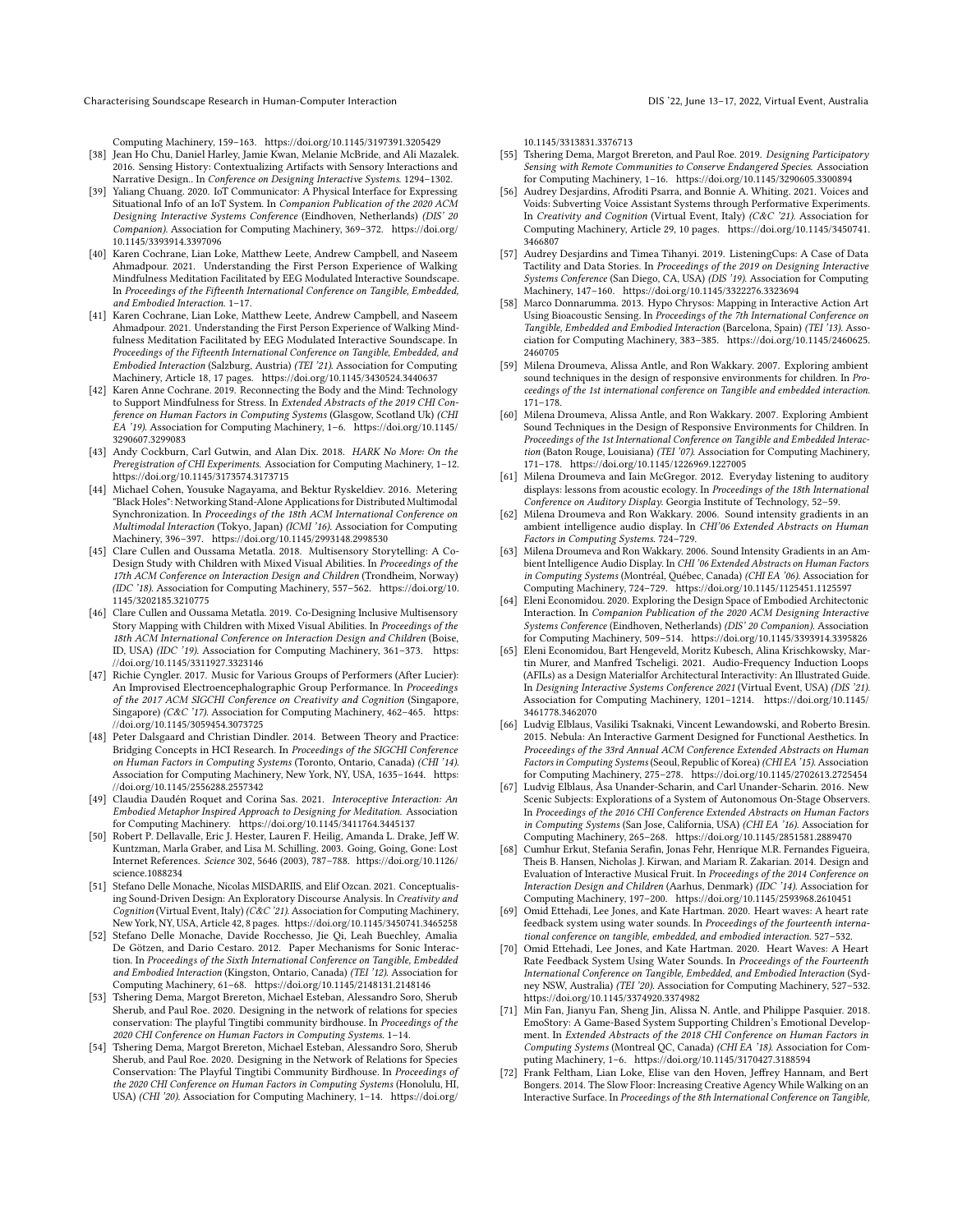Embedded and Embodied Interaction (Munich, Germany) (TEI '14). Association for Computing Machinery, 105–112.<https://doi.org/10.1145/2540930.2540974>

- <span id="page-13-24"></span>[73] Yuan Feng, Suihuai Yu, Dirk van de Mortel, Emilia Barakova, Jun Hu, and Matthias Rauterberg. 2019. LiveNature: Ambient Display and Social Robot-Facilitated Multi-Sensory Engagement for People with Dementia. In Proceedings of the 2019 on Designing Interactive Systems Conference (San Diego, CA, USA) (DIS '19). Association for Computing Machinery, 1321–1333. [https://doi.org/10.](https://doi.org/10.1145/3322276.3322331) [1145/3322276.3322331](https://doi.org/10.1145/3322276.3322331)
- <span id="page-13-20"></span>[74] Ylva Fernaeus and Anna Vallgårda. 2014. Ajna: Negotiating Forms in the Making of a Musical Cabinet. In Proceedings of the 2014 Conference on Designing Interactive Systems (Vancouver, BC, Canada) (DIS '14). Association for Computing Machinery, 915–924.<https://doi.org/10.1145/2598510.2600883>
- <span id="page-13-14"></span>[75] Owen Noel Newton Fernando, Michael Cohen, and Adrian David Cheok. 2007. Mobile Spatial Audio Interfaces. In Proceedings of the 9th International Conference on Human Computer Interaction with Mobile Devices and Services (Singapore) (MobileHCI '07). Association for Computing Machinery, 345–347. [https://doi.](https://doi.org/10.1145/1377999.1378031) [org/10.1145/1377999.1378031](https://doi.org/10.1145/1377999.1378031)
- <span id="page-13-4"></span>[76] L. Finegold and K. Hiramatsu. 2003. Linking soundscapes with land use planning in community noise management policies. In InterNoise 2003.
- <span id="page-13-21"></span>[77] Simon Flutura, Johannes Wagner, Florian Lingenfelser, Andreas Seiderer, and Elisabeth André. 2016. MobileSSI: Asynchronous Fusion for Social Signal Interpretation in the Wild. In Proceedings of the 18th ACM International Conference on Multimodal Interaction (Tokyo, Japan) (ICMI '16). Association for Computing Machinery, 266–273.<https://doi.org/10.1145/2993148.2993164>
- <span id="page-13-11"></span>[78] Federico Fontana. 2002. A Structural Approach to Distance Rendering in Personal Auditory Displays. In Proceedings of the 4th IEEE International Conference on Multimodal Interfaces (ICMI '02). IEEE Computer Society, 33. [https:](https://doi.org/10.1109/ICMI.2002.1166965) [//doi.org/10.1109/ICMI.2002.1166965](https://doi.org/10.1109/ICMI.2002.1166965)
- <span id="page-13-30"></span>[79] Angelo Fraietta. 2020. Transient Relics: Temporal Tangents to an Ancient Virtual Pilgrimage. In Proceedings of the Fourteenth International Conference on Tangible, Embedded, and Embodied Interaction (Sydney NSW, Australia) (TEI '20). Association for Computing Machinery, 377–391. [https://doi.org/10.1145/](https://doi.org/10.1145/3374920.3374923) [3374920.3374923](https://doi.org/10.1145/3374920.3374923)
- <span id="page-13-26"></span>[80] Karmen Franinović, Luke Franzke, Florian Wille, and Andrés Villa Torres. 2019. Interacting with Electroactive Polymers in Responsive Environments. In Proceedings of the Thirteenth International Conference on Tangible, Embedded, and Embodied Interaction (Tempe, Arizona, USA) (TEI '19). Association for Computing Machinery, 505–512.<https://doi.org/10.1145/3294109.3301268>
- <span id="page-13-1"></span>[81] Karmen Franinovic and Stefania Serafin. 2013. Sonic interaction design. Mit Press.
- <span id="page-13-12"></span>[82] Karmen Franinovic and Yon Visell. 2004. Recycled Soundscapes. In Proceedings of the 5th Conference on Designing Interactive Systems: Processes, Practices, Methods, and Techniques (Cambridge, MA, USA) (DIS '04). Association for Computing Machinery, 317.<https://doi.org/10.1145/1013115.1013167>
- <span id="page-13-23"></span>[83] Guo Freeman, Jeffrey Bardzell, Shaowen Bardzell, Szu-Yu (Cyn) Liu, Xi Lu, and Diandian Cao. 2019. Smart and Fermented Cities: An Approach to Placemaking in Urban Informatics. Association for Computing Machinery, 1–13. [https:](https://doi.org/10.1145/3290605.3300274) [//doi.org/10.1145/3290605.3300274](https://doi.org/10.1145/3290605.3300274)
- <span id="page-13-19"></span>[84] Ben Freeth, John Bowers, and Bennett Hogg. 2014. Musical Meshworks: From Networked Performance to Cultures of Exchange. In Proceedings of the 2014 Conference on Designing Interactive Systems (Vancouver, BC, Canada) (DIS '14). Association for Computing Machinery, 219–228. [https://doi.org/10.1145/2598510.](https://doi.org/10.1145/2598510.2598583) [2598583](https://doi.org/10.1145/2598510.2598583)
- <span id="page-13-31"></span>[85] Yixiao Fu, Daragh Byrne, and Lawrence Shea. 2021. Evoking the Post-industrial Landscape Memories through Spectrality and Mixed Reality Soundscapes. In Creativity and Cognition. 1–6.
- <span id="page-13-0"></span>[86] William W Gaver. 1986. Auditory icons: Using sound in computer interfaces. Human-computer interaction 2, 2 (1986), 167–177.
- <span id="page-13-2"></span>[87] William W Gaver and Donald A Norman. 1988. Everyday listening and auditory icons. Ph.D. Dissertation. University of California, San Diego, Department of Cognitive Science and ....
- <span id="page-13-28"></span>[88] Tom Gayler, Corina Sas, and Vaiva Kalnikaite. 2020. Material Food Probe: Personalized 3D Printed Flavors for Emotional Communication in Intimate Relationships. In Proceedings of the 2020 ACM Designing Interactive Systems Conference (Eindhoven, Netherlands) (DIS '20). Association for Computing Machinery, 965–978.<https://doi.org/10.1145/3357236.3395533>
- <span id="page-13-7"></span>[89] David Goedicke, Jamy Li, Vanessa Evers, and Wendy Ju. 2018. VR-OOM: Virtual Reality On-ROad Driving SiMulation. Association for Computing Machinery, 1–11.<https://doi.org/10.1145/3173574.3173739>
- <span id="page-13-18"></span>[90] Kristian Gohlke, David Black, and Jörn Loviscach. 2010. Leveraging Behavioral Models of Sounding Objects Forgesture-Controlled Sound Design. In Proceedings of the Fifth International Conference on Tangible, Embedded, and Embodied Interaction (Funchal, Portugal) (TEI '11). Association for Computing Machinery, 245–248.<https://doi.org/10.1145/1935701.1935750>
- <span id="page-13-32"></span>[91] Emanuel Gollob, Magdalena Mayer, and Johannes Braumann. 2021. Using Robotics and A.I. to Physically Explore a Space of Aesthetic Possibilities: Defining a Physical Aesthetic Experience by the Targeted EEG Feedback of the Perceiver. In Proceedings of the Fifteenth International Conference on Tangible, Embedded, and

Embodied Interaction (Salzburg, Austria) (TEI '21). Association for Computing

- <span id="page-13-9"></span>Machinery, Article 28, 8 pages.<https://doi.org/10.1145/3430524.3440647> [92] David Gonçalves, André Rodrigues, Mike L. Richardson, Alexandra A. de Sousa, Michael J. Proulx, and Tiago Guerreiro. 2021. Exploring Asymmetric Roles in Mixed-Ability Gaming. Association for Computing Machinery. [https://doi.org/](https://doi.org/10.1145/3411764.3445494) [10.1145/3411764.3445494](https://doi.org/10.1145/3411764.3445494)
- <span id="page-13-27"></span>[93] Steven Goodman, Susanne Kirchner, Rose Guttman, Dhruv Jain, Jon Froehlich, and Leah Findlater. 2020. Evaluating Smartwatch-Based Sound Feedback for Deaf and Hard-of-Hearing Users Across Contexts. In Proceedings of the 2020 CHI Conference on Human Factors in Computing Systems (Honolulu, HI, USA) (CHI '20). Association for Computing Machinery, 1–13. [https://doi.org/10.1145/](https://doi.org/10.1145/3313831.3376406) [3313831.3376406](https://doi.org/10.1145/3313831.3376406)
- <span id="page-13-10"></span>[94] Antonietta Grasso, Alain Karsenty, and Dave Snowdon. 2000. A Bench for All Moods. In CHI '00 Extended Abstracts on Human Factors in Computing Systems (The Hague, The Netherlands) (CHI EA '00). Association for Computing Machinery, 197–198.<https://doi.org/10.1145/633292.633400>
- <span id="page-13-33"></span>[95] Berit Greinke, Giorgia Petri, Pauline Vierne, Paul Biessmann, Alexandra Börner, Kaspar Schleiser, Emmanuel Baccelli, Claas Krause, Christopher Verworner, and Felix Biessmann. 2021. An Interactive Garment for Orchestra Conducting: IoT-Enabled Textile & Machine Learning to Direct Musical Performance. In Proceedings of the Fifteenth International Conference on Tangible, Embedded, and Embodied Interaction (Salzburg, Austria) (TEI '21). Association for Computing Machinery, Article 46, 6 pages.<https://doi.org/10.1145/3430524.3442451>
- <span id="page-13-5"></span>[96] Erik Grönvall, Sofie Kinch, Marianne Graves Petersen, and Majken K Rasmussen. 2014. Causing commotion with a shape-changing bench: experiencing shapechanging interfaces in use. In Proceedings of the SIGCHI Conference on Human Factors in Computing Systems. 2559–2568.
- <span id="page-13-25"></span>[97] Reinhard Gupfinger, Martin Kaltenbrunner, and Luise Wolf. 2019. Sound Shifting: From Soundscape to Soundshape. In Proceedings of the Thirteenth International Conference on Tangible, Embedded, and Embodied Interaction (Tempe, Arizona, USA) (TEI '19). Association for Computing Machinery, 467–470. [https://doi.](https://doi.org/10.1145/3294109.3301257) [org/10.1145/3294109.3301257](https://doi.org/10.1145/3294109.3301257)
- <span id="page-13-6"></span>[98] Saumya Gupta and Theresa Jean Tanenbaum. 2019. Evaluating the Pleasures of Agency in Shiva's Rangoli, a Tangible Storytelling Installation. In Proceedings of the 2019 on Designing Interactive Systems Conference (San Diego, CA, USA) (DIS '19). Association for Computing Machinery, 49–60. [https://doi.org/10.1145/](https://doi.org/10.1145/3322276.3322380) [3322276.3322380](https://doi.org/10.1145/3322276.3322380)
- <span id="page-13-29"></span>[99] Gabriel Haas, Jan Gugenheimer, Jan Ole Rixen, Florian Schaub, and Enrico Rukzio. 2020. "They Like to Hear My Voice": Exploring Usage Behavior in Speech-Based Mobile Instant Messaging. In 22nd International Conference on Human-Computer Interaction with Mobile Devices and Services (Oldenburg, Germany) (MobileHCI '20). Association for Computing Machinery, Article 35, 10 pages.<https://doi.org/10.1145/3379503.3403561>
- <span id="page-13-3"></span>[100] Gabriel Haas, Evgeny Stemasov, Michael Rietzler, and Enrico Rukzio. 2020. Interactive Auditory Mediated Reality: Towards User-Defined Personal Soundscapes. In Proceedings of the 2020 ACM Designing Interactive Systems Conference (Eindhoven, Netherlands) (DIS '20). Association for Computing Machinery, 2035–2050. <https://doi.org/10.1145/3357236.3395493>
- <span id="page-13-17"></span>[101] Anne-Marie Skriver Hansen, Dan Overholt, Winslow Burleson, and Camilla Nørgaard Jensen. 2009. Pendaphonics: A Tangible Pendulum-Based Sonic Interaction Experience. In Proceedings of the 3rd International Conference on Tangible and Embedded Interaction (Cambridge, United Kingdom) (TEI '09). Association for Computing Machinery, 153–160.<https://doi.org/10.1145/1517664.1517701>
- <span id="page-13-16"></span>[102] Anne-Marie Skriver Hansen, Dan Overholt, Winslow Burleson, Camilla Nørgaard Jensen, Byron Lahey, and Kasia Muldner. 2009. Pendaphonics: An Engaging Tangible Pendulum-Based Sonic Interaction Experience. In Proceedings of the 8th International Conference on Interaction Design and Children (Como, Italy) (IDC '09). Association for Computing Machinery, 286-288. <https://doi.org/10.1145/1551788.1551859>
- <span id="page-13-8"></span>[103] Daniel Harley, Aneesh P. Tarun, Bonnie J. Stinson, Tudor Tibu, and Ali Mazalek. 2021. Playing by Ear: Designing for the Physical in a Sound-Based Virtual Reality Narrative. In Proceedings of the Fifteenth International Conference on Tangible, Embedded, and Embodied Interaction (Salzburg, Austria) (TEI '21). Association for Computing Machinery, Article 16, 9 pages. [https://doi.org/10.1145/3430524.](https://doi.org/10.1145/3430524.3440635) [3440635](https://doi.org/10.1145/3430524.3440635)
- <span id="page-13-22"></span>[104] Daniel Harley, Alexander Verni, Mackenzie Willis, Ashley Ng, Lucas Bozzo, and Ali Mazalek. 2018. Sensory VR: Smelling, Touching, and Eating Virtual Reality. In Proceedings of the Twelfth International Conference on Tangible, Embedded, and Embodied Interaction (Stockholm, Sweden) (TEI '18). Association for Computing Machinery, 386–397.<https://doi.org/10.1145/3173225.3173241>
- <span id="page-13-13"></span>[105] Zeenath Hasan and Richard Widerberg. 2006. The Mobile Phone as a Medium for Heightened Sonic Perception. In Proceedings of the 8th Conference on Human-Computer Interaction with Mobile Devices and Services (Helsinki, Finland) (MobileHCI '06). Association for Computing Machinery, 275-276. [https:](https://doi.org/10.1145/1152215.1152284) [//doi.org/10.1145/1152215.1152284](https://doi.org/10.1145/1152215.1152284)
- <span id="page-13-15"></span>[106] Florian Heller, Thomas Knott, Malte Weiss, and Jan Borchers. 2009. Multi-User Interaction in Virtual Audio Spaces. In CHI '09 Extended Abstracts on Human Factors in Computing Systems (Boston, MA, USA) (CHI EA '09). Association for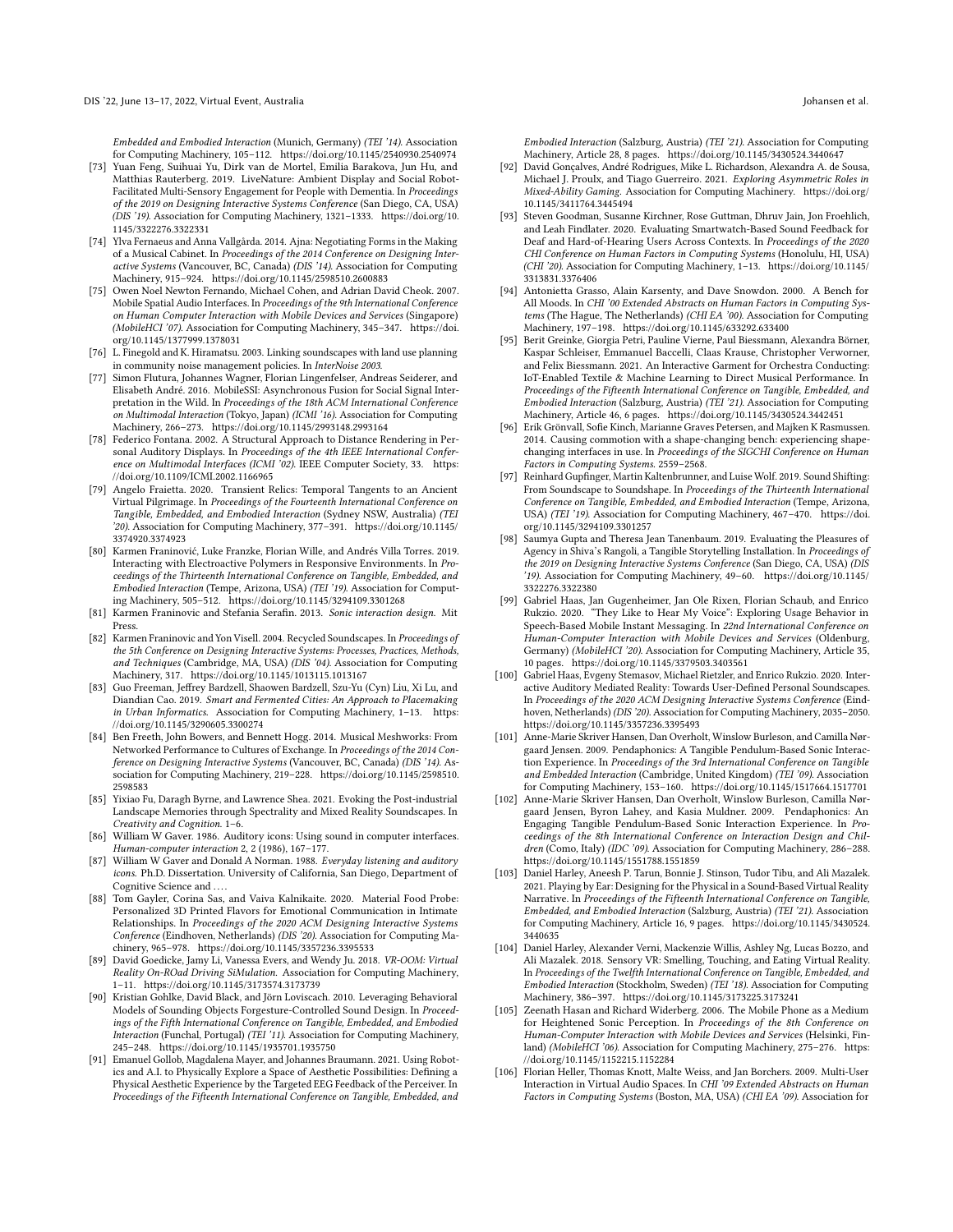Characterising Soundscape Research in Human-Computer Interaction DIS '22, June 13–17, 2022, Virtual Event, Australia

Computing Machinery, 4489–4494.<https://doi.org/10.1145/1520340.1520688>

- <span id="page-14-9"></span>[107] Florian Heller and Johannes Schöning. 2018. NavigaTone: Seamlessly Embedding Navigation Cues in Mobile Music Listening. Association for Computing Machinery, 1–7.<https://doi.org/10.1145/3173574.3174211>
- <span id="page-14-14"></span>[108] John Helmes, Alex S. Taylor, Xiang Cao, Kristina Höök, Peter Schmitt, and Nicolas Villar. 2010. Rudiments 1, 2 & 3: Design Speculations on Autonomy. In Proceedings of the Fifth International Conference on Tangible, Embedded, and Embodied Interaction (Funchal, Portugal) (TEI '11). Association for Computing Machinery, 145–152.<https://doi.org/10.1145/1935701.1935730>
- <span id="page-14-2"></span>[109] Sjoerd Hendriks, Simon Mare, Mafalda Gamboa, and Mehmet Aydın Baytaş. 2021. Azalea: Co-Experience in Remote Dialog through Diminished Reality and Somaesthetic Interaction Design. In Proceedings of the 2021 CHI Conference on Human Factors in Computing Systems (Yokohama, Japan) (CHI '21). Association for Computing Machinery, Article 261, 11 pages. [https:](https://doi.org/10.1145/3411764.3445052) [//doi.org/10.1145/3411764.3445052](https://doi.org/10.1145/3411764.3445052)
- <span id="page-14-29"></span>[110] Lauren Herckis, Jessica Cao, Jacqui Fashimpaur, Anna Henson, Rachel Rodgers, Thomas W. Corbett, and Jessica Hammer. 2020. Exploring Hybrid Virtual-Physical Homes. In Proceedings of the 2020 ACM Designing Interactive Systems Conference (Eindhoven, Netherlands) (DIS '20). Association for Computing Machinery, 669–680.<https://doi.org/10.1145/3357236.3395561>
- <span id="page-14-18"></span>[111] Michael James Heron. 2015. A Case Study into the Accessibility of Text-Parser Based Interaction. In Proceedings of the 7th ACM SIGCHI Symposium on Engineering Interactive Computing Systems (Duisburg, Germany) (EICS '15). Association for Computing Machinery, 74–83.<https://doi.org/10.1145/2774225.2774833>
- <span id="page-14-15"></span>[112] Mads Hobye. 2012. Touchbox: Intriguing Touch between Strangers. In CHI '12 Extended Abstracts on Human Factors in Computing Systems (Austin, Texas, USA) (CHI EA '12). Association for Computing Machinery, 1023–1026. [https:](https://doi.org/10.1145/2212776.2212376) [//doi.org/10.1145/2212776.2212376](https://doi.org/10.1145/2212776.2212376)
- <span id="page-14-13"></span>[113] Eve Hoggan and Stephen Brewster. 2007. Designing Audio and Tactile Crossmodal Icons for Mobile Devices. In Proceedings of the 9th International Conference on Multimodal Interfaces (Nagoya, Aichi, Japan) (ICMI '07). Association for Computing Machinery, 162–169.<https://doi.org/10.1145/1322192.1322222>
- <span id="page-14-6"></span>[114] Eve Hoggan, Roope Raisamo, and Stephen A Brewster. 2009. Mapping information to audio and tactile icons. In Proceedings of the 2009 international conference on Multimodal interfaces. 327–334.
- <span id="page-14-12"></span>[115] Eve E. Hoggan and Stephen A. Brewster. 2006. Crossmodal Icons for Information Display. In CHI '06 Extended Abstracts on Human Factors in Computing Systems (Montréal, Québec, Canada) (CHI EA '06). Association for Computing Machinery, 857–862.<https://doi.org/10.1145/1125451.1125619>
- <span id="page-14-31"></span>[116] Marius Hoggenmüller, Martin Tomitsch, Luke Hespanhol, Tram Thi Minh Tran, Stewart Worrall, and Eduardo Nebot. 2021. Context-Based Interface Prototyping: Understanding the Effect of Prototype Representation on User Feedback. Association for Computing Machinery.<https://doi.org/10.1145/3411764.3445159>
- <span id="page-14-26"></span>[117] Leona Holloway, Kim Marriott, Matthew Butler, and Alan Borning. 2019. Making Sense of Art: Access for Gallery Visitors with Vision Impairments. Association for Computing Machinery, 1–12.<https://doi.org/10.1145/3290605.3300250>
- <span id="page-14-11"></span>[118] Eva Hornecker and Jacob Buur. 2006. Getting a Grip on Tangible Interaction: A Framework on Physical Space and Social Interaction. In Proceedings of the SIGCHI Conference on Human Factors in Computing Systems (Montréal, Québec, Canada) (CHI '06). Association for Computing Machinery, 437–446. [https:](https://doi.org/10.1145/1124772.1124838) [//doi.org/10.1145/1124772.1124838](https://doi.org/10.1145/1124772.1124838)
- <span id="page-14-1"></span>[119] Maarten Houben, Rens Brankaert, Saskia Bakker, Gail Kenning, Inge Bongers, and Berry Eggen. 2019. Foregrounding Everyday Sounds in Dementia. In Proceedings of the 2019 on Designing Interactive Systems Conference (San Diego, CA, USA) (DIS '19). Association for Computing Machinery, 71–83. [https:](https://doi.org/10.1145/3322276.3322287) [//doi.org/10.1145/3322276.3322287](https://doi.org/10.1145/3322276.3322287)
- <span id="page-14-5"></span>[120] Maarten Houben, Rens Brankaert, Saskia Bakker, Gail Kenning, Inge Bongers, and Berry Eggen. 2020. The Role of Everyday Sounds in Advanced Dementia Care. In Proceedings of the 2020 CHI Conference on Human Factors in Computing Systems (Honolulu, HI, USA) (CHI '20). Association for Computing Machinery, 1–14.<https://doi.org/10.1145/3313831.3376577>
- <span id="page-14-24"></span>[121] Maarten Houben, Benjamin Denef, Matthias Mattelaer, Sandy Claes, and Andrew Vande Moere. 2017. The Meaningful Integration of Interactive Media in Architecture. In Proceedings of the 2017 ACM Conference Companion Publication on Designing Interactive Systems (Edinburgh, United Kingdom) (DIS '17 Companion). Association for Computing Machinery, 187–191. [https:](https://doi.org/10.1145/3064857.3079143) [//doi.org/10.1145/3064857.3079143](https://doi.org/10.1145/3064857.3079143)
- <span id="page-14-19"></span>[122] Chuan-Che Huang, Yu-Jen Lin, Xinda Zeng, Mark Newman, and Sile O'Modhrain. 2015. Olegoru: A Soundscape Composition Tool to Enhance Imaginative Storytelling with Tangible Objects. In Proceedings of the Ninth International Conference on Tangible, Embedded, and Embodied Interaction (Stanford, California, USA) (TEI '15). Association for Computing Machinery, 709–714. <https://doi.org/10.1145/2677199.2687895>
- <span id="page-14-28"></span>[123] Xun-Yi Huang, Fu-Yin Cherng, Jung-Tai King, and Wen-Chieh Lin. 2019. EEG-Based Measures of Auditory Saliency in a Complex Context. In Proceedings of the 21st International Conference on Human-Computer Interaction with Mobile Devices and Services (Taipei, Taiwan) (MobileHCI '19). Association for Computing

<span id="page-14-16"></span>Machinery, Article 28, 11 pages.<https://doi.org/10.1145/3338286.3340139> [124] Amy Huggard, Anushka De Mel, Jayden Garner, Cagdas "Chad" Toprak, Alan D.

- Chatham, and Florian Mueller. 2013. Musical Embrace: Facilitating Engaging Play Experiences through Social Awkwardness. In CHI '13 Extended Abstracts on Human Factors in Computing Systems (Paris, France) (CHI EA '13). Association for Computing Machinery, 3067–3070.<https://doi.org/10.1145/2468356.2479612>
- <span id="page-14-17"></span>[125] Jiann Hughes. 2013. Inspiroscope: Understanding Participant Experience. In Proceedings of the 7th International Conference on Tangible, Embedded and Embodied Interaction (Barcelona, Spain) (TEI '13). Association for Computing Machinery, 353–354.<https://doi.org/10.1145/2460625.2460690>
- <span id="page-14-21"></span>[126] Caroline Hummels. 2016. Embodied Encounters Studio: A Tangible Platform for Sensemaking. In Proceedings of the 2016 CHI Conference Extended Abstracts on Human Factors in Computing Systems (San Jose, California, USA) (CHI EA '16). Association for Computing Machinery, 3691–3694. [https://doi.org/10.1145/](https://doi.org/10.1145/2851581.2890272) [2851581.2890272](https://doi.org/10.1145/2851581.2890272)
- <span id="page-14-30"></span>[127] Ryan Ingebritsen, Christopher Knowlton, Hugh Sato, and Erica Mott. 2020. Social Movements: A Case Study in Dramaturgically-Driven Sound Design for Contemporary Dance Performance to Mediate Human-Human Interaction. In Proceedings of the Fourteenth International Conference on Tangible, Embedded, and Embodied Interaction (Sydney NSW, Australia) (TEI '20). Association for Computing Machinery, 227–237.<https://doi.org/10.1145/3374920.3374955>
- <span id="page-14-10"></span>[128] Hiroshi Ishii, Craig Wisneski, Scott Brave, Andrew Dahley, Matt Gorbet, Brygg Ullmer, and Paul Yarin. 1998. AmbientROOM: Integrating Ambient Media with Architectural Space. In CHI 98 Conference Summary on Human Factors in Computing Systems (Los Angeles, California, USA) (CHI '98). Association for Computing Machinery, 173–174.<https://doi.org/10.1145/286498.286652>
- <span id="page-14-0"></span>[129] ISO 12913-1:2014(E) 2014. Acoustics – Soundscape – Part 1: Definition and conceptual framework. Standard. International Organization for Standardization, Geneva, CH.
- <span id="page-14-8"></span>[130] Philemonne Jaasma, Dorothé Smit, Jelle van Dijk, Thomas Latcham, Ambra Trotto, and Caroline Hummels. 2017. The Blue Studio: Designing an Interactive Environment for Embodied Multi-Stakeholder Ideation Processes. In Proceedings of the Eleventh International Conference on Tangible, Embedded, and Embodied Interaction (Yokohama, Japan) (TEI '17). Association for Computing Machinery, 1–10.<https://doi.org/10.1145/3024969.3025002>
- <span id="page-14-7"></span>[131] Deepak Jagdish, Rahul Sawhney, Mohit Gupta, and Shreyas Nangia. 2008. Sonic Grid: An Auditory Interface for the Visually Impaired to Navigate GUI-Based Environments. In Proceedings of the 13th International Conference on Intelligent User Interfaces (Gran Canaria, Spain) (IUI '08). Association for Computing Machinery, 337–340.<https://doi.org/10.1145/1378773.1378824>
- <span id="page-14-4"></span>[132] Kasper Buhl Jakobsen, Jeppe Stougaard, Marianne Graves Petersen, Jakob Winge, Jens Emil Grønbæk, and Majken Kirkegaard Rasmussen. 2016. Expressivity in open-ended constructive play: Building and playing musical lego instruments. In Proceedings of the The 15th International conference on interaction design and children. 46–57.
- <span id="page-14-27"></span>[133] Isuru Jayarathne, Michael Cohen, Michael Frishkopf, and Gregory Mulyk. 2019. Relaxation "Sweet Spot" Exploration in Pantophonic Musical Soundscape Using Reinforcement Learning. In Proceedings of the 24th International Conference on Intelligent User Interfaces: Companion (Marina del Ray, California) (IUI '19). Association for Computing Machinery, 55–56. [https://doi.org/10.1145/3308557.](https://doi.org/10.1145/3308557.3308686) [3308686](https://doi.org/10.1145/3308557.3308686)
- <span id="page-14-3"></span>[134] Myounghoon Jeon, Maryam FakhrHosseini, Eric Vasey, and Michael A Nees. 2017. Blueprint of the auditory interactions in automated vehicles: Report on the workshop and tutorial. In Proceedings of the 9th International Conference on Automotive User Interfaces and Interactive Vehicular Applications Adjunct. 178–182.
- <span id="page-14-22"></span>[135] Myounghoon Jeon, Maryam FakhrHosseini, Eric Vasey, and Michael A. Nees. 2017. Blueprint of the Auditory Interactions in Automated Vehicles: Report on the Workshop and Tutorial. In Proceedings of the 9th International Conference on Automotive User Interfaces and Interactive Vehicular Applications Adjunct (Oldenburg, Germany) (AutomotiveUI '17). Association for Computing Machinery, 178–182.<https://doi.org/10.1145/3131726.3131743>
- <span id="page-14-20"></span>[136] Myounghoon Jeon, Seyedeh M. Fakhr Hosseini, Steven Landry, and Jason Sterkenburg. 2016. Tutorial on In-Vehicle Auditory Interactions: Design and Application of Auditory Displays, Speech, Sonification, & Music. In Adjunct Proceedings of the 8th International Conference on Automotive User Interfaces and Interactive Vehicular Applications (Ann Arbor, MI, USA) (AutomotiveUI '16 Adjunct). Association for Computing Machinery, 225–228. [https:](https://doi.org/10.1145/3004323.3005685) [//doi.org/10.1145/3004323.3005685](https://doi.org/10.1145/3004323.3005685)
- <span id="page-14-25"></span>[137] Benjamin Johansen, Maciej Jan Korzepa, Michael Kai Petersen, Niels Henrik Pontoppidan, and Jakob Eg Larsen. 2018. Inferring User Intents from Motion in Hearing Healthcare. In Proceedings of the 2018 ACM International Joint Conference and 2018 International Symposium on Pervasive and Ubiquitous Computing and Wearable Computers (Singapore, Singapore) (UbiComp '18). Association for Computing Machinery, 670–675.<https://doi.org/10.1145/3267305.3267683>
- <span id="page-14-23"></span>[138] Benjamin Johansen, Michael Kai Petersen, Niels Henrik Pontoppidan, Per Sandholm, and Jakob Eg Larsen. 2017. Rethinking Hearing Aid Fitting by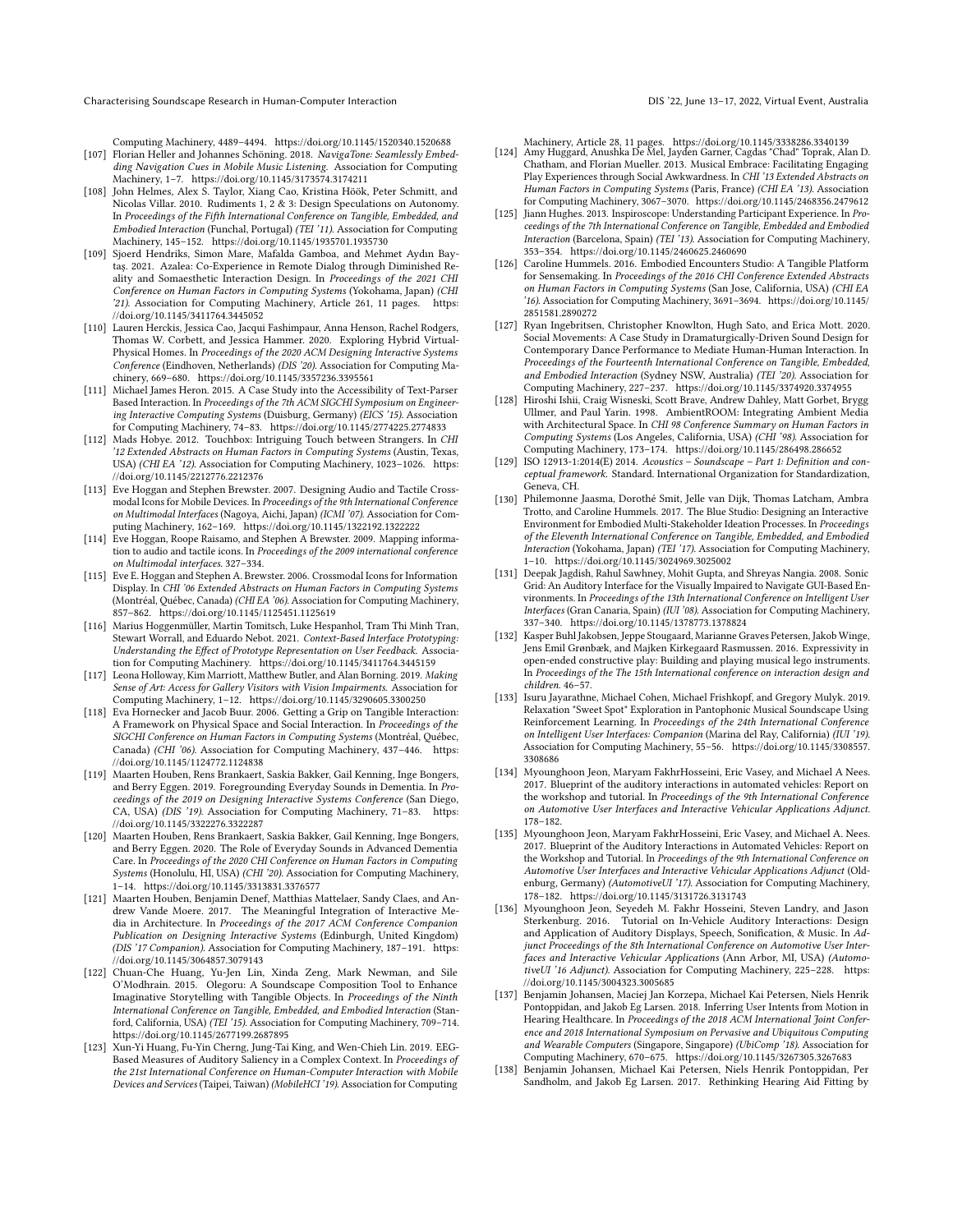Learning From Behavioral Patterns. In Proceedings of the 2017 CHI Conference Extended Abstracts on Human Factors in Computing Systems (Denver, Colorado, USA) (CHI EA '17). Association for Computing Machinery, 1733–1739. <https://doi.org/10.1145/3027063.3053156>

- <span id="page-15-5"></span>[139] Stine Schmieg Johansen and Peter Axel Nielsen. 2019. Personalised Soundscapes in Homes. In Proceedings of the 2019 on Designing Interactive Systems Conference (San Diego, CA, USA) (DIS '19). Association for Computing Machinery, 813–822. <https://doi.org/10.1145/3322276.3322364>
- <span id="page-15-14"></span>[140] Nigel Johnson. 2004. Soundscapes. In Proceedings of the 5th Conference on Designing Interactive Systems: Processes, Practices, Methods, and Techniques (Cambridge, MA, USA) (DIS '04). Association for Computing Machinery, 318. <https://doi.org/10.1145/1013115.1013168>
- <span id="page-15-3"></span>[141] Eric Kabisch, Amanda Williams, and Paul Dourish. 2005. Symbolic objects in a networked gestural sound interface. In CHI'05 Extended Abstracts on Human Factors in Computing Systems. 1513–1516.
- <span id="page-15-15"></span>[142] Eric Kabisch, Amanda Williams, and Paul Dourish. 2005. Symbolic Objects in a Networked Gestural Sound Interface. In CHI '05 Extended Abstracts on Human Factors in Computing Systems (Portland, OR, USA) (CHI EA '05). Association for Computing Machinery, 1513–1516.<https://doi.org/10.1145/1056808.1056954>
- <span id="page-15-29"></span>[143] Asnath Paula Kambunga, Heike Winschiers-Theophilus, and Rachel Charlotte Smith. 2020. Participatory Memory Making: Creating Postcolonial Dialogic Engagements with Namibian Youth. In Proceedings of the 2020 ACM Designing Interactive Systems Conference (Eindhoven, Netherlands) (DIS '20). Association for Computing Machinery, 785–797.<https://doi.org/10.1145/3357236.3395441>
- <span id="page-15-0"></span>[144] Jian Kang and Brigitte Schulte-Fortkamp. 2016. Soundscape and the built environment. CRC press.
- <span id="page-15-22"></span>[145] Fares Kayali, Oliver Hödl, Geraldine Fitzpatrick, Peter Purgathofer, Alexander Filipp, Ruth Mateus-Berr, Ulrich Kühn, Thomas Wagensommerer, Johannes Kretz, and Susanne Kirchmayr. 2017. Playful Technology-Mediated Audience Participation in a Live Music Event. In Extended Abstracts Publication of the Annual Symposium on Computer-Human Interaction in Play (Amsterdam, The Netherlands) (CHI PLAY '17 Extended Abstracts). Association for Computing Machinery, 437–443.<https://doi.org/10.1145/3130859.3131293>
- <span id="page-15-1"></span>[146] Ari Y Kelman. 2010. Rethinking the soundscape: A critical genealogy of a key term in sound studies. The Senses and Society 5, 2 (2010), 212-234.
- <span id="page-15-11"></span>[147] Angelika C. Kern, Wolfgang Ellermeier, and Janis Wojtusch. 2016. Noise-Cancelling, Steps and Soundscapes: The Effect of Auditory Stimulation on Presence in Virtual Realities While Walking. In Proceedings of the 22nd ACM Conference on Virtual Reality Software and Technology (Munich, Germany) (VRST '16). Association for Computing Machinery, 87–90. [https://doi.org/10.1145/](https://doi.org/10.1145/2993369.2993398) [2993369.2993398](https://doi.org/10.1145/2993369.2993398)
- <span id="page-15-19"></span>[148] Andrey Kiselev, Mårten Scherlund, Annica Kristoffersson, Natalia Efremova, and Amy Loutfi. 2015. Auditory Immersion with Stereo Sound in a Mobile Robotic Telepresence System. In Proceedings of the Tenth Annual ACM/IEEE International Conference on Human-Robot Interaction Extended Abstracts (Portland, Oregon, USA) (HRI'15 Extended Abstracts). Association for Computing Machinery, 55–56. <https://doi.org/10.1145/2701973.2702034>
- <span id="page-15-8"></span>[149] Francisco Kiss, Romina Poguntke, Albrecht Schmidt, and Paweł W Woźniak. 2018. S5: Selective sensing of single sound sources. In Proceedings of the 20th International Conference on Human-Computer Interaction with Mobile Devices and Services Adjunct. 39–46.
- <span id="page-15-24"></span>[150] Francisco Kiss, Romina Poguntke, Albrecht Schmidt, and Paweł W. Woźniak. 2018. S5: Selective Sensing of Single Sound Sources. In Proceedings of the 20th International Conference on Human-Computer Interaction with Mobile Devices and Services Adjunct (Barcelona, Spain) (MobileHCI '18). Association for Computing Machinery, 39–46.<https://doi.org/10.1145/3236112.3236118>
- <span id="page-15-21"></span>[151] Hiroki Kobayashi, Hiromi Kudo, Vicki Moulder, Michael Heidt, and Lorna Boschman. 2017. Fukushima Audio Census. In Proceedings of the 2017 CHI Conference Extended Abstracts on Human Factors in Computing Systems (Denver, Colorado, USA) (CHI EA '17). Association for Computing Machinery, 1393–1398. <https://doi.org/10.1145/3027063.3052546>
- <span id="page-15-10"></span>[152] Hiroki Kobayashi, Ryoko Ueoka, and Michitaka Hirose. 2009. Human Computer Biosphere Interaction: Towards a Sustainable Society. In CHI '09 Extended Abstracts on Human Factors in Computing Systems (Boston, MA, USA) (CHI EA '09). Association for Computing Machinery, 2509–2518. [https://doi.org/10.1145/](https://doi.org/10.1145/1520340.1520355) [1520340.1520355](https://doi.org/10.1145/1520340.1520355)
- <span id="page-15-12"></span>[153] Minoru Kobayashi and Chris Schmandt. 1997. Dynamic Soundscape: Mapping Time to Space for Audio Browsing. In Proceedings of the ACM SIGCHI Conference on Human Factors in Computing Systems (Atlanta, Georgia, USA) (CHI '97). Association for Computing Machinery, 194–201. [https://doi.org/10.1145/258549.](https://doi.org/10.1145/258549.258702) [258702](https://doi.org/10.1145/258549.258702)
- <span id="page-15-7"></span>[154] Andreas Komninos, Peter Barrie, Vassilios Stefanis, and Athanasios Plessas. 2012. Urban exploration using audio scents. In Proceedings of the 14th international conference on Human-computer interaction with mobile devices and services. 349– 358.
- <span id="page-15-9"></span>[155] Andreas Komninos, Peter Barrie, Vassilios Stefanis, and Athanasios Plessas. 2012. Urban Exploration Using Audio Scents. In Proceedings of the 14th International Conference on Human-Computer Interaction with Mobile Devices and Services

(San Francisco, California, USA) (MobileHCI '12). Association for Computing Machinery, 349–358.<https://doi.org/10.1145/2371574.2371629>

- <span id="page-15-27"></span>[156] Bowen Kong, Wenn-Chieh Tsai, and Rung-Huei Liang. 2019. Confabulation Radio: Reflexive Speculation in Counterfactual Soundscape. In Extended Abstracts of the 2019 CHI Conference on Human Factors in Computing Systems (Glasgow, Scotland Uk) (CHI EA '19). Association for Computing Machinery, 1–6.<https://doi.org/10.1145/3290607.3312858>
- <span id="page-15-26"></span>[157] Maciej Jan Korzepa, Benjamin Johansen, Michael Kai Petersen, Jan Larsen, Jakob Eg Larsen, and Niels Henrik Pontoppidan. 2018. Modeling User Intents as Context in Smartphone-Connected Hearing Aids. In Adjunct Publication of the 26th Conference on User Modeling, Adaptation and Personalization (Singapore, Singapore) (UMAP '18). Association for Computing Machinery, 151–155. [https:](https://doi.org/10.1145/3213586.3226211) [//doi.org/10.1145/3213586.3226211](https://doi.org/10.1145/3213586.3226211)
- <span id="page-15-28"></span>[158] Kyle Kutchek and Myounghoon Jeon. 2019. Takeover and Handover Requests Using Non-Speech Auditory Displays in Semi-Automated Vehicles. In Extended Abstracts of the 2019 CHI Conference on Human Factors in Computing Systems (Glasgow, Scotland Uk) (CHI EA '19). Association for Computing Machinery, 1–6.<https://doi.org/10.1145/3290607.3313078>
- <span id="page-15-32"></span>[159] Nicole L. Carroll. 2021. 'Orrery Arcana': An Esoteric System for Improvisational Performance. In Proceedings of the Fifteenth International Conference on Tangible, Embedded, and Embodied Interaction (Salzburg, Austria) (TEI '21). Association for Computing Machinery, Article 77, 6 pages. [https://doi.org/10.1145/3430524.](https://doi.org/10.1145/3430524.3444637) [3444637](https://doi.org/10.1145/3430524.3444637)
- <span id="page-15-31"></span>[160] Jessica L. Oliver, Selen Turkay, Margot Brereton, David M. Watson, and Paul Roe. 2021. Engaging with Nature Sounds & Citizen Science by Designing for Creative & Contextual Audio Encounters. Association for Computing Machinery. <https://doi.org/10.1145/3411764.3445390>
- <span id="page-15-13"></span>[161] Tamara M. Lackner, Kelly Dobson, Roy Rodenstein, and Luke Weisman. 1999. Sensory Puzzles. In CHI<sup>'99</sup> Extended Abstracts on Human Factors in Computing Systems (Pittsburgh, Pennsylvania) (CHI EA '99). Association for Computing Machinery, 270–271.<https://doi.org/10.1145/632716.632882>
- <span id="page-15-17"></span>[162] Jennifer Lade and Jonathan Duckworth. 2013. Audio Arc: An Audio-Spatial Game Using Mobile Phone Ringtones. In Proceedings of the 9th ACM Conference on Creativity & Cognition (Sydney, Australia) (C&C '13). Association for Computing Machinery, 401–402.<https://doi.org/10.1145/2466627.2481228>
- <span id="page-15-30"></span>[163] Kate Ladenheim, Reika McNish, Wali Rizvi, and Amy LaViers. 2020. Live Dance Performance Investigating the Feminine Cyborg Metaphor with a Motion-Activated Wearable Robot. In Proceedings of the 2020 ACM/IEEE International Conference on Human-Robot Interaction (Cambridge, United Kingdom) (HRI '20). Association for Computing Machinery, 243–251. [https://doi.org/10.1145/](https://doi.org/10.1145/3319502.3374837) [3319502.3374837](https://doi.org/10.1145/3319502.3374837)
- <span id="page-15-4"></span>[164] Steven Landry, Myounghoon Jeon, Maryam FakhrHosseini, and David Tascarella. 2016. Listen to your drive: An in-vehicle sonification prototyping tool for driver state and performance data. In Adjunct Proceedings of the 8th International Conference on Automotive User Interfaces and Interactive Vehicular Applications.  $21 - 26$
- <span id="page-15-20"></span>[165] Steven Landry, Myounghoon Jeon, Maryam FakhrHosseini, and David Tascarella. 2016. Listen to Your Drive: An In-Vehicle Sonification Prototyping Tool for Driver State and Performance Data. In Adjunct Proceedings of the 8th International Conference on Automotive User Interfaces and Interactive Vehicular Applications (Ann Arbor, MI, USA) (AutomotiveUI '16 Adjunct). Association for Computing Machinery, 21–26.<https://doi.org/10.1145/3004323.3004355>
- <span id="page-15-25"></span>[166] Gierad Laput, Karan Ahuja, Mayank Goel, and Chris Harrison. 2018. Ubicoustics: Plug-and-Play Acoustic Activity Recognition. In Proceedings of the 31st Annual ACM Symposium on User Interface Software and Technology (Berlin, Germany) (UIST '18). Association for Computing Machinery, 213–224. [https://doi.org/10.](https://doi.org/10.1145/3242587.3242609) [1145/3242587.3242609](https://doi.org/10.1145/3242587.3242609)
- <span id="page-15-2"></span>[167] Thomas J. Leeper. [n.d.]. tabulizer: Bindings for Tabula PDF Table Extractor Library. R package version 0.2.2.
- <span id="page-15-18"></span>[168] Tuck W. Leong and Peter C. Wright. 2013. Revisiting Social Practices Surrounding Music. In Proceedings of the SIGCHI Conference on Human Factors in Computing Systems (Paris, France) (CHI '13). Association for Computing Machinery, 951–960.<https://doi.org/10.1145/2470654.2466122>
- <span id="page-15-6"></span>[169] Erin Lewis and Vidmina Stasiulyte. 2020. Sound-Based Thinking and Design Practices with Embodied Extensions. In Proceedings of the Fourteenth International Conference on Tangible, Embedded, and Embodied Interaction (Sydney NSW, Australia) (TEI '20). Association for Computing Machinery, 889–892. <https://doi.org/10.1145/3374920.3374970>
- <span id="page-15-23"></span>[170] Lian Loke, Oliver Bown, Samuel Ferguson, Liam Bray, Angelo Fraietta, and Kirsten Packham. 2018. Your Move Sounds So Predictable!. In Proceedings of the 2018 Annual Symposium on Computer-Human Interaction in Play Companion Extended Abstracts (Melbourne, VIC, Australia) (CHI PLAY '18 Extended Abstracts). Association for Computing Machinery, 121–125. [https:](https://doi.org/10.1145/3270316.3270591) [//doi.org/10.1145/3270316.3270591](https://doi.org/10.1145/3270316.3270591)
- <span id="page-15-16"></span>[171] Lian Loke, George Poonkhin Khut, and A. Baki Kocaballi. 2012. Bodily Experience and Imagination: Designing Ritual Interactions for Participatory Live-Art Contexts. In Proceedings of the Designing Interactive Systems Conference (Newcastle Upon Tyne, United Kingdom) (DIS '12). Association for Computing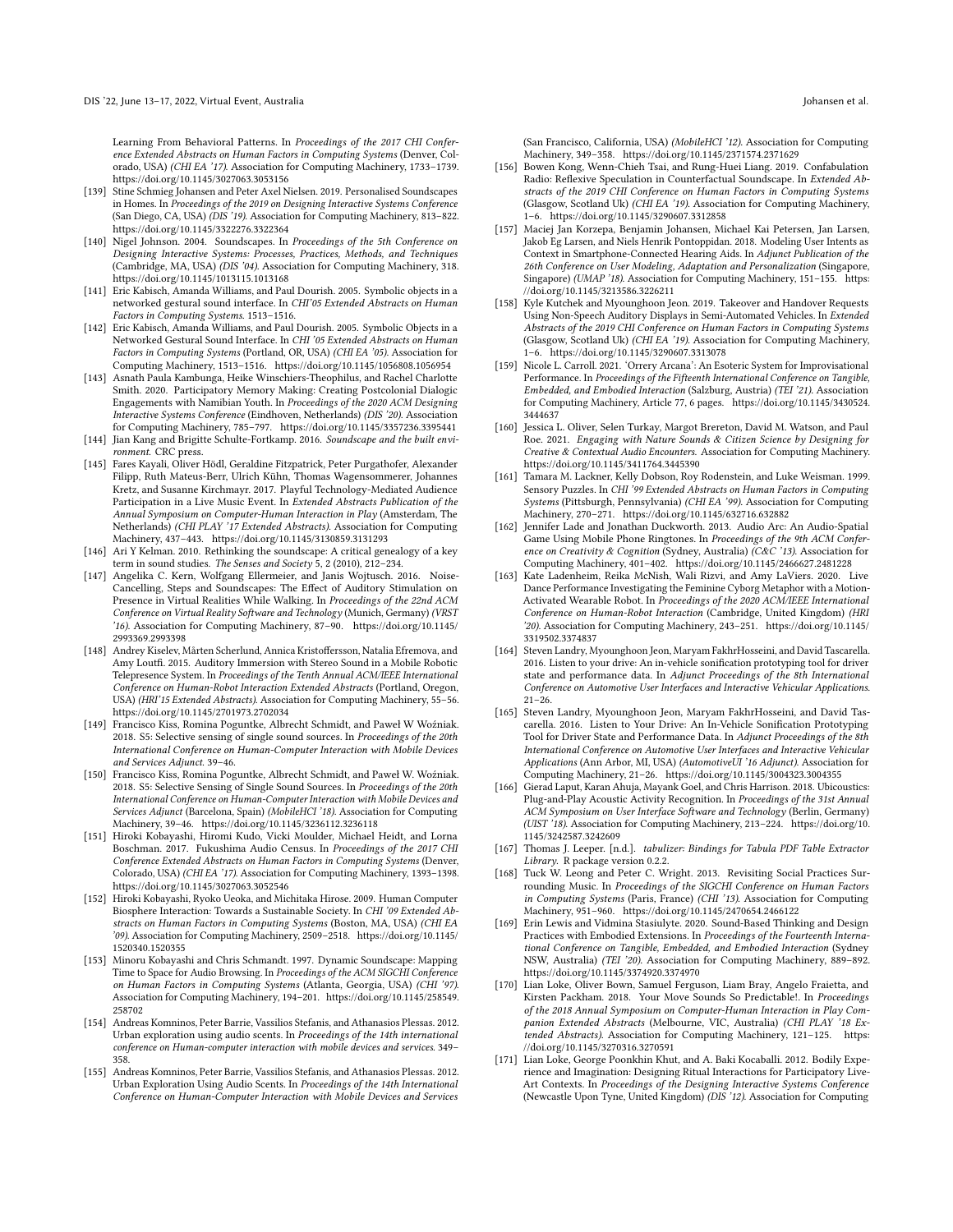Characterising Soundscape Research in Human-Computer Interaction DIS '22, June 13–17, 2022, Virtual Event, Australia

Machinery, 779–788.<https://doi.org/10.1145/2317956.2318073>

- <span id="page-16-25"></span>[172] Duri Long, Hannah Guthrie, and Brian Magerko. 2018. Don't Steal My Balloons: Designing for Musical Adult-Child Ludic Engagement. In Proceedings of the 17th ACM Conference on Interaction Design and Children (Trondheim, Norway) (IDC '18). Association for Computing Machinery, 657–662. [https://doi.org/10.1145/](https://doi.org/10.1145/3202185.3210795) [3202185.3210795](https://doi.org/10.1145/3202185.3210795)
- <span id="page-16-15"></span>[173] Aviaja Borup Lynggaard, M. G. Petersen, R. Gude, and M. Mortensen. 2010. Home Awareness: Connecting People Sensuously to Places. In Proceedings of the 8th ACM Conference on Designing Interactive Systems (Aarhus, Denmark) (DIS '10). Association for Computing Machinery, 416–418. [https://doi.org/10.](https://doi.org/10.1145/1858171.1858251) [1145/1858171.1858251](https://doi.org/10.1145/1858171.1858251)
- <span id="page-16-16"></span>[174] Charlotte Magnusson, Bitte Rydeman, Sara Finocchietti, Giulia Cappagli, Lope Ben Porquis, Gabriel Baud-Bovy, and Monica Gori. 2015. Co-Located Games Created by Children with Visual Impairments. In Proceedings of the 17th International Conference on Human-Computer Interaction with Mobile Devices and Services Adjunct (Copenhagen, Denmark) (MobileHCI '15). Association for Computing Machinery, 1157–1162.<https://doi.org/10.1145/2786567.2794350>
- <span id="page-16-33"></span>[175] Simon Mare, Sjoerd Hendriks, Mehmet Aydın Baytaş, and Mafalda Samuelsson-Gamboa. 2020. Azalea: Co-Experiencing Embodied Information in Remote Communication. In 22nd International Conference on Human-Computer Interaction with Mobile Devices and Services (Oldenburg, Germany) (MobileHCI '20). Association for Computing Machinery, Article 27, 6 pages. [https:](https://doi.org/10.1145/3406324.3410538) [//doi.org/10.1145/3406324.3410538](https://doi.org/10.1145/3406324.3410538)
- <span id="page-16-9"></span>[176] Simon Mare, Sjoerd Hendriks, Mehmet Aydın Baytaş, and Mafalda Samuelsson-Gamboa. 2020. Azalea: Co-experiencing Embodied Information in Remote Communication. In 22nd International Conference on Human-Computer Interaction with Mobile Devices and Services. 1–6.
- <span id="page-16-21"></span>[177] Georgios Marentakis, David Pirrò, and Marian Weger. 2017. Creative Evaluation. In Proceedings of the 2017 Conference on Designing Interactive Systems (Edinburgh, United Kingdom) (DIS '17). Association for Computing Machinery, 853–864. <https://doi.org/10.1145/3064663.3064710>
- <span id="page-16-34"></span>[178] Akihiro Matsufuji and Angelica Lim. 2021. Perceptual Effects of Ambient Sound on an Artificial Agent's Rate of Speech. In Companion of the 2021 ACM/IEEE International Conference on Human-Robot Interaction (Boulder, CO, USA) (HRI '21 Companion). Association for Computing Machinery, 67–70. [https://doi.org/](https://doi.org/10.1145/3434074.3447130) [10.1145/3434074.3447130](https://doi.org/10.1145/3434074.3447130)
- <span id="page-16-14"></span>[179] Joanne McElligott and Lieselotte van Leeuwen. 2004. Designing Sound Tools and Toys for Blind and Visually Impaired Children. In Proceedings of the 2004 Conference on Interaction Design and Children: Building a Community (Maryland) (IDC '04). Association for Computing Machinery, 65–72. [https://doi.org/10.](https://doi.org/10.1145/1017833.1017842) [1145/1017833.1017842](https://doi.org/10.1145/1017833.1017842)
- <span id="page-16-27"></span>[180] Mark McGill, Stephen Brewster, David McGookin, and Graham Wilson. 2020. Acoustic Transparency and the Changing Soundscape of Auditory Mixed Reality. In Proceedings of the 2020 CHI Conference on Human Factors in Computing Systems (Honolulu, HI, USA) (CHI '20). Association for Computing Machinery, 1–16. <https://doi.org/10.1145/3313831.3376702>
- <span id="page-16-31"></span>[181] Mark McGill, Florian Mathis, Mohamed Khamis, and Julie Williamson. 2020. Augmenting TV Viewing Using Acoustically Transparent Auditory Headsets. In ACM International Conference on Interactive Media Experiences (Cornella, Barcelona, Spain) (IMX '20). Association for Computing Machinery, 34–44. [https:](https://doi.org/10.1145/3391614.3393650) [//doi.org/10.1145/3391614.3393650](https://doi.org/10.1145/3391614.3393650)
- <span id="page-16-19"></span>[182] David McGookin. 2016. Towards Ubiquitous Location-Based Audio: Challenges and Future Directions. In Proceedings of the 18th International Conference on Human-Computer Interaction with Mobile Devices and Services Adjunct (Florence, Italy) (MobileHCI '16). Association for Computing Machinery, 1064–1068. [https:](https://doi.org/10.1145/2957265.2964196) [//doi.org/10.1145/2957265.2964196](https://doi.org/10.1145/2957265.2964196)
- <span id="page-16-6"></span>[183] David McGookin and Stephen Brewster. 2012. PULSE: the design and evaluation of an auditory display to provide a social vibe. In Proceedings of the SIGCHI Conference on Human Factors in Computing Systems. 1263–1272.
- <span id="page-16-1"></span>[184] Iain McGregor, Grégory Leplâtre, Alson Crerar, and David Benyon. 2006. Sound and soundscape classification: Establishing key auditory dimensions and their relative importance. Georgia Institute of Technology.
- <span id="page-16-3"></span>[185] Zeno Menestrina, Michele Bianchi, Adriano Siesser, Raul Masu, and Andrea Conci. 2014. OHR. In Proceedings of the First ACM SIGCHI Annual Symposium on Computer-Human Interaction in Play (Toronto, Ontario, Canada) (CHI PLAY '14). Association for Computing Machinery, 355–358. [https://doi.org/10.1145/](https://doi.org/10.1145/2658537.2662987) [2658537.2662987](https://doi.org/10.1145/2658537.2662987)
- <span id="page-16-22"></span>[186] Oussama Metatla and Clare Cullen. 2018. "Bursting the Assistance Bubble": Designing Inclusive Technology with Children with Mixed Visual Abilities. Association for Computing Machinery, 1–14.<https://doi.org/10.1145/3173574.3173920>
- <span id="page-16-8"></span>[187] Oussama Metatla, Alison Oldfield, Taimur Ahmed, Antonis Vafeas, and Sunny Miglani. 2019. Voice User Interfaces in Schools: Co-Designing for Inclusion with Visually-Impaired and Sighted Pupils. Association for Computing Machinery, 1–15.<https://doi.org/10.1145/3290605.3300608>
- <span id="page-16-30"></span>[188] Oussama Metatla, Janet C Read, and Matthew Horton. 2020. Enabling Children to Design for Others with Expanded Proxy Design. In Proceedings of the Interaction Design and Children Conference (London, United Kingdom) (IDC '20). Association for Computing Machinery, 184–197.<https://doi.org/10.1145/3392063.3394431>
- <span id="page-16-20"></span>[189] Ine Mols, Elise van den Hoven, and Berry Eggen. 2016. Technologies for Everyday Life Reflection: Illustrating a Design Space. In Proceedings of the TEI '16: Tenth International Conference on Tangible, Embedded, and Embodied Interaction (Eindhoven, Netherlands) (TEI '16). Association for Computing Machinery, 53–61.<https://doi.org/10.1145/2839462.2839466>
- <span id="page-16-26"></span>[190] Beatrice Monastero. 2018. Augmenting Daily Spaces and Objects for Opportunistic Social Interaction. In Proceedings of the 20th International Conference on Human-Computer Interaction with Mobile Devices and Services Adjunct (Barcelona, Spain) (MobileHCI '18). Association for Computing Machinery, 430–432.<https://doi.org/10.1145/3236112.3236180>
- <span id="page-16-32"></span>[191] Mario Montagud, Jaume Segura-Garcia, J. Antonio De Rus, and Rafael Fayos Jordán. 2020. Towards an Immersive and Accessible Virtual Reconstruction of Theaters from the Early Modern: Bringing Back Cultural Heritage from the Past. In ACM International Conference on Interactive Media Experiences (Cornella, Barcelona, Spain) (IMX '20). Association for Computing Machinery, 143–147. <https://doi.org/10.1145/3391614.3399390>
- <span id="page-16-7"></span>[192] Nikolaos Moustakas, Emmanouel Rovithis, Konstantinos Vogklis, and Andreas Floros. 2020. Adaptive Audio Mixing for Enhancing Immersion in Augmented Reality Audio Games. In Companion Publication of the 2020 International Conference on Multimodal Interaction. 220–227.
- <span id="page-16-29"></span>[193] Nikolaos Moustakas, Emmanouel Rovithis, Konstantinos Vogklis, and Andreas Floros. 2020. Adaptive Audio Mixing for Enhancing Immersion in Augmented Reality Audio Games. In Companion Publication of the 2020 International Conference on Multimodal Interaction (Virtual Event, Netherlands) (ICMI '20 Companion). Association for Computing Machinery, 220–227. [https:](https://doi.org/10.1145/3395035.3425325) [//doi.org/10.1145/3395035.3425325](https://doi.org/10.1145/3395035.3425325)
- <span id="page-16-18"></span>[194] Maximilian Müller, Nuno Otero, and Marcelo Milrad. 2016. Shared Interactive Music Experiences in Public Spaces: User Engagement and Motivations. In Proceedings of the 2016 ACM International Conference on Interactive Surfaces and Spaces (Niagara Falls, Ontario, Canada) (ISS '16). Association for Computing Machinery, 287–296.<https://doi.org/10.1145/2992154.2992183>
- <span id="page-16-23"></span>[195] Alexander Muscat and Jonathan Duckworth. 2018. WORLD4: Designing Ambiguity for First-Person Exploration Games. In Proceedings of the 2018 Annual Symposium on Computer-Human Interaction in Play (Melbourne, VIC, Australia) (CHI PLAY '18). Association for Computing Machinery, 341–351. <https://doi.org/10.1145/3242671.3242705>
- <span id="page-16-5"></span>[196] Syed Naseh Hussaini. 2011. Mobile SoundAR: your phone on your head. In CHI'11 Extended Abstracts on Human Factors in Computing Systems. 1777–1782.
- <span id="page-16-10"></span>[197] Joseph W. Newbold, Jacob Luton, Anna L. Cox, and Sandy J. J. Gould. 2017. Using Nature-Based Soundscapes to Support Task Performance and Mood. In Proceedings of the 2017 CHI Conference Extended Abstracts on Human Factors in Computing Systems (Denver, Colorado, USA) (CHI EA '17). Association for Computing Machinery, 2802–2809.<https://doi.org/10.1145/3027063.3053214>
- <span id="page-16-11"></span>[198] Brian A. Nosek, Charles R. Ebersole, Alexander C. DeHaven, and David T. Mellor. 2018. The preregistration revolution. Proceedings of the National Academy of Sciences 115, 11 (2018), 2600–2606.<https://doi.org/10.1073/pnas.1708274114>
- <span id="page-16-28"></span>[199] Tomi Nukarinen, Howell O. Istance, Jussi Rantala, John Mäkelä, Kalevi Korpela, Kimmo Ronkainen, Veikko Surakka, and Roope Raisamo. 2020. Physiological and Psychological Restoration in Matched Real and Virtual Natural Environments. In Extended Abstracts of the 2020 CHI Conference on Human Factors in Computing Systems (Honolulu, HI, USA) (CHI EA '20). Association for Computing Machinery, 1–8.<https://doi.org/10.1145/3334480.3382956>
- <span id="page-16-2"></span>[200] Gerard Oleksik, David Frohlich, Lorna M Brown, and Abigail Sellen. 2008. Sonic interventions: understanding and extending the domestic soundscape. In Proceedings of the SIGCHI conference on Human Factors in computing systems. 1419– 1428.
- <span id="page-16-4"></span>[201] Gerard Oleksik, David Frohlich, Lorna M. Brown, and Abigail Sellen. 2008. Sonic Interventions: Understanding and Extending the Domestic Soundscape. In Proceedings of the SIGCHI Conference on Human Factors in Computing Systems (Florence, Italy) (CHI '08). Association for Computing Machinery, 1419–1428. <https://doi.org/10.1145/1357054.1357277>
- <span id="page-16-17"></span>[202] Doenja Oogjes, Miguel Bruns, and Ron Wakkary. 2016. Lyssna: A Design Fiction to Reframe Food Waste. In Proceedings of the 2016 ACM Conference Companion Publication on Designing Interactive Systems (Brisbane, QLD, Australia) (DIS '16 Companion). Association for Computing Machinery, 109–112. [https://doi.org/](https://doi.org/10.1145/2908805.2909401) [10.1145/2908805.2909401](https://doi.org/10.1145/2908805.2909401)
- <span id="page-16-24"></span>[203] Doenja Oogjes, William Odom, and Pete Fung. 2018. Designing for an Other Home: Expanding and Speculating on Different Forms of Domestic Life. In Proceedings of the 2018 Designing Interactive Systems Conference (Hong Kong, China) (DIS '18). Association for Computing Machinery, 313–326. [https://doi.](https://doi.org/10.1145/3196709.3196810) [org/10.1145/3196709.3196810](https://doi.org/10.1145/3196709.3196810)
- <span id="page-16-12"></span>[204] Antti Oulasvirta and Kasper Hornbæk. 2022. Counterfactual Thinking: What Theories Do in Design. International Journal of Human-Computer Interaction 38, 1 (2022), 78–92.
- <span id="page-16-0"></span>[205] H. Owens and J. S. Maxmen. 1979. Mood and affect: a semantic confusion. American Journal of Psychiatry 136, 1 (1979), 97–99.
- <span id="page-16-13"></span>[206] A. Panuccio. 2002. A Multimodal Electronic Travel Aid Device. In Proceedings of the 4th IEEE International Conference on Multimodal Interfaces (ICMI '02). IEEE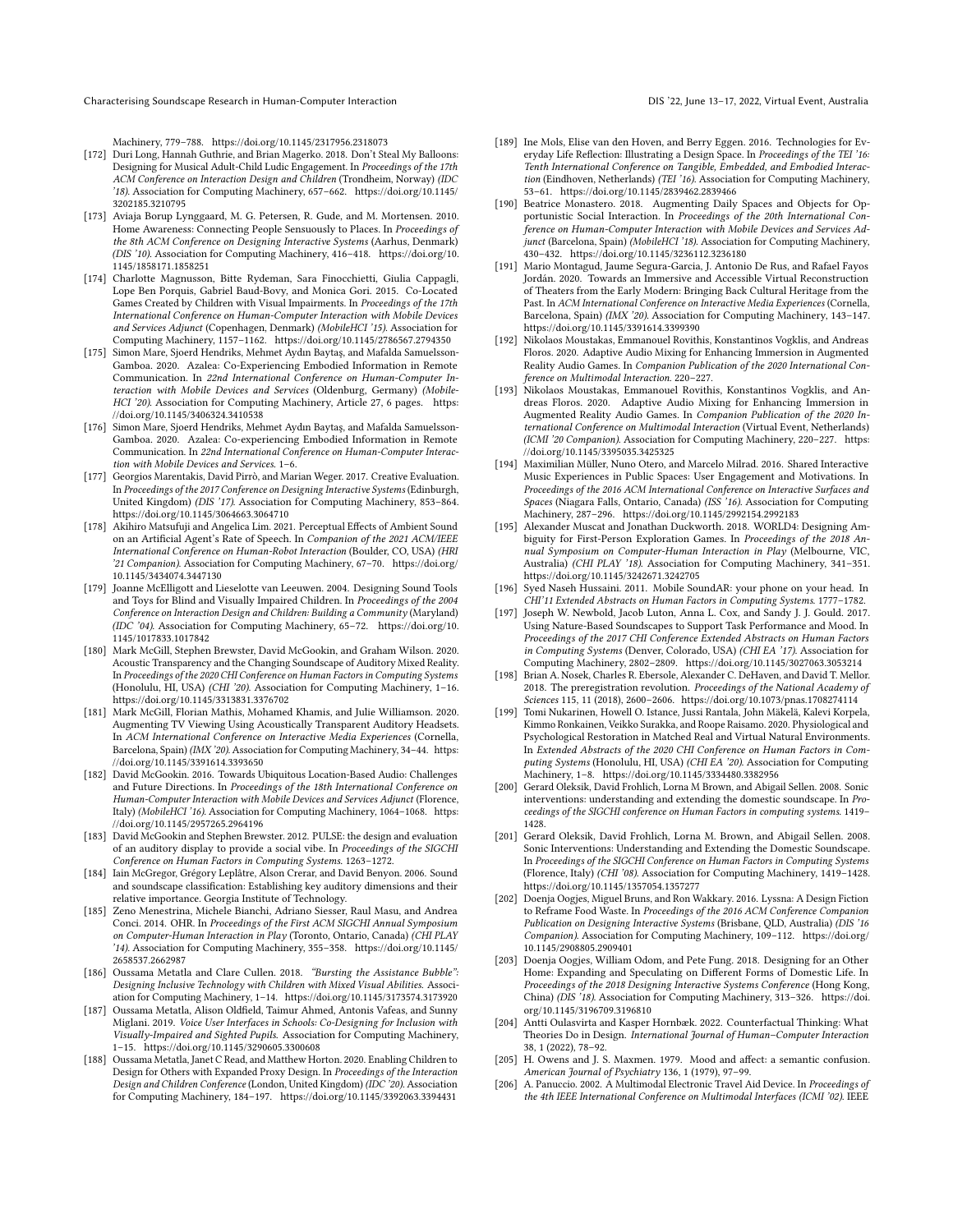- <span id="page-17-21"></span>Computer Society, 39.<https://doi.org/10.1109/ICMI.2002.1166966> [207] Leyna Marika Papach. 2017. "In Running". In Proceedings of the 2017 ACM SIGCHI Conference on Creativity and Cognition (Singapore, Singapore) (C&C '17). Association for Computing Machinery, 458. [https://doi.org/10.1145/3059454.](https://doi.org/10.1145/3059454.3084099) [3084099](https://doi.org/10.1145/3059454.3084099)
- <span id="page-17-8"></span>[208] Joseph Paradiso, Craig Abler, Kai-yuh Hsiao, and Matthew Reynolds. 1997. The Magic Carpet: Physical Sensing for Immersive Environments. In CHI '97 Extended Abstracts on Human Factors in Computing Systems (Atlanta, Georgia) (CHI EA '97). Association for Computing Machinery, 277–278. [https://doi.org/](https://doi.org/10.1145/1120212.1120391) [10.1145/1120212.1120391](https://doi.org/10.1145/1120212.1120391)
- <span id="page-17-4"></span>[209] Eric Paulos, Tom Jenkins, August Joki, and Parul Vora. 2008. Objects of Wonderment. In Proceedings of the 7th ACM Conference on Designing Interactive Systems (Cape Town, South Africa) (DIS '08). Association for Computing Machinery, 350–359.<https://doi.org/10.1145/1394445.1394483>
- <span id="page-17-9"></span>[210] Elin Rønby Pedersen and Tomas Sokoler. 1997. AROMA: Abstract Representation of Presence Supporting Mutual Awareness. In Proceedings of the ACM SIGCHI Conference on Human Factors in Computing Systems (Atlanta, Georgia, USA) (CHI '97). Association for Computing Machinery, 51–58. [https:](https://doi.org/10.1145/258549.258584) [//doi.org/10.1145/258549.258584](https://doi.org/10.1145/258549.258584)
- <span id="page-17-2"></span>[211] Esben Warming Pedersen and Kasper Hornbæk. 2009. MixiTUI: A Tangible Sequencer for Electronic Live Performances. In Proceedings of the 3rd International Conference on Tangible and Embedded Interaction (Cambridge, United Kingdom) (TEI '09). Association for Computing Machinery, New York, NY, USA, 223–230. <https://doi.org/10.1145/1517664.1517713>
- <span id="page-17-7"></span>[212] Marianne Graves Petersen, Majken Kirkegaard Rasmussen, and Kasper Buhl Jakobsen. 2015. Framing open-ended and constructive play with emerging interactive materials. In Proceedings of the 14th International Conference on Interaction Design and Children. 150–159.
- <span id="page-17-20"></span>[213] Daniela Petrelli, Nick Dulake, Mark T. Marshall, Anna Pisetti, and Elena Not. 2016. Voices from the War: Design as a Means of Understanding the Experience of Visiting Heritage. In Proceedings of the 2016 CHI Conference on Human Factors in Computing Systems (San Jose, California, USA) (CHI '16). Association for Computing Machinery, 1033–1044.<https://doi.org/10.1145/2858036.2858287>
- <span id="page-17-28"></span>[214] Julien Puget, Mylène Pardoen, Nicolas Bouillot, Emmanuel Durand, Michal Seta, and Pascal Bastien. 2019. Rapid Prototyping of Immersive Video for Popularization of Historical Knowledge. In Proceedings of the Thirteenth International Conference on Tangible, Embedded, and Embodied Interaction (Tempe, Arizona, USA) (TEI '19). Association for Computing Machinery, 197–203. [https:](https://doi.org/10.1145/3294109.3300977) [//doi.org/10.1145/3294109.3300977](https://doi.org/10.1145/3294109.3300977)
- <span id="page-17-18"></span>[215] Roberto Pugliese, Archontis Politis, and Tapio Takala. 2015. ATSI: Augmented and Tangible Sonic Interaction. In Proceedings of the Ninth International Conference on Tangible, Embedded, and Embodied Interaction (Stanford, California, USA) (TEI '15). Association for Computing Machinery, 97–104. [https:](https://doi.org/10.1145/2677199.2680550) [//doi.org/10.1145/2677199.2680550](https://doi.org/10.1145/2677199.2680550)
- <span id="page-17-30"></span>[216] Grazia Ragone, Judith Good, and Katherine Howland. 2020. OSMoSIS: Interactive Sound Generation System for Children with Autism. In Proceedings of the 2020 ACM Interaction Design and Children Conference: Extended Abstracts (London, United Kingdom) (IDC '20). Association for Computing Machinery, 151–156. <https://doi.org/10.1145/3397617.3397838>
- <span id="page-17-14"></span>[217] Rahul Rajan, Cliff Chen, and Ted Selker. 2012. Considerate Audio MEdiating Oracle (CAMEO): Improving Human-to-Human Communications in Conference Calls. In Proceedings of the Designing Interactive Systems Conference (Newcastle Upon Tyne, United Kingdom) (DIS '12). Association for Computing Machinery, 86–95.<https://doi.org/10.1145/2317956.2317972>
- <span id="page-17-10"></span>[218] Rameshsharma Ramloll and Stephen Brewster. 2002. A Generic Approach for Augmenting Tactile Diagrams with Spatial Non-Speech Sounds. In CHI '02 Extended Abstracts on Human Factors in Computing Systems (Minneapolis, Minnesota, USA) (CHI EA '02). Association for Computing Machinery, 770–771. <https://doi.org/10.1145/506443.506589>
- <span id="page-17-16"></span>[219] Majken Kirkegaard Rasmussen. 2013. Magical Realities in Interaction Design. In Proceedings of the 7th International Conference on Tangible, Embedded and Embodied Interaction (Barcelona, Spain) (TEI '13). Association for Computing Machinery, 125–128.<https://doi.org/10.1145/2460625.2460644>
- <span id="page-17-27"></span>[220] Pedro Ribeiro, Anna Michel, Ido Iurgel, Christian Ressel, Cristina Sylla, and Wolfgang Müller. 2018. Designing a Smart Reading Environment with and for Children. In Proceedings of the Twelfth International Conference on Tangible, Embedded, and Embodied Interaction (Stockholm, Sweden) (TEI '18). Association for Computing Machinery, 88–93.<https://doi.org/10.1145/3173225.3173274>
- <span id="page-17-22"></span>[221] Michal Rinott and Daniil Umanski. 2017. The Drawbox Project: Open Ended Play Over a Distance. In Extended Abstracts Publication of the Annual Symposium on Computer-Human Interaction in Play (Amsterdam, The Netherlands) (CHI PLAY '17 Extended Abstracts). Association for Computing Machinery, 391–396. <https://doi.org/10.1145/3130859.3131330>
- <span id="page-17-32"></span>[222] Frederic Anthony Robinson, Mari Velonaki, and Oliver Bown. 2021. Smooth Operator: Tuning Robot Perception Through Artificial Movement Sound. In Proceedings of the 2021 ACM/IEEE International Conference on Human-Robot Interaction (Boulder, CO, USA) (HRI '21). Association for Computing Machinery, 53–62.<https://doi.org/10.1145/3434073.3444658>
- <span id="page-17-1"></span>[223] Davide Rocchesso, Stefania Serafin, Frauke Behrendt, Nicola Bernardini, Roberto Bresin, Gerhard Eckel, Karmen Franinovic, Thomas Hermann, Sandra Pauletto, Patrick Susini, and Yon Visell. 2008. Sonic Interaction Design: Sound, Information and Experience. In CHI '08 Extended Abstracts on Human Factors in Computing Systems (Florence, Italy) (CHI EA '08). Association for Computing Machinery, New York, NY, USA, 3969–3972.<https://doi.org/10.1145/1358628.1358969>
- <span id="page-17-31"></span>[224] Guillermo Rojas, Justyna Karakiewicz, and Alexander Selenitsch. 2021. Attempts to Perceive, Know and Represent the Atmosphere of a Place. In Creativity and Cognition (Virtual Event, Italy) (C&C '21). Association for Computing Machinery, Article 4, 1 pages.<https://doi.org/10.1145/3450741.3466773>
- <span id="page-17-15"></span>[225] Jan Rudinsky, Ebba Thora Hvannberg, Alexander Annas Helgason, and Petur Bjarni Petursson. 2012. Designing Soundscapes of Virtual Environments for Crisis Management Training. In Proceedings of the Designing Interactive Systems Conference (Newcastle Upon Tyne, United Kingdom) (DIS '12). Association for Computing Machinery, 689–692.<https://doi.org/10.1145/2317956.2318059>
- <span id="page-17-17"></span>[226] Richard Salmon and Garth Paine. 2013. Embodiment: auditory visual enhancement of interactive environments.. In Proceedings of the 7th International Conference on Tangible, Embedded and Embodied Interaction. 129–136.
- <span id="page-17-23"></span>[227] Kari Salo, Vallo Zinin, Merja Bauters, and Tommi Mikkonen. 2017. Modular Audio Story Platform for Museums. In Proceedings of the 22nd International Conference on Intelligent User Interfaces Companion (Limassol, Cyprus) (IUI '17 Companion). Association for Computing Machinery, 113–116. [https://doi.org/](https://doi.org/10.1145/3030024.3040975) [10.1145/3030024.3040975](https://doi.org/10.1145/3030024.3040975)
- <span id="page-17-25"></span>[228] Nitin Sawhney, Cleve Graver, and Emily Breitkopf. 2018. Audio Journaling for Self-Reflection and Assessment among Teens in Participatory Media Programs. In Proceedings of the 17th ACM Conference on Interaction Design and Children (Trondheim, Norway) (IDC '18). Association for Computing Machinery, 93–105. <https://doi.org/10.1145/3202185.3202752>
- <span id="page-17-0"></span>[229] R Murray Schafer. 1993. The soundscape: Our sonic environment and the tuning of the world. Simon and Schuster.
- <span id="page-17-12"></span>[230] Florian Scharf, Thomas Winkler, and Michael Herczeg. 2008. Tangicons: Algorithmic Reasoning in a Collaborative Game for Children in Kindergarten and First Class. In Proceedings of the 7th International Conference on Interaction Design and Children (Chicago, Illinois) (IDC '08). Association for Computing Machinery, 242–249.<https://doi.org/10.1145/1463689.1463762>
- <span id="page-17-3"></span>[231] Thecla Schiphorst. 2007. Really, really small: the palpability of the invisible. In Proceedings of the 6th ACM SIGCHI Conference on Creativity & Cognition. 7–16.
- <span id="page-17-5"></span>[232] Thecla Schiphorst. 2007. Really, Really Small: The Palpability of the Invisible. In Proceedings of the 6th ACM SIGCHI Conference on Creativity & Cognition (Washington, DC, USA) (C&C '07). Association for Computing Machinery, 7–16. <https://doi.org/10.1145/1254960.1254962>
- <span id="page-17-19"></span>[233] Norbert Schnell, Sébastien Robaszkiewicz, Frederic Bevilacqua, and Diemo Schwarz. 2015. Collective Sound Checks: Exploring Intertwined Sonic and Social Affordances of Mobile Web Applications. In Proceedings of the Ninth International Conference on Tangible, Embedded, and Embodied Interaction (Stanford, California, USA) (TEI '15). Association for Computing Machinery, 685–690. <https://doi.org/10.1145/2677199.2688808>
- <span id="page-17-24"></span>[234] Guy Schofield, Gareth Beale, Nicole Beale, Martin Fell, Dawn Hadley, Jonathan Hook, Damian Murphy, Julian Richards, and Lewis Thresh. 2018. <i>Viking VR</i>: Designing a Virtual Reality Experience for a Museum. In Proceedings of the 2018 Designing Interactive Systems Conference (Hong Kong, China) (DIS '18). Association for Computing Machinery, 805–815. [https://doi.org/10.1145/](https://doi.org/10.1145/3196709.3196714) [3196709.3196714](https://doi.org/10.1145/3196709.3196714)
- <span id="page-17-11"></span>[235] Phoebe Sengers, Rainer Liesendahi, Werner Magar, Christoph Seibert, Boris Müller, Thorston Joachims, Weidong Geng, Pia Mårtensson, and Kristina Höök. 2002. The Enigmatics of Affect. In Proceedings of the 4th Conference on Designing Interactive Systems: Processes, Practices, Methods, and Techniques (London, England) (DIS '02). Association for Computing Machinery, 87–98. <https://doi.org/10.1145/778712.778728>
- <span id="page-17-29"></span>[236] Jihan Sherman, Takeria Blunt, and Patrick Fiorilli. 2019. Telling the Bees: Designing for Immersion, Mediation, and Ritual. In Proceedings of the Thirteenth International Conference on Tangible, Embedded, and Embodied Interaction (Tempe, Arizona, USA) (TEI '19). Association for Computing Machinery, 391–398. <https://doi.org/10.1145/3294109.3301001>
- <span id="page-17-13"></span>[237] Andrei Sherstyuk, Dale Vincent, and Kin Lik Wang. 2010. Making First Steps in VR: Monitoring User Progress in Virtual Travel. In Proceedings of the 17th ACM Symposium on Virtual Reality Software and Technology (Hong Kong) (VRST '10). Association for Computing Machinery, 19–26. [https://doi.org/10.1145/1889863.](https://doi.org/10.1145/1889863.1889866) [1889866](https://doi.org/10.1145/1889863.1889866)
- <span id="page-17-26"></span>[238] Sophie Skach, Anna Xambó, Luca Turchet, Ariane Stolfi, Rebecca Stewart, and Mathieu Barthet. 2018. Embodied Interactions with E-Textiles and the Internet of Sounds for Performing Arts. In Proceedings of the Twelfth International Conference on Tangible, Embedded, and Embodied Interaction (Stockholm, Sweden) (TEI '18). Association for Computing Machinery, 80-87. [https:](https://doi.org/10.1145/3173225.3173272) [//doi.org/10.1145/3173225.3173272](https://doi.org/10.1145/3173225.3173272)
- <span id="page-17-6"></span>[239] Brian A. Smith and Shree K. Nayar. 2018. The RAD: Making Racing Games Equivalently Accessible to People Who Are Blind. Association for Computing Machinery, 1–12.<https://doi.org/10.1145/3173574.3174090>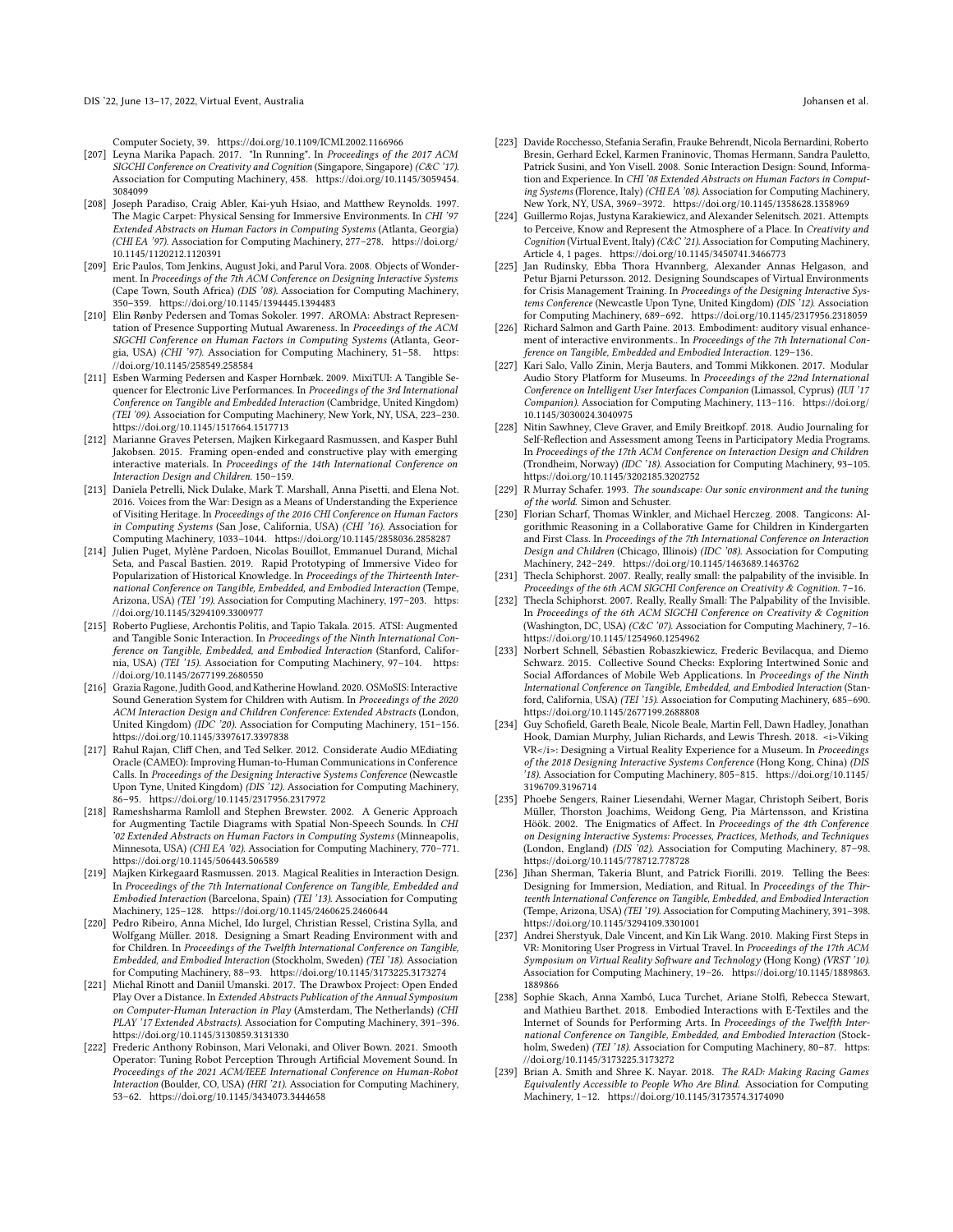Characterising Soundscape Research in Human-Computer Interaction DIS '22, June 13–17, 2022, Virtual Event, Australia

- <span id="page-18-21"></span>[240] Nazare Soares, Øystein Kjørstad Fjeldbo, and Amalia Fonfara. 2017. ( 2,2 ) 0. In Proceedings of the 2017 ACM SIGCHI Conference on Creativity and Cognition (Singapore, Singapore) (C&C '17). Association for Computing Machinery, 459–461. <https://doi.org/10.1145/3059454.3073723>
- <span id="page-18-10"></span>[241] Christoph Stahl. 2007. The Roaring Navigator: A Group Guide for the Zoo with Shared Auditory Landmark Display. In Proceedings of the 9th International Conference on Human Computer Interaction with Mobile Devices and Services (Singapore) (MobileHCI '07). Association for Computing Machinery, 383–386. <https://doi.org/10.1145/1377999.1378042>
- <span id="page-18-4"></span>[242] Evgeny Stemasov, Gabriel Haas, Michael Rietzler, and Enrico Rukzio. 2018. Augmenting Human Hearing Through Interactive Auditory Mediated Reality. In The 31st Annual ACM Symposium on User Interface Software and Technology Adjunct Proceedings (Berlin, Germany) (UIST '18 Adjunct). Association for Computing Machinery, 69–71.<https://doi.org/10.1145/3266037.3266104>
- <span id="page-18-30"></span>[243] Ekaterina R. Stepanova, John Desnoyers-Stewart, Philippe Pasquier, and Bernhard E. Riecke. 2020. JeL: Breathing Together to Connect with Others and Nature. In Proceedings of the 2020 ACM Designing Interactive Systems Conference (Eindhoven, Netherlands) (DIS '20). Association for Computing Machinery, 641–654.<https://doi.org/10.1145/3357236.3395532>
- <span id="page-18-26"></span>[244] Sebastian Stickert, Hagen Hiller, and Florian Echtler. 2018. Companion - A Software Toolkit for Digitally Aided Pen-and-Paper Tabletop Roleplaying. In The 31st Annual ACM Symposium on User Interface Software and Technology Adjunct Proceedings (Berlin, Germany) (UIST '18 Adjunct). Association for Computing Machinery, 48–50.<https://doi.org/10.1145/3266037.3266097>
- <span id="page-18-32"></span>[245] Moe Sugawa, Taichi Furukawa, George Chernyshov, Danny Hynds, Jiawen Han, Marcelo Padovani, Dingding Zheng, Karola Marky, Kai Kunze, and Kouta Minamizawa. 2021. Boiling Mind: Amplifying the Audience-Performer Connection through Sonification and Visualization of Heart and Electrodermal Activities. In Proceedings of the Fifteenth International Conference on Tangible, Embedded, and Embodied Interaction (Salzburg, Austria) (TEI '21). Association for Computing Machinery, Article 34, 10 pages.<https://doi.org/10.1145/3430524.3440653>
- <span id="page-18-11"></span>[246] Atau Tanaka. 2011. Music One Participates In. In Proceedings of the 8th ACM Conference on Creativity and Cognition (Atlanta, Georgia, USA) (C&C '11). Association for Computing Machinery, 105–106. [https://doi.org/10.1145/2069618.](https://doi.org/10.1145/2069618.2069637) [2069637](https://doi.org/10.1145/2069618.2069637)
- <span id="page-18-23"></span>[247] Kıvanç Tatar, Philippe Pasquier, and Remy Siu. 2018. REVIVE: An Audio-Visual Performance with Musical and Visual AI Agents. In Extended Abstracts of the 2018 CHI Conference on Human Factors in Computing Systems (Montreal QC, Canada) (CHI EA '18). Association for Computing Machinery, 1–6. [https:](https://doi.org/10.1145/3170427.3177771) [//doi.org/10.1145/3170427.3177771](https://doi.org/10.1145/3170427.3177771)
- <span id="page-18-16"></span>[248] Robyn Taylor, John Bowers, Bettina Nissen, Gavin Wood, Qasim Chaudhry, Peter Wright, Lindsey Bruce, Sarah Glynn, Helen Mallinson, and Roy Bearpark. 2015. Making Magic: Designing for Open Interactions in Museum Settings. In Proceedings of the 2015 ACM SIGCHI Conference on Creativity and Cognition (Glasgow, United Kingdom) (C&C '15). Association for Computing Machinery, 313–322.<https://doi.org/10.1145/2757226.2757241>
- <span id="page-18-12"></span>[249] Robyn Taylor, Guy Schofield, John Shearer, Jayne Wallace, Peter Wright, Pierre Boulanger, and Patrick Olivier. 2011. <i>Humanaquarium</i>: Exploring Audience, Participation, and Interaction. In CHI '11 Extended Abstracts on Human Factors in Computing Systems (Vancouver, BC, Canada) (CHI EA '11). Association for Computing Machinery, 1117–1122.<https://doi.org/10.1145/1979742.1979723>
- <span id="page-18-7"></span>[250] Lucia Terrenghi and Andreas Zimmermann. 2004. Tailored Audio Augmented Environments for Museums. In Proceedings of the 9th International Conference on Intelligent User Interfaces (Funchal, Madeira, Portugal) (IUI '04). Association for Computing Machinery, 334–336.<https://doi.org/10.1145/964442.964523>
- <span id="page-18-17"></span>[251] Oscar Tomico and Danielle Wilde. 2015. Soft, Embodied, Situated & Connected. In Proceedings of the 17th International Conference on Human-Computer Interaction with Mobile Devices and Services Adjunct (Copenhagen, Denmark) (MobileHCI '15). Association for Computing Machinery, 1179–1186. [https:](https://doi.org/10.1145/2786567.2794351) [//doi.org/10.1145/2786567.2794351](https://doi.org/10.1145/2786567.2794351)
- <span id="page-18-1"></span>[252] Brianna J. Tomlinson, Bruce N. Walker, and Emily B. Moore. 2020. Auditory Display in Interactive Science Simulations: Description and Sonification Support Interaction and Enhance Opportunities for Learning. Association for Computing Machinery, New York, NY, USA, 1–12.<https://doi.org/10.1145/3313831.3376886>
- <span id="page-18-25"></span>[253] Silvia Torsi and Carmelo Ardito. 2018. Strolling across the City: Geo-Tagged Sound Loops for Augmenting the Urban Spaces. In Proceedings of the 2018 ACM International Joint Conference and 2018 International Symposium on Pervasive and Ubiquitous Computing and Wearable Computers (Singapore, Singapore) (UbiComp '18). Association for Computing Machinery, 1121–1129. [https://doi.](https://doi.org/10.1145/3267305.3274168) [org/10.1145/3267305.3274168](https://doi.org/10.1145/3267305.3274168)
- <span id="page-18-2"></span>[254] A. C. Tricco, E. Lillie, W. Zarin, K. K. O'Brien, H. Colquhoun, D. Levac, D. Moher, M. D. J. Peters, T. Horsley, L. Weeks, S. Hempel, E. A. Akl, C. Chang, J. McGowan, L. Stewart, L. Hartling, A. Aldcroft, M. G. Wilson, C. Garritty, S. Lewin, C. M. Godfrey, M. T. Macdonald, E. V. Langlois, K. Soares-Weiser, J. Moriarty, T. Clifford, Ö. Tunçalp, and S. E. Straus. 2018. PRISMA Extension for Scoping Reviews (PRISMA-ScR): Checklist and Explanation. Ann. Intern. Med. 169, 7 (2018), 467–473.
- <span id="page-18-0"></span>[255] Barry Truax. 2001. Acoustic communication. Greenwood Publishing Group.
- <span id="page-18-28"></span>[256] Vasiliki Tsaknaki and Ludvig Elblaus. 2019. A Wearable Nebula Material Investigations of Implicit Interaction. In Proceedings of the Thirteenth International Conference on Tangible, Embedded, and Embodied Interaction (Tempe, Arizona, USA) (TEI '19). Association for Computing Machinery, 625–633. [https:](https://doi.org/10.1145/3294109.3295623) [//doi.org/10.1145/3294109.3295623](https://doi.org/10.1145/3294109.3295623)
- <span id="page-18-19"></span>[257] Vasiliki Tsaknaki and Ylva Fernaeus. 2016. Expanding on Wabi-Sabi as a Design Resource in HCI. In Proceedings of the 2016 CHI Conference on Human Factors in Computing Systems (San Jose, California, USA) (CHI '16). Association for Computing Machinery, 5970–5983.<https://doi.org/10.1145/2858036.2858459>
- <span id="page-18-22"></span>[258] Daniil Umanski, Yael Avni, and Michal Rinott. 2017. Sonora: Inclusive Voice Play For Children With Various Abilities. In Extended Abstracts Publication of the Annual Symposium on Computer-Human Interaction in Play (Amsterdam, The Netherlands) (CHI PLAY '17 Extended Abstracts). Association for Computing Machinery, 369–374.<https://doi.org/10.1145/3130859.3131324>
- <span id="page-18-27"></span>[259] Michael Urbanek and Florian Güldenpfennig. 2019. Unpacking the Audio Game Experience: Lessons Learned from Game Veterans. In Proceedings of the Annual Symposium on Computer-Human Interaction in Play (Barcelona, Spain) (CHI PLAY '19). Association for Computing Machinery, 253–264. [https://doi.org/10.](https://doi.org/10.1145/3311350.3347182) [1145/3311350.3347182](https://doi.org/10.1145/3311350.3347182)
- <span id="page-18-33"></span>[260] Sam van der Horst and Jeroen Peeters. 2021. What's Going Ön? An Experiential Approach to Perspective Taking in Urban Planning through Virtual Reality. In Proceedings of the Fifteenth International Conference on Tangible, Embedded, and Embodied Interaction (Salzburg, Austria) (TEI '21). Association for Computing Machinery, Article 92, 14 pages.<https://doi.org/10.1145/3430524.3446068>
- <span id="page-18-31"></span>[261] Loes van Renswouw, Jelle Neerhof, Steven Vos, Pieter van Wesemael, and Carine Lallemand. 2021. Sensation: Sonifying the Urban Running Experience. Association for Computing Machinery.<https://doi.org/10.1145/3411763.3451788>
- <span id="page-18-29"></span>[262] Kellie Vella, Jessica L. Oliver, Tshering Dema, Margot Brereton, and Paul Roe. 2020. Ecology Meets Computer Science: Designing Tools to Reconcile People, Data, and Practices. In Proceedings of the 2020 CHI Conference on Human Factors in Computing Systems (Honolulu, HI, USA) (CHI '20). Association for Computing Machinery, 1–13.<https://doi.org/10.1145/3313831.3376663>
- <span id="page-18-14"></span>[263] Jay Vidyarthi and Bernhard E. Riecke. 2013. Mediated Meditation: Cultivating Mindfulness with Sonic Cradle. In CHI '13 Extended Abstracts on Human Factors in Computing Systems (Paris, France) (CHI EA '13). Association for Computing Machinery, 2305–2314.<https://doi.org/10.1145/2468356.2468753>
- <span id="page-18-13"></span>[264] Jay Vidyarthi, Bernhard E. Riecke, and Diane Gromala, 2012. <i>Sonic Cradle</i>: Designing for an Immersive Experience of Meditation by Connecting Respiration to Music. In Proceedings of the Designing Interactive Systems Conference (Newcastle Upon Tyne, United Kingdom) (DIS '12). Association for Computing Machinery, 408–417.<https://doi.org/10.1145/2317956.2318017>
- <span id="page-18-5"></span>[265] Suphaloet Vongkunkij, Kanit Kasitikasikum, and Santi Phithakkitnukoon. 2018. Soundscape: Sensing and Visualizing Acoustic Landscape on Campus. In Proceedings of the 2018 ACM International Joint Conference and 2018 International Symposium on Pervasive and Ubiquitous Computing and Wearable Computers (Singapore, Singapore) (UbiComp '18). Association for Computing Machinery, 1069–1078.<https://doi.org/10.1145/3267305.3274162>
- <span id="page-18-20"></span>[266] Robertina Šebjanić. 2017. Aquatocene / Subaquatic Quest for Serenity. In Proceedings of the 2017 ACM SIGCHI Conference on Creativity and Cognition (Singapore, Singapore) (C&C '17). Association for Computing Machinery, 448–449. <https://doi.org/10.1145/3059454.3059506>
- <span id="page-18-15"></span>[267] Vygandas Šimbelis, Anders Lundström, Kristina Höök, Jordi Solsona, and Vincent Lewandowski. 2014. Metaphone: Machine Aesthetics Meets Interaction Design. In Proceedings of the SIGCHI Conference on Human Factors in Computing Systems (Toronto, Ontario, Canada) (CHI '14). Association for Computing Machinery, 1–10.<https://doi.org/10.1145/2556288.2557152>
- <span id="page-18-18"></span>[268] Vygandas 'Vegas' Šimbelis and Anders Lundström. 2016. Synthesis in the Audiovisual. In Proceedings of the 2016 CHI Conference Extended Abstracts on Human Factors in Computing Systems (San Jose, California, USA) (CHI EA '16). Association for Computing Machinery, 301–304. [https://doi.org/10.1145/2851581.](https://doi.org/10.1145/2851581.2889462) [2889462](https://doi.org/10.1145/2851581.2889462)
- <span id="page-18-24"></span>[269] Vygandas "Vegas" Šimbelis and Anders Lundström. 2018. Synesthetic Experience in S T R A T I C. In Proceedings of the Twelfth International Conference on Tangible, Embedded, and Embodied Interaction (Stockholm, Sweden) (TEI '18). Association for Computing Machinery, 574–580.<https://doi.org/10.1145/3173225.3173310>
- <span id="page-18-6"></span>[270] Chat Wacharamanotham, Lukas Eisenring, Steve Haroz, and Florian Echtler. 2020. Transparency of CHI Research Artifacts: Results of a Self-Reported Survey. In Proceedings of the 2020 CHI Conference on Human Factors in Computing Systems (Honolulu, HI, USA) (CHI '20). Association for Computing Machinery, 1–14. <https://doi.org/10.1145/3313831.3376448>
- <span id="page-18-9"></span>[271] Ron Wakkary and Marek Hatala. 2006. Ec(h)o: Situated Play in a Tangible and Audio Museum Guide. In Proceedings of the 6th Conference on Designing Interactive Systems (University Park, PA, USA) (DIS '06). Association for Computing Machinery, 281–290.<https://doi.org/10.1145/1142405.1142448>
- <span id="page-18-3"></span>[272] Bruce Wands. 2005. Variations: an interactive musical sculpture. In Proceedings of the 5th conference on Creativity & cognition. 306–309.
- <span id="page-18-8"></span>[273] Bruce Wands. 2005. Variations: An Interactive Musical Sculpture. In Proceedings of the 5th Conference on Creativity & Cognition (London, United Kingdom) (C&C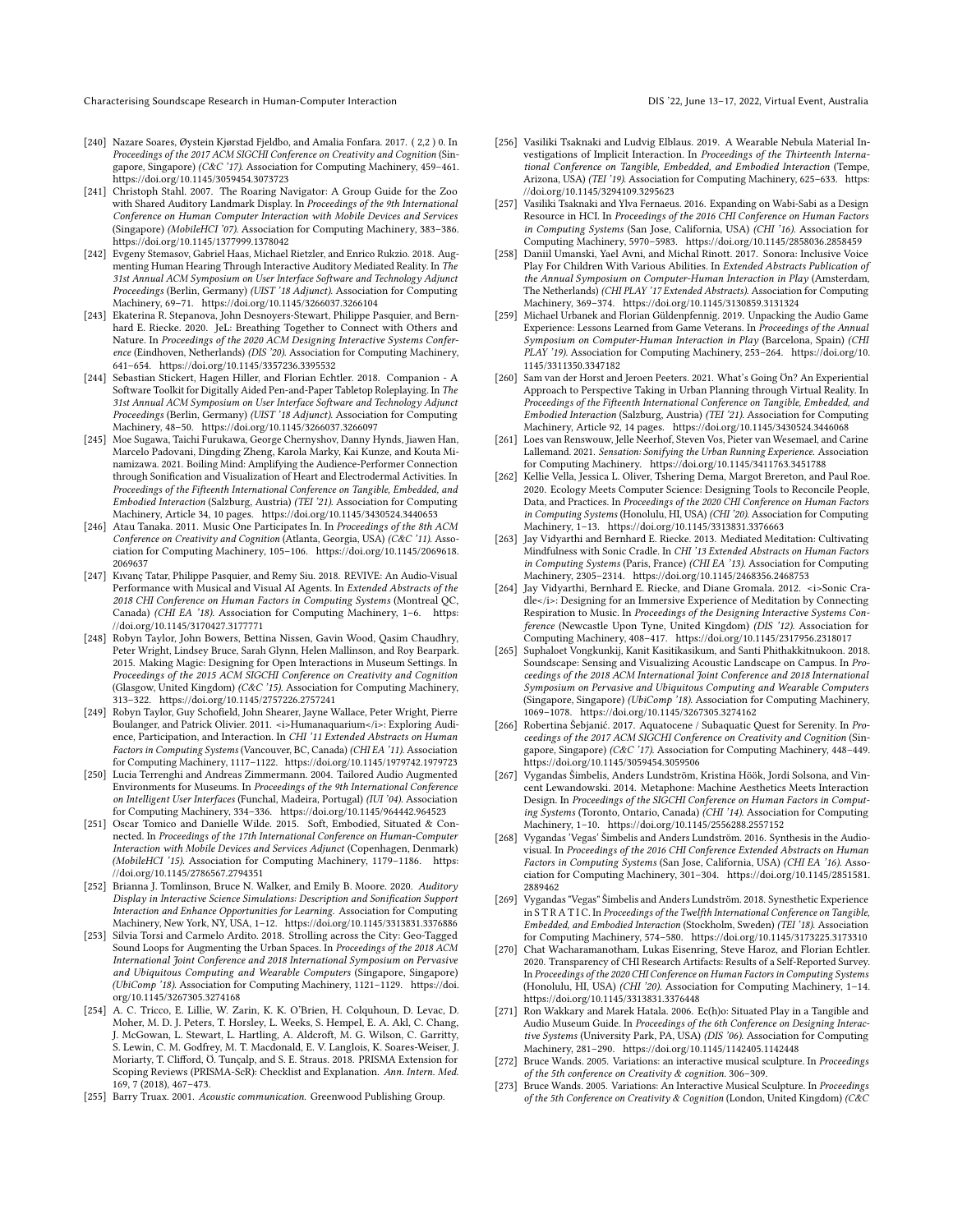'05). Association for Computing Machinery, 306–309. [https://doi.org/10.1145/](https://doi.org/10.1145/1056224.1056283) [1056224.1056283](https://doi.org/10.1145/1056224.1056283)

- <span id="page-19-2"></span>[274] Yan Wang, Zhuying Li, Robert S. Jarvis, Angelina Russo, Rohit Ashok Khot, and Florian 'Floyd' Mueller. 2019. Towards Understanding the Design of Playful Gustosonic Experiences with Ice Cream. In Proceedings of the Annual Symposium on Computer-Human Interaction in Play (Barcelona, Spain) (CHI PLAY '19). Association for Computing Machinery, 239–251. [https://doi.org/10.1145/3311350.](https://doi.org/10.1145/3311350.3347194) [3347194](https://doi.org/10.1145/3311350.3347194)
- <span id="page-19-8"></span>[275] Gili Weinberg, Maggie Orth, and Peter Russo. 2000. The Embroidered Musical Ball: A Squeezable Instrument for Expressive Performance. In CHI '00 Extended Abstracts on Human Factors in Computing Systems (The Hague, The Netherlands) (CHI EA '00). Association for Computing Machinery, 283–284. [https://doi.org/](https://doi.org/10.1145/633292.633457) [10.1145/633292.633457](https://doi.org/10.1145/633292.633457)
- <span id="page-19-6"></span>[276] Hildegard Westerkamp. 2002. Linking soundscape composition and acoustic ecology. Organised Sound 7, 1 (2002), 51–56.
- <span id="page-19-0"></span>[277] Morris Williams, Owain Jones, and Constance Fleuriot. 2003. Wearable computing and the geographies of urban childhood: working with children to explore the potential of new technology. In Proceedings of the 2003 conference on Interaction design and children. 111–118.
- <span id="page-19-9"></span>[278] Morris Williams, Owain Jones, and Constance Fleuriot. 2003. Wearable Computing and the Geographies of Urban Childhood: Working with Children to Explore the Potential of New Technology. In Proceedings of the 2003 Conference on Interaction Design and Children (Preston, England) (IDC '03). Association for Computing Machinery, 111–118.<https://doi.org/10.1145/953536.953552>
- <span id="page-19-4"></span>[279] Morris Williams, Owain Jones, Constance Fleuriot, and Lucy Wood. 2005. Children and Emerging Wireless Technologies: Investigating the Potential for Spatial Practice. In Proceedings of the SIGCHI Conference on Human Factors in Computing Systems (Portland, Oregon, USA) (CHI '05). Association for Computing Machinery, 819–828.<https://doi.org/10.1145/1054972.1055088>
- <span id="page-19-12"></span>[280] Sarah Wiseman, Janet van der Linden, Ad Spiers, and Maria Oshodi. 2017. Control and Being Controlled: Exploring the Use of Technology in an Immersive Theatre Performance. In Proceedings of the 2017 Conference on Designing Interactive Systems (Edinburgh, United Kingdom) (DIS '17). Association for Computing Machinery, 3–14.<https://doi.org/10.1145/3064663.3064694>
- <span id="page-19-7"></span>[281] Craig Wisneski and Ed Hammond. 1998. Multi-Parameter Controllers for Audio Mixing. In CHI 98 Conference Summary on Human Factors in Computing Systems

(Los Angeles, California, USA) (CHI '98). Association for Computing Machinery, 299–300.<https://doi.org/10.1145/286498.286776>

- <span id="page-19-1"></span>[282] KatieAnna E Wolf. 2015. Assisting End Users in the Design of Sonification Systems. In Proceedings of the 20th International Conference on Intelligent User Interfaces Companion. 125–128.
- <span id="page-19-5"></span>[283] KatieAnna E. Wolf, Genna Gliner, and Rebecca Fiebrink. 2015. A Model for Data-Driven Sonification Using Soundscapes. In Proceedings of the 20th International Conference on Intelligent User Interfaces Companion (Atlanta, Georgia, USA) (IUI Companion '15). Association for Computing Machinery, 97–100. [https:](https://doi.org/10.1145/2732158.2732188) [//doi.org/10.1145/2732158.2732188](https://doi.org/10.1145/2732158.2732188)
- <span id="page-19-10"></span>[284] Niels Wouters, John Downs, Mitchell Harrop, Travis Cox, Eduardo Oliveira, Sarah Webber, Frank Vetere, and Andrew Vande Moere. 2016. Uncovering the Honeypot Effect: How Audiences Engage with Public Interactive Systems. In Proceedings of the 2016 ACM Conference on Designing Interactive Systems (Brisbane, QLD, Australia) (DIS '16). Association for Computing Machinery, 5–16.<https://doi.org/10.1145/2901790.2901796>
- <span id="page-19-13"></span>[285] Jing Yang and Friedemann Mattern. 2019. Audio Augmented Reality for Human-Object Interactions. In Adjunct Proceedings of the 2019 ACM International Joint Conference on Pervasive and Ubiquitous Computing and Proceedings of the 2019 ACM International Symposium on Wearable Computers (London, United Kingdom) (UbiComp/ISWC '19 Adjunct). Association for Computing Machinery, 408–412.<https://doi.org/10.1145/3341162.3349302>
- <span id="page-19-14"></span>[286] Pinar Yelmi and Tulu Bayar. 2020. Designing an Interactive Non-Linear Documentary Contributed by Public Participation: Suburbs of Istanbul. In Proceedings of the 2020 ACM Designing Interactive Systems Conference (Eindhoven, Netherlands) (DIS '20). Association for Computing Machinery, 747-755. <https://doi.org/10.1145/3357236.3395504>
- <span id="page-19-11"></span>[287] Jan Zekveld, Mathias Funk, and Saskia Bakker. 2016. The Tumble Clock: Bringing Users in Touch with Their Snooze Time. In Proceedings of the 2016 ACM Conference on Designing Interactive Systems (Brisbane, QLD, Australia) (DIS '16). Association for Computing Machinery, 900–904. [https://doi.org/10.1145/](https://doi.org/10.1145/2901790.2901857) [2901790.2901857](https://doi.org/10.1145/2901790.2901857)
- <span id="page-19-3"></span>[288] Ruimin Zhang, Myounghoon Jeon, Chung Hyuk Park, and Ayanna Howard. 2015. Robotic sonification for promoting emotional and social interactions of children with ASD. In Proceedings of the Tenth Annual ACM/IEEE International Conference on Human-Robot Interaction Extended Abstracts. 111–112.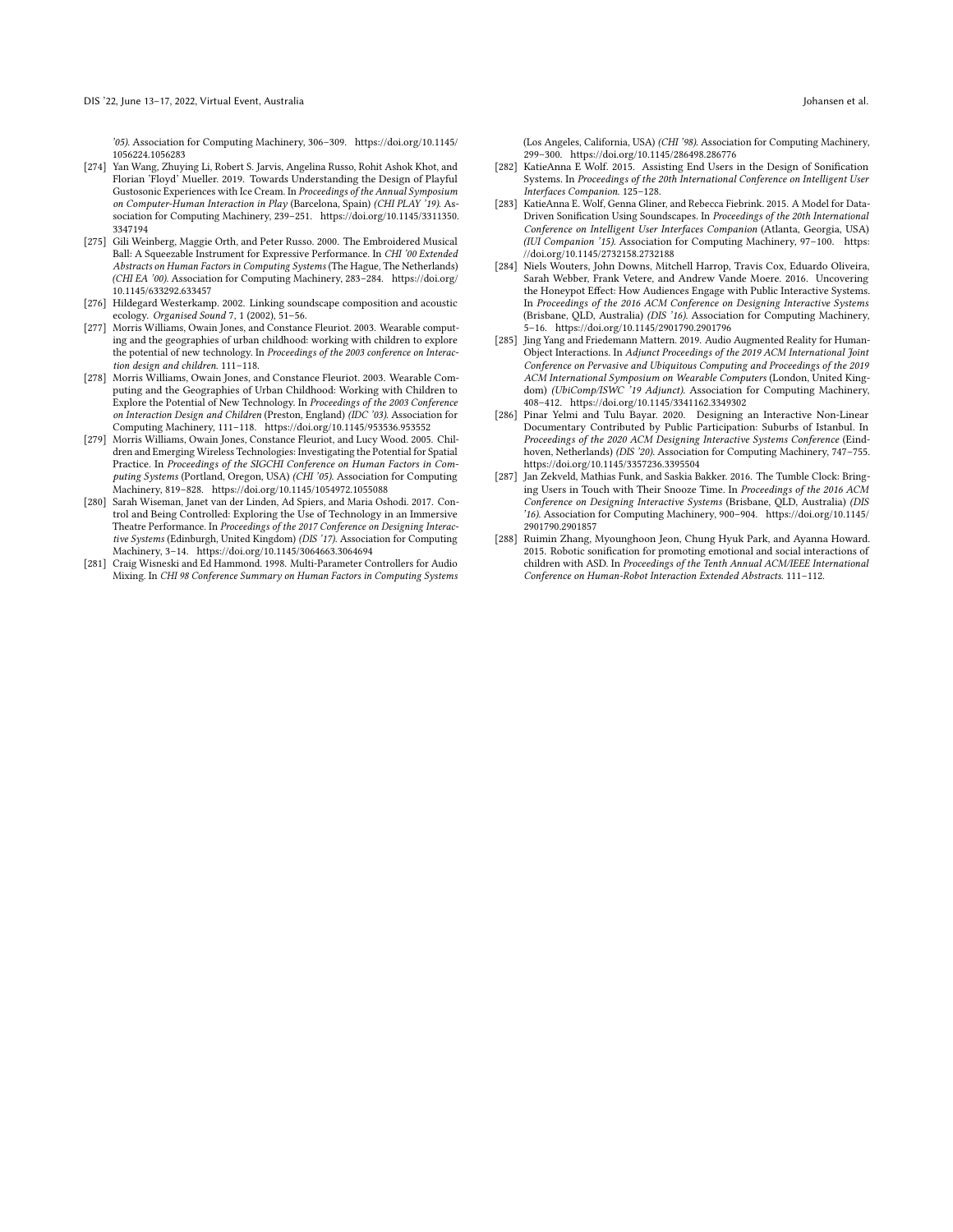# <span id="page-20-0"></span>OVERVIEW TABLE

# Table 4: Overview of analysed papers.

|                                                     |              |                           |              |            | Acoustic Env. |                            |                    | Compositions      |                                  |               |           |  |  |
|-----------------------------------------------------|--------------|---------------------------|--------------|------------|---------------|----------------------------|--------------------|-------------------|----------------------------------|---------------|-----------|--|--|
| Ref                                                 | Year         | Conf.                     | Definition   | Real-world | VR or AR      | Simulated with<br>speakers | Musical or ambient | Mix of real-world | Mix of real-world<br>and digital | Env. Documen. | Resources |  |  |
| [208]                                               | 1997         | <b>CHI</b>                |              |            |               |                            |                    |                   |                                  |               |           |  |  |
| [210]<br>[153]                                      | 1997<br>1997 | <b>CHI</b><br><b>CHI</b>  |              |            |               |                            |                    |                   |                                  |               |           |  |  |
| $[128]$<br>$[281]$                                  | 1998<br>1998 | CНI<br><b>CHI</b>         |              |            |               |                            |                    |                   |                                  |               | ⊞         |  |  |
| $[161]$                                             | 1999         | <b>CHI</b>                |              |            |               |                            |                    |                   |                                  |               |           |  |  |
| [19]<br>$94$ ]                                      | 2000<br>2000 | <b>CHI</b><br><b>CHI</b>  |              |            |               |                            |                    |                   |                                  |               |           |  |  |
| [275]                                               | 2000         | CНI                       |              |            |               |                            |                    |                   |                                  |               |           |  |  |
| [11]                                                | 2001<br>2002 | <b>CHI</b><br><b>CHI</b>  |              |            |               |                            |                    |                   |                                  |               | ⊞         |  |  |
| $\left[218\right]$<br>$\left\lceil 235\right\rceil$ | 2002         | <b>DIS</b>                |              |            |               |                            |                    |                   |                                  |               |           |  |  |
| $[78]$                                              | 2002         | <b>ICMI</b>               |              |            |               |                            |                    |                   |                                  |               |           |  |  |
| [206]<br>$[21]$                                     | 2002<br>2003 | <b>ICMI</b><br><b>CHI</b> |              |            |               |                            |                    |                   |                                  |               |           |  |  |
| [278]                                               | 2003         | IDC                       | Own + Source |            |               |                            |                    |                   |                                  |               |           |  |  |
| $[82]$<br>$[140]$                                   | 2004<br>2004 | <b>DIS</b><br>DIS         |              |            |               |                            |                    |                   |                                  |               | er<br>Vi  |  |  |
| $[179]$                                             | 2004         | IDC                       |              |            |               |                            |                    |                   |                                  |               |           |  |  |
| 250<br>[273]                                        | 2004<br>2005 | IUI<br>C&C                | Own          |            |               |                            |                    |                   |                                  |               |           |  |  |
| $[279]$                                             | 2005         | <b>CHI</b>                | Own          |            |               |                            |                    |                   |                                  |               |           |  |  |
| [142]<br>$[28]$                                     | 2005<br>2005 | CHI<br>IUI                | Own          |            |               |                            |                    |                   |                                  |               |           |  |  |
| [118]                                               | 2006         | CНI                       |              |            |               |                            | くくくく               |                   |                                  |               |           |  |  |
| [63]                                                | 2006         | <b>CHI</b>                | Own + Source |            |               |                            |                    |                   |                                  |               | ℅         |  |  |
| $[115]$<br>[271]                                    | 2006<br>2006 | <b>CHI</b><br><b>DIS</b>  |              |            |               |                            |                    |                   |                                  |               |           |  |  |
| $\vert 105 \vert$                                   | 2006         | MobileHCI                 |              |            |               |                            |                    |                   |                                  |               |           |  |  |
| [232]<br>$[113]$                                    | 2007<br>2007 | C&C<br><b>ICMI</b>        | Own          |            |               |                            |                    |                   |                                  |               | ℅         |  |  |
| $[75]$                                              | 2007         | MobileHCI                 |              |            |               |                            |                    |                   |                                  |               |           |  |  |
| $[241]$<br>[60]                                     | 2007<br>2007 | MobileHCI<br>TEI          | Own + Source |            |               |                            |                    |                   |                                  |               |           |  |  |
| $[201]$                                             | 2008         | <b>CHI</b>                | Own + Source |            |               |                            |                    |                   |                                  |               |           |  |  |
| [209]<br>[230]                                      | 2008<br>2008 | DIS<br>$_{\text{IDC}}$    | Source       |            |               |                            |                    |                   |                                  |               |           |  |  |
| [131]                                               | 2008         | IUI                       |              |            |               |                            |                    |                   |                                  |               |           |  |  |
| [152]<br>[106]                                      | 2009<br>2009 | <b>CHI</b><br>CHI         |              |            |               |                            |                    |                   |                                  |               | ℅         |  |  |
| [114]                                               | 2009         | <b>ICMI</b>               |              |            |               |                            |                    |                   |                                  |               |           |  |  |
| $[102]$                                             | 2009         | IDC                       |              |            |               |                            |                    |                   |                                  |               |           |  |  |
| $[101]$<br>$[17]$                                   | 2009<br>2010 | TEI<br><b>DIS</b>         |              |            |               |                            |                    |                   |                                  |               | e<br>S    |  |  |
| [173]                                               | 2010         | DIS                       |              |            |               |                            |                    |                   |                                  |               |           |  |  |
| [237]<br>[246]                                      | 2010<br>2011 | VRST<br>C&C               |              |            |               |                            |                    |                   |                                  |               |           |  |  |
| [249]                                               | 2011         | CHI                       |              |            |               |                            |                    |                   |                                  |               | ⊞         |  |  |
| $[196]$                                             | 2011         | CHI                       |              |            |               |                            |                    |                   |                                  |               |           |  |  |
| $\lceil 108 \rceil$<br>[90]                         | 2011<br>2011 | TEI<br>TEI                |              |            |               |                            |                    |                   |                                  |               |           |  |  |
| [183]                                               | 2012         | <b>CHI</b>                |              |            |               |                            |                    |                   |                                  |               |           |  |  |
| $[112]$<br>[217]                                    | 2012<br>2012 | CНI<br>DIS                |              |            |               |                            |                    |                   |                                  |               | ⊞         |  |  |
| [264]                                               | 2012         | <b>DIS</b>                |              |            |               |                            |                    |                   |                                  |               | ዔ         |  |  |
| $[225]$<br>[171]                                    | 2012<br>2012 | DIS<br>DIS                |              |            |               |                            |                    |                   |                                  |               |           |  |  |
| $[155]$                                             | 2012         | MobileHCI                 |              |            |               |                            |                    |                   |                                  |               |           |  |  |
| $[52]$<br>$[13]$                                    | 2012         | TEI<br>TEI                |              |            |               |                            | $\lambda$          |                   |                                  |               | ზ⊞<br>⊞   |  |  |
| $[162]$                                             | 2012<br>2013 | C&C                       |              |            |               |                            |                    |                   |                                  |               |           |  |  |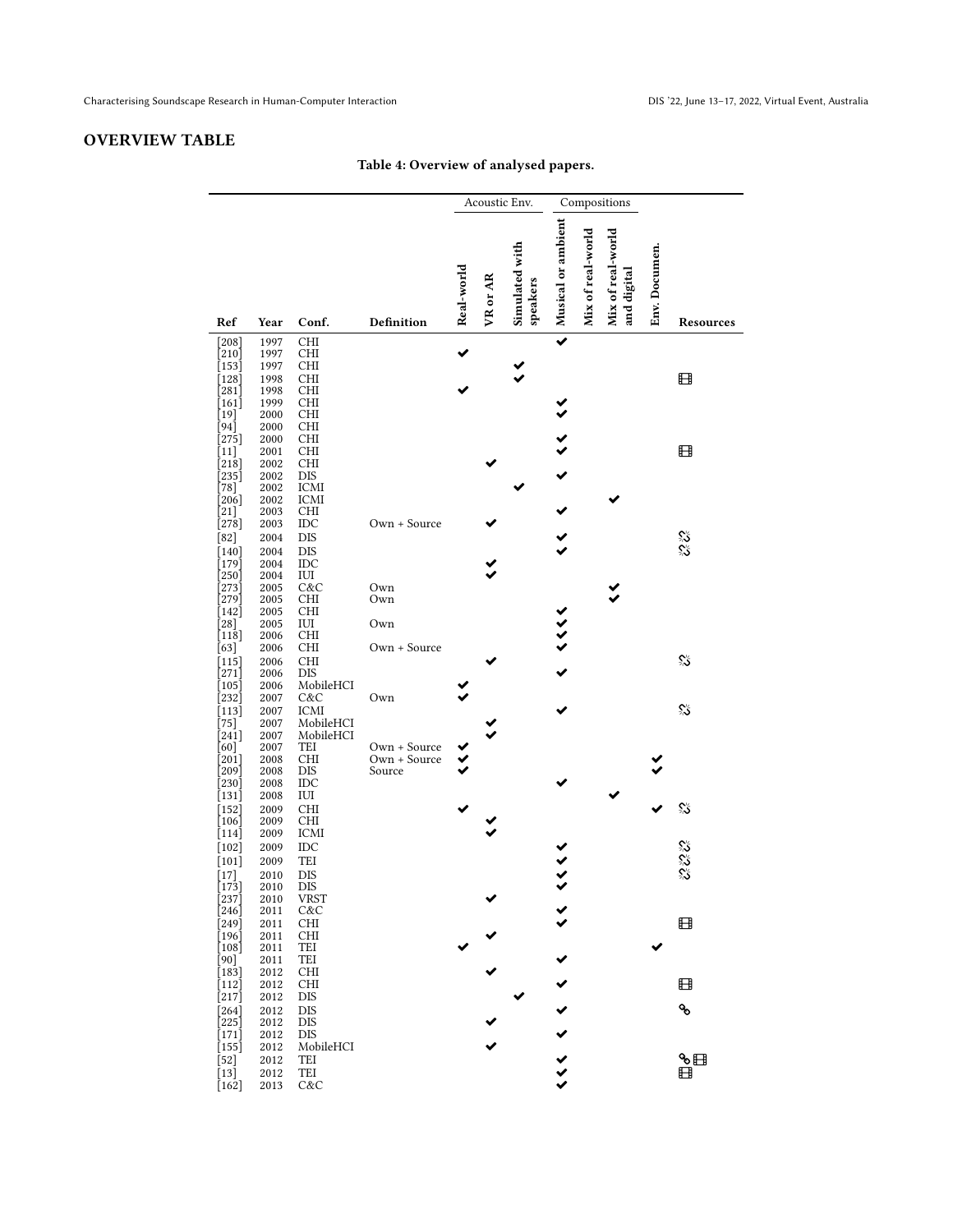Table 4: Overview of analysed papers. (continued)

|                            |              |                                    |                     |            |          | Acoustic Env.              |                         | Compositions      |                                  |               |                          |
|----------------------------|--------------|------------------------------------|---------------------|------------|----------|----------------------------|-------------------------|-------------------|----------------------------------|---------------|--------------------------|
| Ref                        | Year         | Conf.                              | Definition          | Real-world | VR or AR | Simulated with<br>speakers | KK   Musical or ambient | Mix of real-world | Mix of real-world<br>and digital | Env. Documen. | Resources                |
| $[263]$                    | 2013         | <b>CHI</b>                         |                     |            |          |                            |                         |                   |                                  |               | 目目                       |
| $[124]$<br>$[168]$         | 2013<br>2013 | <b>CHI</b><br><b>CHI</b>           |                     |            |          |                            |                         |                   |                                  |               |                          |
| $\left[12\right]$<br>219]  | 2013<br>2013 | TEI<br>TEI                         |                     |            |          |                            |                         |                   |                                  |               |                          |
| [226]<br>$[125]$           | 2013<br>2013 | TEI<br>TEI                         |                     |            |          |                            |                         |                   |                                  |               |                          |
| $[58]$                     | 2013         | TEI                                |                     |            |          |                            | $\hat{\hat{z}}$         |                   |                                  |               | 田田田島も                    |
| $[267]$<br>$[185]$         | 2014<br>2014 | CHI<br>CHI Play                    | Own<br>Own + Source |            |          |                            |                         |                   |                                  |               |                          |
| [84]                       | 2014         | <b>DIS</b>                         |                     |            |          |                            |                         |                   |                                  |               |                          |
| $[74]$<br>[68]             | 2014<br>2014 | DIS<br>IDC                         |                     |            |          |                            |                         |                   |                                  |               | ℅                        |
| $[72]$<br>$[248]$          | 2014<br>2015 | TEI<br>C&C                         |                     |            |          |                            |                         |                   |                                  |               |                          |
| $[35]$                     | 2015         | C&C                                |                     |            |          |                            | $\zeta$                 |                   |                                  |               |                          |
| $[34]$<br>[66]             | 2015<br>2015 | C&C<br>$\mathop{\rm CHI}\nolimits$ |                     |            |          |                            |                         |                   |                                  |               | 日<br>2<br>日<br>3         |
| [9]                        | 2015         | <b>CHI</b>                         |                     |            |          |                            |                         |                   |                                  |               |                          |
| $[1\overline{1}1]$<br>288] | 2015<br>2015 | <b>EICS</b><br><b>HRI</b>          |                     |            |          |                            |                         |                   |                                  |               |                          |
| [148]                      | 2015<br>2015 | <b>HRI</b>                         |                     |            |          |                            |                         |                   |                                  |               |                          |
| $[212]$<br>$[283]$         | 2015         | IDC<br>$\rm IUI$                   | Own                 |            |          |                            |                         |                   |                                  |               | 13                       |
| $[174]$<br>[251]           | 2015<br>2015 | MobileHCI<br>MobileHCI             |                     |            |          |                            |                         |                   |                                  |               |                          |
| $[215]$                    | 2015         | TEI                                |                     |            |          |                            |                         |                   |                                  |               | ⊞                        |
| $[122]$<br>[233]           | 2015<br>2015 | TEI<br>TEI                         | Source              |            |          |                            | へ へへへへへへへ へへへへへへ        |                   |                                  |               | $\mathcal{S}_{\text{c}}$ |
| $[165]$                    | 2016         | AutoUI                             | Own                 |            |          |                            |                         |                   |                                  |               |                          |
| [136]<br>[268]             | 2016<br>2016 | AutoUI<br><b>CHI</b>               |                     |            |          |                            |                         |                   |                                  |               |                          |
| [67]                       | 2016         | <b>CHI</b>                         |                     |            |          |                            |                         |                   |                                  |               |                          |
| $[126]$<br>$[213]$         | 2016<br>2016 | <b>CHI</b><br>CHI                  |                     |            |          |                            |                         |                   |                                  |               | 晶                        |
| $[257]$                    | 2016         | <b>CHI</b><br><b>DIS</b>           |                     |            |          |                            |                         |                   |                                  |               |                          |
| [284]<br>$[38]$            | 2016<br>2016 | DIS                                |                     |            |          |                            |                         |                   |                                  |               | e<br>B                   |
| $[287]$<br>[10]            | 2016<br>2016 | <b>DIS</b><br><b>DIS</b>           |                     |            |          |                            |                         |                   |                                  |               |                          |
| [202]                      | 2016         | DIS<br>ICMI                        |                     |            |          |                            |                         |                   |                                  |               | <b>■</b>                 |
| $[77]$<br>[44]             | 2016<br>2016 | <b>ICMI</b>                        |                     |            |          |                            |                         |                   |                                  |               |                          |
| [194]                      | 2016         | <b>ISS</b>                         | Own                 |            |          |                            | ✔                       |                   |                                  |               |                          |
| [33]<br>$[182]$            | 2016<br>2016 | MobileHCI<br>MobileHCI             | Own                 |            |          |                            |                         |                   |                                  |               | $\delta$                 |
| [189]                      | 2016         | TEI<br><b>VRST</b>                 |                     |            |          |                            |                         |                   |                                  |               | 回ぶ                       |
| $[147]$<br>[135]           | 2016<br>2017 | AutoUI                             |                     |            |          |                            |                         |                   |                                  |               |                          |
| $[266]$<br>$[240]$         | 2017<br>2017 | C&C<br>C&C                         |                     |            |          |                            |                         |                   |                                  |               | ⊞                        |
| $[47]$                     | 2017         | C&C                                | Own                 |            |          |                            |                         |                   |                                  |               |                          |
| $[207]$<br>[36]            | 2017<br>2017 | C&C<br>CHI                         |                     |            |          |                            |                         |                   |                                  |               | ⊞%                       |
| $[151]$                    | 2017         | CHI                                |                     |            |          |                            |                         |                   |                                  |               | ⊞%                       |
| $^{[4]}$<br>[138]          | 2017<br>2017 | CHI<br>CHI                         | Own                 |            |          |                            |                         |                   |                                  |               |                          |
| $[197]$                    | 2017         | CHI                                |                     |            |          |                            |                         |                   |                                  |               | ዔ                        |
| $[145]$<br>[258]           | 2017<br>2017 | CHI Play<br>CHI Play               |                     |            |          |                            |                         |                   |                                  |               | Ũ                        |
| $[221]$                    | 2017         | CHI Play                           |                     |            |          |                            |                         |                   |                                  |               | ℅                        |
| [280]<br>$[177]$           | 2017<br>2017 | <b>DIS</b><br><b>DIS</b>           |                     |            |          |                            |                         |                   |                                  |               |                          |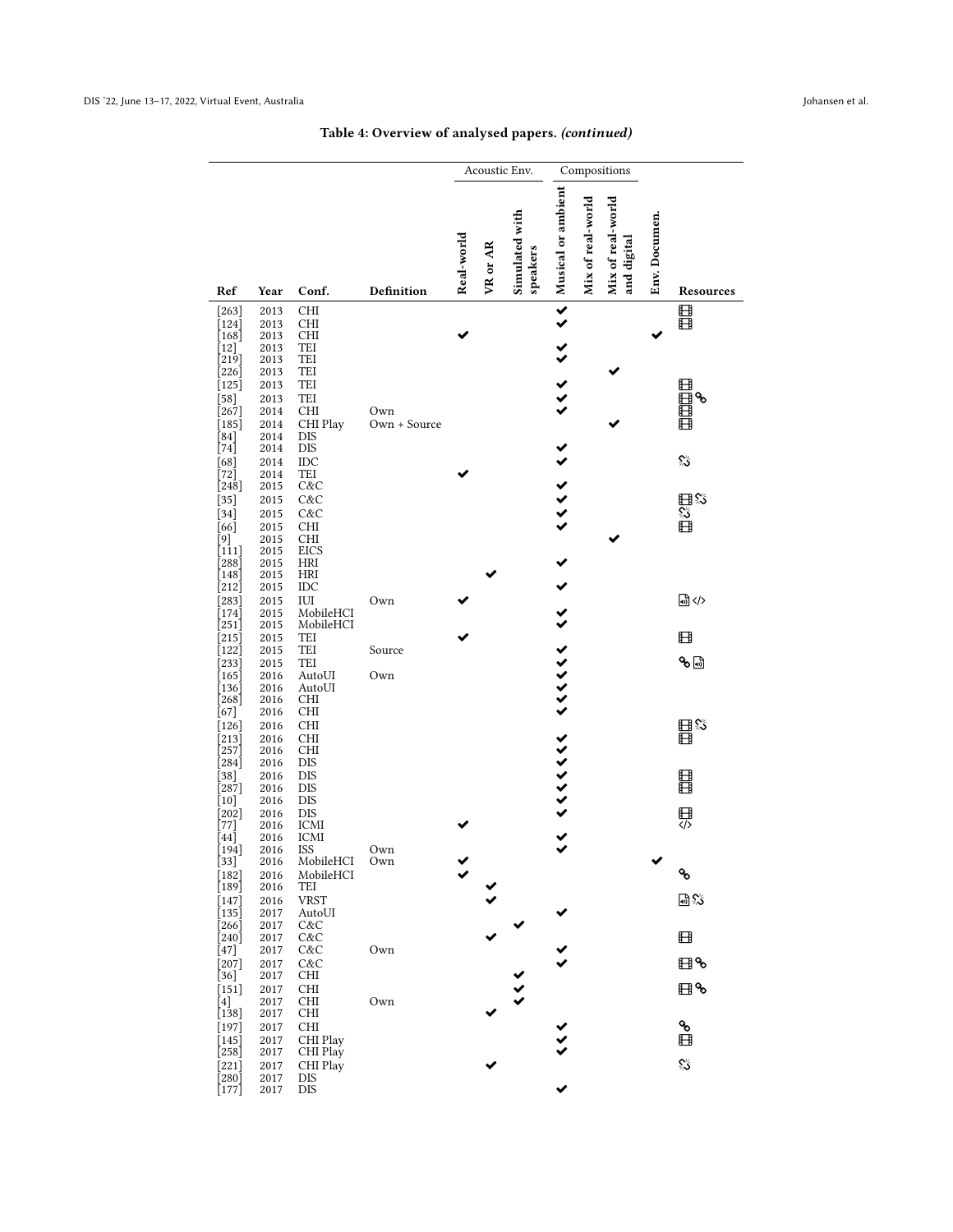|                            |              |                            |                              | Acoustic Env. |          |                            | Compositions       |                   |                                  |               |                   |
|----------------------------|--------------|----------------------------|------------------------------|---------------|----------|----------------------------|--------------------|-------------------|----------------------------------|---------------|-------------------|
| Ref                        | Year         | Conf.                      | Definition                   | Real-world    | VR or AR | Simulated with<br>speakers | Musical or ambient | Mix of real-world | Mix of real-world<br>and digital | Env. Documen. | Resources         |
| $[121]$                    | 2017         | <b>DIS</b>                 |                              |               |          |                            |                    |                   |                                  |               | ⊞                 |
| $[227]$<br>$[130]$         | 2017<br>2017 | IUI<br>TEI                 |                              |               |          |                            |                    |                   |                                  |               |                   |
| $[32]$<br>$[1]$            | 2017<br>2017 | <b>UIST</b><br><b>VRST</b> |                              |               |          |                            |                    |                   |                                  |               | 目<br>目⇔           |
| [247]<br>[71]              | 2018<br>2018 | CHI<br><b>CHI</b>          |                              |               |          |                            |                    |                   |                                  |               |                   |
| $[18]$                     | 2018         | <b>CHI</b>                 |                              |               |          |                            |                    |                   |                                  |               | ⊞%                |
| [89]<br>[186]              | 2018<br>2018 | <b>CHI</b><br><b>CHI</b>   | Own                          |               |          |                            |                    |                   |                                  |               | 田惢                |
| 239]                       | 2018         | <b>CHI</b>                 |                              |               |          |                            |                    |                   |                                  |               |                   |
| $[195]$<br>$170$ ]         | 2018<br>2018 | CHI Play<br>CHI Play       |                              |               |          |                            |                    |                   |                                  |               |                   |
| 234]<br>203]               | 2018<br>2018 | <b>DIS</b><br><b>DIS</b>   |                              |               |          |                            |                    |                   |                                  |               |                   |
| 16<br>37]                  | 2018<br>2018 | <b>DIS</b><br><b>DIS</b>   | Own                          |               |          |                            |                    |                   |                                  |               |                   |
| 228]                       | 2018         | IDC                        |                              |               |          |                            |                    |                   |                                  |               |                   |
| $45$ ]<br>[172]            | 2018<br>2018 | IDC<br>$_{\text{IDC}}$     | Own                          |               |          |                            |                    |                   |                                  |               |                   |
| 150<br>[190]               | 2018<br>2018 | MobileHCI<br>MobileHCI     | Own                          |               |          |                            |                    |                   |                                  |               |                   |
| $[104]$                    | 2018         | TEI                        |                              |               |          |                            |                    |                   |                                  |               | ⊞                 |
| [5]<br>238]                | 2018<br>2018 | TEI<br>TEI                 | Own                          |               |          |                            |                    |                   |                                  |               |                   |
| 220]<br>269]               | 2018<br>2018 | TEI<br>TEI                 |                              |               |          |                            |                    |                   |                                  |               |                   |
| $[137]$                    | 2018         | Ubicomp                    |                              |               |          |                            |                    |                   |                                  |               |                   |
| 265<br>253]                | 2018<br>2018 | Ubicomp<br>Ubicomp         | Own + Source<br>Own + Source |               |          |                            |                    |                   |                                  |               | ⊞                 |
| [166]<br>$[244]$           | 2018<br>2018 | <b>UIST</b><br><b>UIST</b> | Own<br>Own                   |               |          |                            |                    |                   |                                  |               | ⊞<br>⊞            |
| 242]                       | 2018         | <b>UIST</b>                | Own + Source                 |               |          |                            |                    |                   |                                  |               |                   |
| $[29]$<br>[157]            | 2018<br>2018 | <b>UIST</b><br><b>UMAP</b> | Own<br>Own                   |               |          |                            |                    |                   |                                  |               | ⊞                 |
| $[117]$<br>$83$ ]          | 2019<br>2019 | CHI<br>CHI                 |                              |               |          |                            |                    |                   |                                  |               | ⊞                 |
| $[31]$                     | 2019         | <b>CHI</b>                 |                              |               |          |                            |                    |                   |                                  |               | 目目                |
| [187]<br>55                | 2019<br>2019 | CHI<br><b>CHI</b>          | Own<br>Own                   |               |          |                            |                    |                   |                                  |               |                   |
| 42<br>$^{[8]}$             | 2019<br>2019 | CHI<br>CHI                 | Own<br>Own                   |               |          |                            |                    |                   |                                  |               |                   |
| $[156]$                    | 2019         | CHI                        |                              |               |          |                            |                    |                   |                                  |               | ⊞                 |
| $\left[ 3\right]$<br>[158] | 2019<br>2019 | CHI<br>CHI.                | Own                          |               |          |                            |                    |                   |                                  |               |                   |
| $[259]$<br>$[274]$         | 2019<br>2019 | CHI Play<br>CHI Play       | Own<br>Own                   |               |          |                            |                    |                   |                                  |               | 目目                |
| [119]                      | 2019         | <b>DIS</b>                 | Own + Source                 |               |          |                            |                    |                   |                                  |               |                   |
| $[73]$<br>$[139]$          | 2019<br>2019 | <b>DIS</b><br>DIS          | Own<br>Source                |               |          |                            |                    |                   |                                  |               |                   |
| [98]<br>ัร71ิ              | 2019<br>2019 | DIS<br>DIS                 | Own                          |               |          |                            |                    |                   |                                  |               |                   |
| [46]                       | 2019         | IDC<br>IUI                 |                              |               |          |                            |                    |                   |                                  |               |                   |
| $[133]$<br>$[123]$         | 2019<br>2019 | MobileHCI                  | Own<br>Own                   |               |          |                            |                    |                   |                                  |               |                   |
| 256]<br>$[214]$            | 2019<br>2019 | TEI<br>TEI                 | Own<br>Own                   |               |          |                            |                    |                   |                                  |               | ⊞%                |
| [236]                      | 2019         | TEI                        |                              |               |          |                            |                    |                   |                                  |               |                   |
| [97]<br>[80]               | 2019<br>2019 | TEI<br>TEI                 |                              |               |          |                            |                    |                   |                                  |               | 目目                |
| 285]<br>$[93]$             | 2019<br>2020 | Ubicomp<br>CHI             | Own                          |               |          |                            |                    |                   |                                  |               | $\langle \rangle$ |
| [120]<br>[262]             | 2020<br>2020 | CHI<br><b>CHI</b>          | Source                       |               |          |                            |                    |                   |                                  |               |                   |

# Table 4: Overview of analysed papers. (continued)